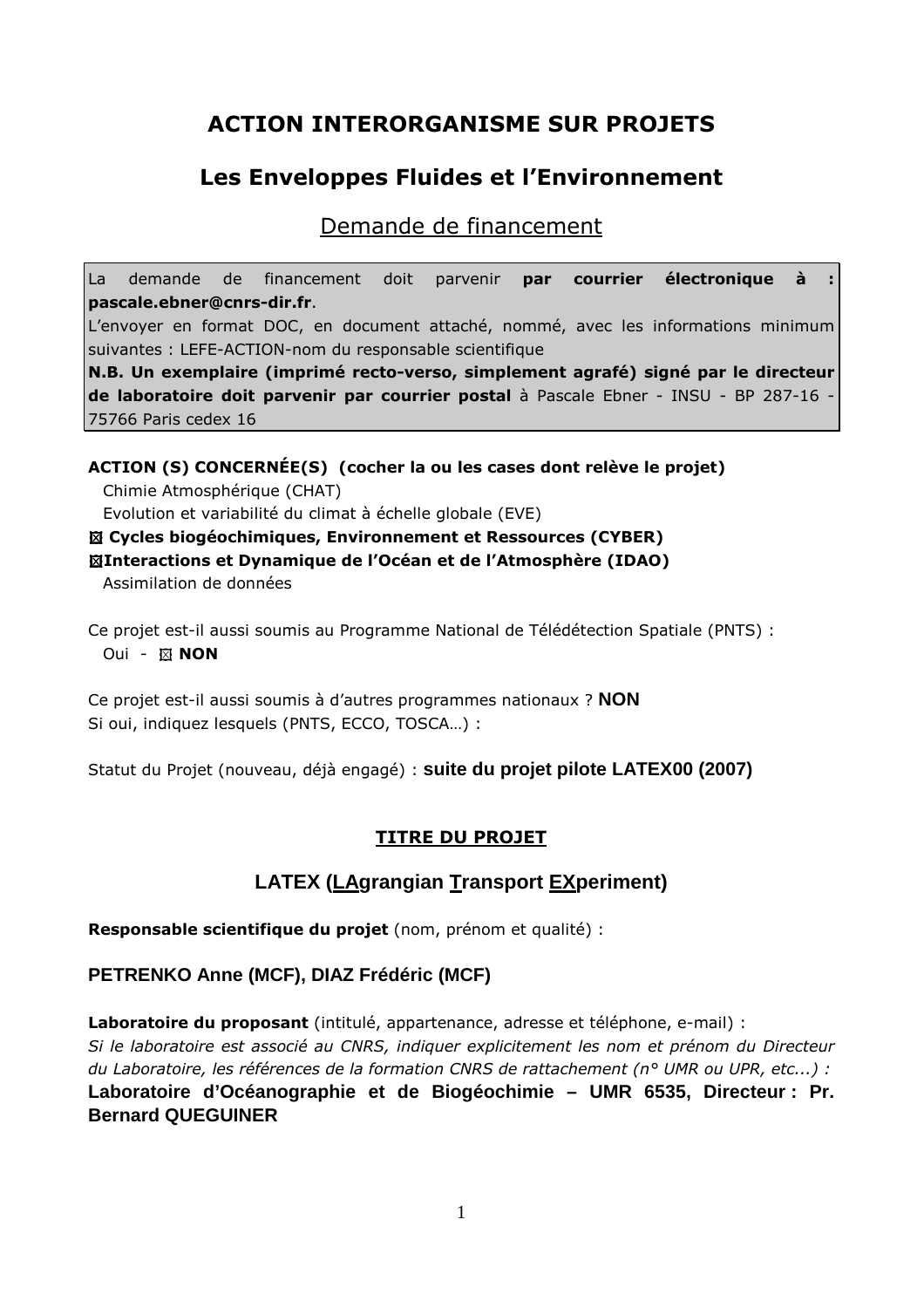#### Résumé du projet, résultats attendus, calendrier:

The LATEX project aims to study the influence of the coupled physics and biochemistry dynamics at (sub) mesoscales on the matter and heat transfers between the coastal zone and the open ocean. This aim corresponds to one of the priority listed by IDAO and CYBER ("Matter and energy transfer (…) at the interface between the continental slope and the coastal margin", Theme 3 of CYBER and 2 of IDAO). Mesoscale and sub-mesoscales hydrodynamic features, taking place at the interface between the continental slope and the coastal margin, are part of the processes that are important for the understanding of transfers between the coastal zone and the open ocean. Nonetheless, these processes are still not fully known. Indeed, at these scales, the influence of the physical processes on biogeochemistry is clearly shown in numerical studies. But confirmations by experiments are difficult, and hence rare, because experiment strategies generally differ greatly whether they are oriented towards a physical study or a biogeochemical one.

For the last 10 years, the LOB has been PI in a number of national projects which have included cruises in the Gulf of Lion (Moogli, Sarhygol, Golts, Golts/Argol, Ecolophy/Colargol). But the strategy of these cruises was oriented either towards physics or biogeochemistry. Now the LOB proposes a new experimental strategy to do a real coupled hydrodynamic and biogeochemical experiment. **The LATEX strategy is based on a combined use of satellite data, numerical modelling and Eulerian and Lagrangian** *in situ* **measurements (Lagrangian buoys and a tracer experiment).** The main objective of LATEX is to study the impact of a (sub) mesoscale eddy structure –present in the western part of the Gulf of Lion- interacting with the Northern Current (NC) on the evolution of conservative or biogeochemical tracers' distributions. Thanks to this study, questions such as the following ones will hopefully be answered: Do these structures facilitate the horizontal transfer across the continental slope and the slope current? What are the consequences on biogeochemistry of the interaction of the structure with the NC? What are the roles of such (sub)mesoscale coastal eddies in the structuring of the plankton community and primary production variability observed in the study area? Is the matter transferred by the (sub)mesoscale structures significant compared to the matter transferred by the general circulation over seasonal or annual scales?

#### **LATEX, a 3-year project (2008-2010), is based on the emergence of a new experimental and interdisciplinary approach, both components favoured by the LEFE AO. It follows the pilot project LATEX00 (2007), which results are very satisfactory and detailed in Annexe 4.**

#### **LATEX will concentrate on the three following points:**

• **Part 1 – Increase our knowledge on the (sub) mesoscale eddies of the western side of the Gulf of Lion :**

During Latex00, we have analysed Symphonie numerical outputs with the numerical software WATERS (Wavelet Analysis for Time-tracking Eddies) in order to identify eddies and have been able to confirm their presence on satellite images (See Annexe 4). Now we plan to correlate their generation and evolution to meteorological and topographic forcings. Moreover the Latex00 analysis was only done at one vertical level (20 m; apart for one anticyclonic eddy in 2001 that has been studied completely) and we plan to study the entire vertical structure of all selected eddies.

To achieve this task, the high resolution Symphonie model will be implemented on the COM cluster. The off-line numerical tool Ariane, already coupled with Symphonie during Latex00, will provide information about lagrangian numerical trajectories. Symphonie will also be coupled to the biogeochemical model Eco3M-MED, which is a multinutrients multi-functional plankton group (mNmFG) model, recently built and validated for the North-western Mediterranean basin (Herrmann, 2007). In this first part, the coupled model will be used as a diagnostic tool to assess the hydrodynamic mechanisms associated to the (sub)mesoscale structures probably at the origin of the plankton and primary production patchiness observed in this study area. The eddy structures of the Gulf of Lion will also be studied with satellite imagery, both in the visible and with altimetry (new treatment techniques are being developed for coastal uses; F. Birol).

#### • **Part 2 - Coupling physics and biogeochemistry in a lagrangian approach.**

The main objective of LATEX is to better understand the coupling between physics and biogeochemistry at (sub)mesoscales. This includes the effect, on biogeochemical processes, of horizontal and vertical motions associated with an eddy structure. Our knowledge of the impact of (sub)mesoscale eddies on biogeochemistry has largely emerged from modelling works. Very recently, few field studies (Benitez-Nelson 2007, McGillicuddy 2007) have also successfully addressed this issue but more is still to be done, particularly in coastal waters. Within this general context, biogeochemical studies during LATEX will focus on:

1) The determination and evolution, within the eddy structure, of the rate  $\mu$  (in d<sup>-1</sup>) of biogeochemical processes, mainly net community, gross primary production and  ${}^{13}C$  primary production. This will be compared to the strain rate γ (in d<sup>-1</sup>) estimated from  $SF<sub>6</sub>$  and drifting buoys. This will allow us to better understand how these biological and physical processes compete in the accumulation of biomass.

2) The observation of short term and/or (sub)mesoscale variations of some parameters (oxygen and carbon) which will

be interpreted in the context of the 3D dynamical environment.

3) The construction of budgets for these elements within the eddy structure.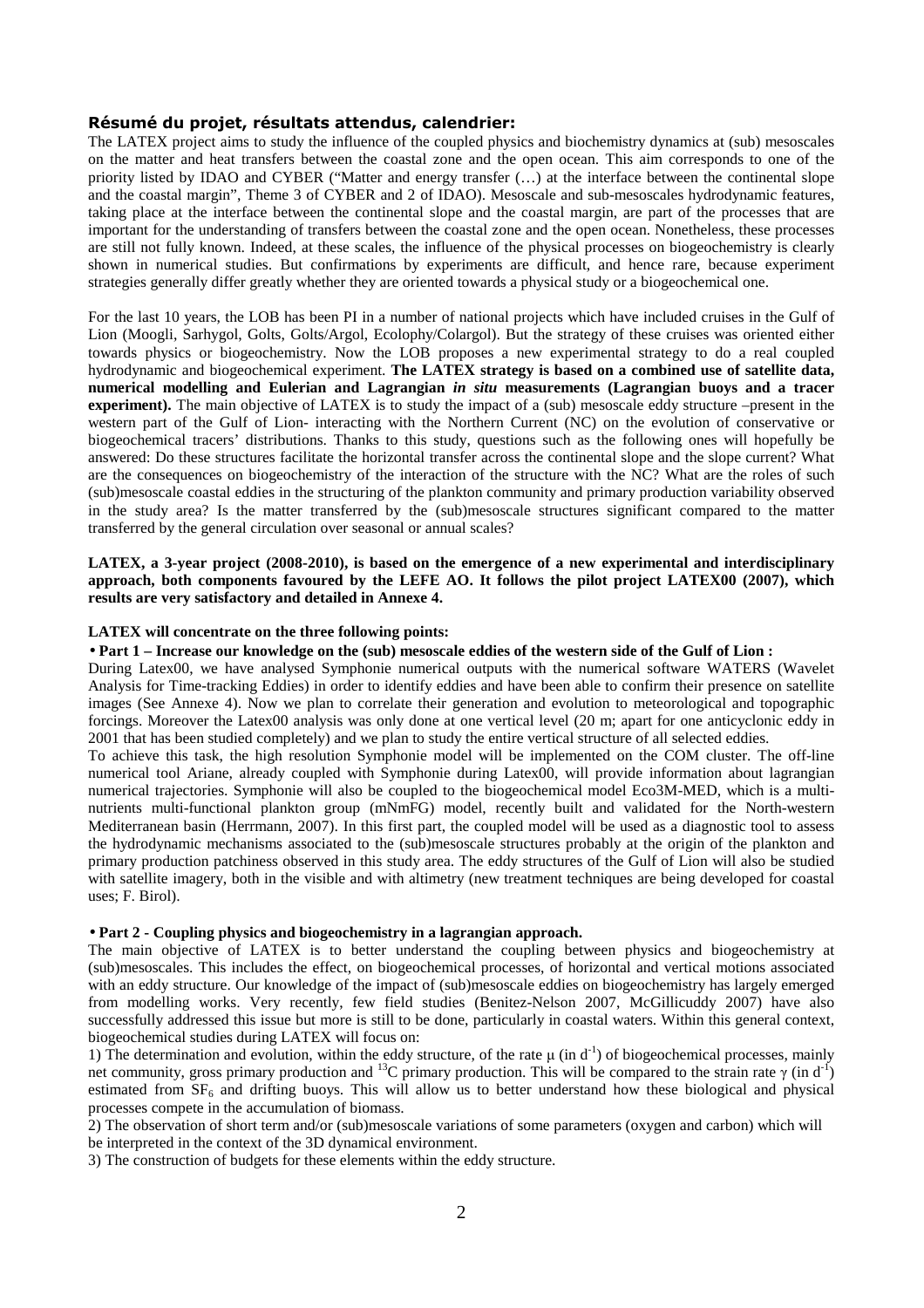We will track the chosen (sub)mesoscale eddy with complementary methods:

- Floating buoys
- Dispersion of a conservative tracer  $(SF_6)$
- 3-D mapping of the eddy and ambient circulation with gliders
- Classical survey of physical and biogeochemical parameters
- Surface synoptic mapping of non conservative tracer (e.g., Chl a or SST) from satellite observation

#### • **Part 3 - Quantification of the coast-offshore exchanges for the process studied during the Lagrangian survey and comparison with the matter and energy fluxes obtained with numerical coupled physical – biogeochemical modelling**. **Extrapolation of the transport budget by eddies at the seasonal and annual scales.**

The first goal of this part is to obtain a correct numerical representation of the studied (sub)mesoscale structure in terms of physical and biogeochemical patterns observed during the lagrangian survey. Hence, a realistic simulation of the whole 2009 year will be made. The simulated period of the lagrangian survey (September 2009) will be compared with *in situ* and satellite imagery data sets. Sensitivity analyses will be made by testing the variability associated with the range of Fhor and Fver calculated from *in situ* measurements. Secondly, the coupled model will enable us to characterize (dissolved and/or particulate) and quantify the organic matter transported by the (sub)mesoscale structure during the survey. A budget of the air-sea exchanges of  $O<sub>2</sub>$  during the survey will also be given by the coupled model and will allow us to know if the studied structure is a net source or sink of carbon over the experimental period. Thirdly, the realistic simulation made over the whole 2009 year will permit the extrapolation of the transports of matter and energy due to the interaction of coastal (sub)mesoscale eddies with the Northern Current at the seasonal and annual scales and the comparison of these results to the transport attributable to other coast-offshore exchanges or large scale circulation.

### **Time Table 2008-2010**

|                | 2008    |       |        | 2009  |                |         | 2010   |       |                |       |        |       |
|----------------|---------|-------|--------|-------|----------------|---------|--------|-------|----------------|-------|--------|-------|
|                | $Jan -$ | April | July - | Oct - | $Jan -$        | April - | July - | Oct - | $Jan -$        | April | July - | Oct - |
|                | Mar.    | - Jun | Sep    | Dec   | Mar.           | Jun     | Sep    | Dec   | Mar.           | - Jun | Sep    | Dec   |
| T <sub>0</sub> |         | P1    |        |       | P <sub>2</sub> |         |        |       | P <sub>3</sub> |       |        |       |
| T <sub>1</sub> |         |       |        |       |                |         |        |       |                |       |        |       |
| T <sub>2</sub> |         |       |        |       |                |         |        |       |                |       |        |       |
| T <sub>3</sub> |         |       |        |       |                |         |        |       |                |       |        |       |
| <b>T4</b>      |         |       | T      |       |                |         | LAT    |       |                |       |        |       |
| T <sub>5</sub> |         |       |        |       |                |         |        |       |                |       |        |       |
| T <sub>6</sub> |         |       |        |       |                |         |        |       |                |       |        |       |
| T7             |         |       |        |       |                |         |        |       |                |       |        |       |

Task 0: P1= Kick –off meeting in May 2008; participation to the TWISTED meeting (PI: M. Levy) in June 2008; P2 = Cruise preparatory meeting in March 2009;  $P3 = Post-cruise$  workshop in Jan 2010,

Task 1 (T1): Analysis of satellite data, wind forcing and vertical structure of eddies in the Gulf of Lion,

Task 2 (T2): Implementation of Symphonie, Ariane, and coupling Eco3M,

Task 3 (T3): Development of the  $O_2$  module,

Task 4 (T4): T: trial at sea during a 6 day cruise in September 2008; LAT: the LATEX cruise of September 2009, and their respective preparatory periods

Task 5 (T5): Follow-up of the implementation at LOB of the analysis of  $SF<sub>6</sub>$  by GPC-CED to be used during LATEX and design of the tracer dispersion system,

Task 6 (T6): Analysis of the data from the cruise – Models Validation and assessments of modelled and data-based budgets,

Task 7 (T7): Publications – Special session

### Mots clés: Lagrangian survey, buoys, eddies, SF<sub>6</sub> tracer, matter transfer

### Durée du projet : **3 ans**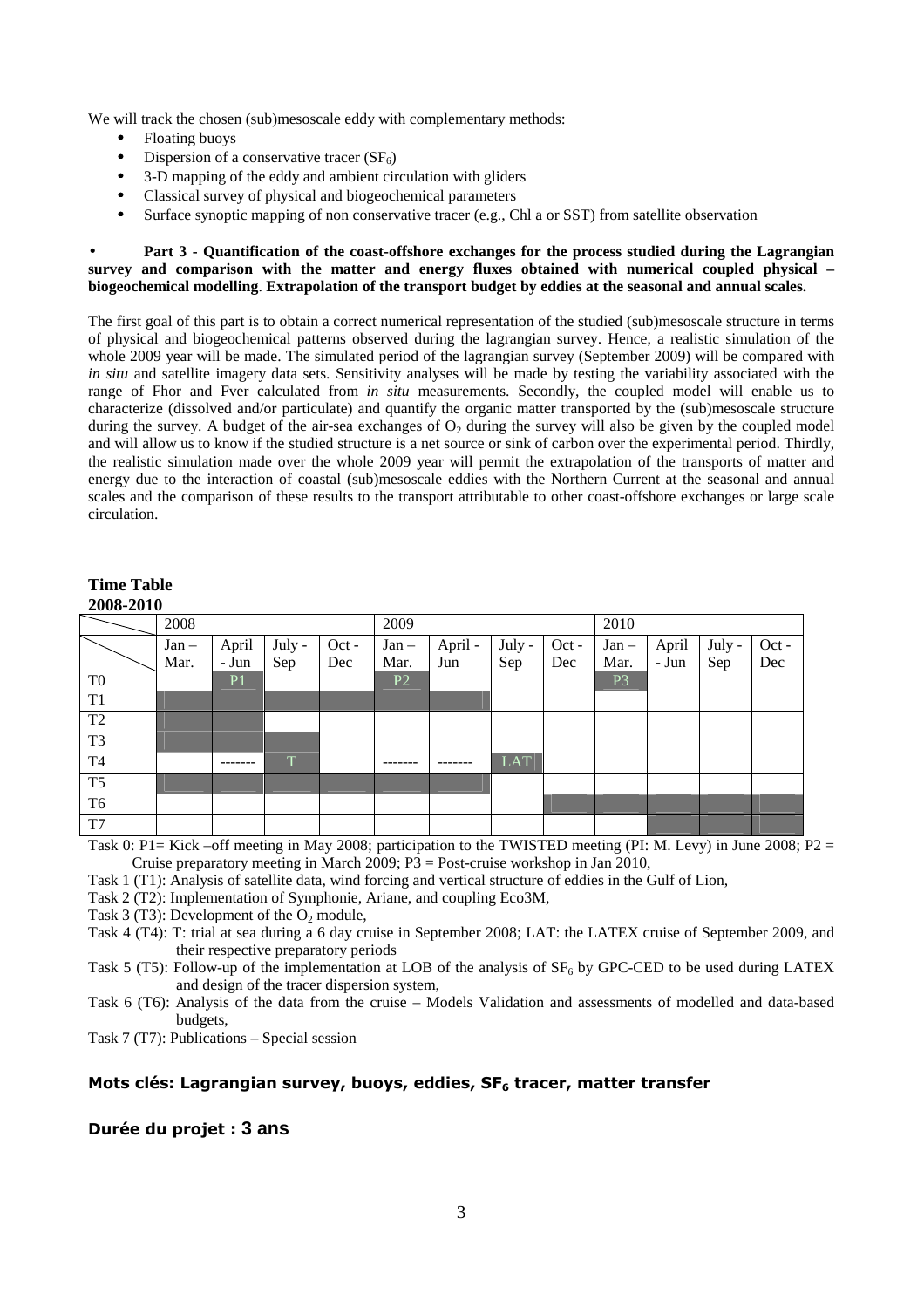# Budget détaillé demandé au programme LEFE et aux autres financements (€ HT):

|                                                                                | 2008  | 2009  | 2010  |  |  |  |
|--------------------------------------------------------------------------------|-------|-------|-------|--|--|--|
| FINANCEMENTS DEMANDES AU PROGRAMME LEFE                                        |       |       |       |  |  |  |
| Fonctionnement                                                                 | 3820  | 33000 | 15500 |  |  |  |
| <b>Missions</b>                                                                | 15900 | 10650 | 24500 |  |  |  |
| Analyses                                                                       |       | 20044 |       |  |  |  |
| Petit équipement                                                               | 85800 | 24900 |       |  |  |  |
| Equipement mi-lourd                                                            |       |       |       |  |  |  |
| Total demandé à LEFE<br>105520<br>88594<br>40000                               |       |       |       |  |  |  |
| AUTRES FINANCEMENTS DEMANDES ou OBTENUS (préciser)                             |       |       |       |  |  |  |
| Financements de la Région PACA et BQR université obtenus en 2007 voir Annexe 4 |       |       |       |  |  |  |

# Instruments Nationaux sollicités :

2 largueurs et 2 balises Argos

# Equipements mi-lourds demandés :

aucun

# Services d'observation dont le projet utilisera les données :

Monitoring of the MOLA station

# Demande de labellisation de bourses post-doctorales ou doctorale :

French PhD scholarship proposed by F. Diaz – see Section 4 p22.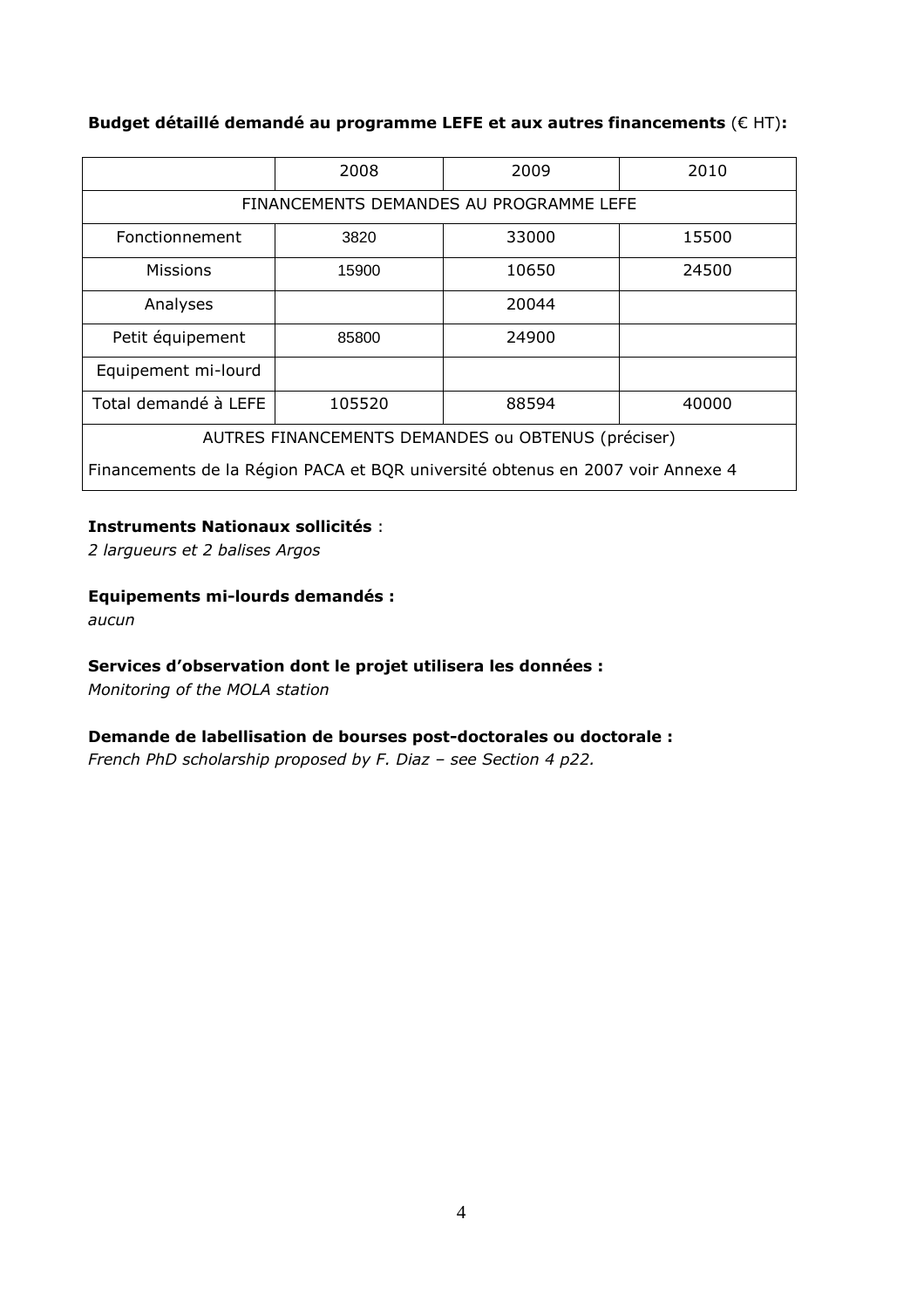Nombre de personnes collaborant au projet (en équivalent temps plein - indiquer la ventilation par année) :

33 personnes collaborant au projet, pour un équivalent temps plein de 675%

#### **Participation au projet Participation au projet % part Expertise % Participation à d'autres programmes (INSU, EUROPE, ANR)**   $B$ lain, Stéphane LOB PR 15  $S\text{F}_6$  and  $\text{O}_2$  determination 25 IPSOS-SEAL (ANR VC)<br>Diaz. Frédéric LOB MC 40 Eco3M-MED counled modelling Bioprhofi 10, Boum 20, Diaz, Frédéric  $\begin{array}{c|c}\n\end{array}$  LOB  $\begin{array}{c|c}\n\end{array}$  MC  $\begin{array}{c|c}\n\end{array}$  40 Eco3M-MED, coupled modelling Chaccra 15, ICARE 15 Doglioli, Andréa LOB MC 50 Physical modeling and data analysis 30 LAPLACE Fuda, Jean-Luc COM I mer 15 ADCP, moorings, software 15 BOUM, 15 EGYPT, 30 HydroChanges, 10 Massilia Petrenko, Anne LOB MC 50 Data analysis, model validation Rimmelin, Peggy  $\begin{array}{|c|c|c|c|c|c|c|c|} \hline \end{array}$  35  $\begin{array}{|c|c|c|c|c|c|c|c|c|} \hline \text{SFR}_6 \text{ conception of the dispersion} \end{array}$ system and analysis 25 BOUM, 15 RetroBGM Queguiner Bernard LOB PR 20 Biogeochemical data analysis 20 MERMEX<br>Rougier Gilles LOB IE 30 ADCP moorings lagrangian 15 Massilia Rougier, Gilles LOB IE 30 ADCP, moorings, lagrangian buoys, Iridium communication 15 Massilia, 20 Toliara, 15 HydroChanges, 10 BOUM, 20 EGYPT Baklouti, Melika LOB MC X, Eco3M-MED X  $\vert$  LOB  $\vert$  PhD  $\vert$  100  $\vert$  Coupled modelling Hu, ZiYuan LOB PhD 100 Physical modelling **Physique**<br>Marsaleix, Patrick POC CR 15 Physical modelling Colargol 20<br>
LPO CR X, implementation Ariane GLAMOC (LEFE/EVE) 20 Blanke, Bruno LPO CR X, implementation Ariane GLAMOC (Grima, Nicolas LPO IR 15 Ariane implementation Interup Grima, Nicolas LPO IR 15 Ariane implementation<br>
Testor, Pierre LOCEAN CR 10 gliders, méditerranée LOCEAN CR 10 gliders, méditerranée occidentale/(sub)mésoéchelle 40 ANR/LEFE Mortier, Laurent ENSTA MC X, gliders, méditerranée 40 ANR/LEFE Birol, Florence LEGOS IE 10 Coastal altimetry Dycomed  $40 \ (\epsilon \text{OSTST 50})$ Dumas, Franck Ifremer IE X, tests Lagrangian buoys Griffa, Annalisa (CNR Italy PR RSMAS Miami) X, Lagrangian spin **Biogéochimie**  Aquilina, Luc Geo. Re. PR X, SF<sub>6</sub> analyses<br>
Labasque, Thierry Geo. Re. IE 10 X, SF<sub>6</sub> analyses Labasque, Thierry Geo. Re. IE 10<br>Claustre, Hervé LOV DR 10  $\text{LOV}$  DR 10 Biogeochemistry gliders D'Ortenzio Fabrice LOV  $CR$  10 Biogeochemistry gliders Bourrin, François LOV IR 25 Biogeochemistry gliders<br>
Bosc, Emmanuel IAEA CR 15 Satellite visible imagery Satellite visible imagery Boutin, Jacqueline LOCEAN CR 10 Carioca data EU IP CARBOOCEAN 45, SMOS-TOSCA 45 Pujo-Pay, Mireille LOBB CR 15 Carbon stocks and fluxes Chaccra 15, Medea 10, Boum, 15, Sesame 10<br>Chaccra 20, Sesame 10 Conan, Pascal LOBB MCF 15 Primary production<br>
Oriol Louise LOBB AI 10 Carbon stocks a AI 10 10 Carbon stocks and fluxes, Primary production Chaccra 15, Medea 20, Boum, 15, Malina 10 Caparros, Jocelyne LOBB IE 15 Carbon stocks and fluxes, Primary production Chaccra 15, Medea 20, Sesame 10 Obernosterer, Ing. LOBB CR1 15 Net/Gross Community MEDEA 50 Catala, Philippe | LOBB | AI 10 | Production and Dark Community | MEDEA 20, BOUM 25 Batailler, Nicole LOBB TCS 10 Respiration, Calibration of  $O<sub>2</sub>$ sensors MEDEA 15, INDHYC 20 **TOTAL équivalent temps plein 675**

# Personnel détaillé (% sur le projet), par laboratoire, et fonction dans le projet: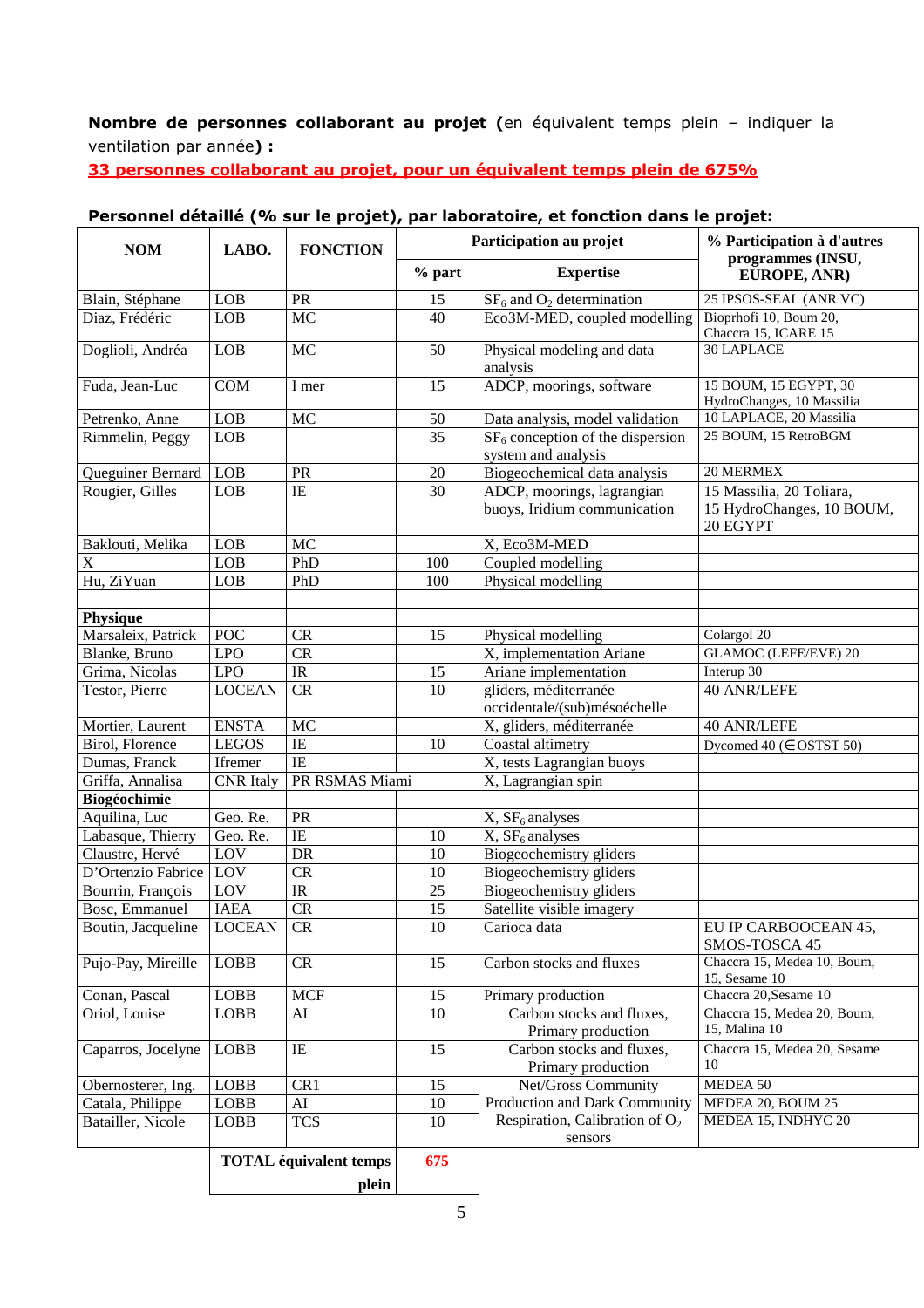### DOSSIER SCIENTIFIQUE

# (Maximum 10 pages)

S'il s'agit de la continuation d'un projet ayant déjà été sélectionné par un programme INSU, indiquer dans cette partie de façon succincte les résultats obtenus et les articles soumis ou déjà publiés.

# 1. Intérêt scientifique

### **1) The coastal-offshore transfer**

The coastal waters, in spite of their small surfaces and volumes (8% and 0.05% of the global ocean, respectively) are currently the object of crucial questions. This environment is the link between continents -under the pressure of human presence and their associated activities (40% of the world population live at less than 100 km of coast lines)- and the ocean, which is the main thermal and biogeochemical control of the Earth. The coastal domain then gathers crucial questions on both environmental management and functioning of the geosphere/biosphere system. The coastal zone is usually characterised by a high biological productivity due to a large availability in nutrients coming from the human or/and river inputs. Thus the coastal areas may contribute to an important part of the carbon sequestration in the deep ocean. 18 to 33% of the global primary production (Wollast, 1991), 80% of the organic matter sequestration in sediments and 90% of the global mineralization in the marine sediments are observed in these zones (Mantoura et al., 1991). The latter estimations provided at the Dahlem Conference in 1991 highlight the potential importance of the coastal areas in the global carbon budget but they have still required to be clarified. Therefore, since this conference, several international programmes (LOICZ, ELOISE) have been dedicated to the study of the areas and have tried to establish what the status of the coastal zone is: a source or a sink of carbon in the global ocean. The work syntheses of the latter programmes usually show that this question does not admit a single answer due to the diversity of coastal systems and the intricacy of the processes involved. The origin and the fate of the organic matter, its use by the trophic web, its sediment sequestration or export to deep ocean are a few of the many questions for which quantitative answers remain to be given.

These uncertainties mostly lie on the intricacy to characterise and quantify the matter transfer that can exist between the coastal and offshore domains and *vice versa*. The hydrodynamic processes able to exchange matter between the two latter domains are numerous: dense water formations, coastal upwelling, mesoscale instabilities of the continental slope current and internal waves, and are well reported (Huthnance, 1995). However, the dynamic of exchange (transport and mixing of water masses, temporal and spatial scales, exchanges timing) are well less known. This lack of knowledge on the exchange dynamics is mainly attributable to the difficulties in (1) acquiring *in situ* biogeochemical and physical data at both very high spatial and temporal resolutions and (2) simultaneously studying the hydrodynamic processes and biogeochemical processes at the meso- and submeso-scales. The numerical modelling and some new sampling tools (gliders, AUV…) currently offer the ability to catch the dynamic scales of the exchange processes.

### **2) Coastal-offshore exchanges in the Gulf of Lion**

The exchanges between the Gulf of Lion and the western Mediterranean strongly depend on the presence of the Northern Current that flows along the continental shelf slope (Millot, 1990; Millot, 1999). The structure and variability of the Northern Current at the seasonal scale has been already well studied (Albérola and Millot, 1995; Petrenko, 2003; Sammari and Millot, 1995). At these temporal scales, its role in the transfer of matter fluxes has also been depicted (Durrieu de Madron et al., 1999). When the Northern Current is considered as being in geostrophic balance, it can act as a barrier along the shelf slope that blocks the coastal water masses on the shelf. An ageostrophic process will involve some transient alterations of the latter simple situation, and exchanges between the coastal waters and the meso-scale circulation. Intrusions of the NC on the continental margin typically occur at certain locations of the continental slope following specific wind conditions (Estournel et al., 2003; Petrenko et al., 2005; Petrenko et al., 2007). At the western side of the gulf, three types of circulation are observed: - currents flow southward towards the Catalan Sea, - no exchange occurs between the Gulf of Lion and the NC, - the NC intrudes on the shelf. This latter case seems to be more rarely observed (during stratified conditions, it occurs only after homogeneous tramontane, Petrenko et al., 2007).

Wavelet analysis technique (WATERS applied on relative vorticity, See Section 3 and Annexe 4 for more details) have shown that, during stratified conditions, there is a high probability for an eddy structure (Figure 1) to be present in the western side of the gulf.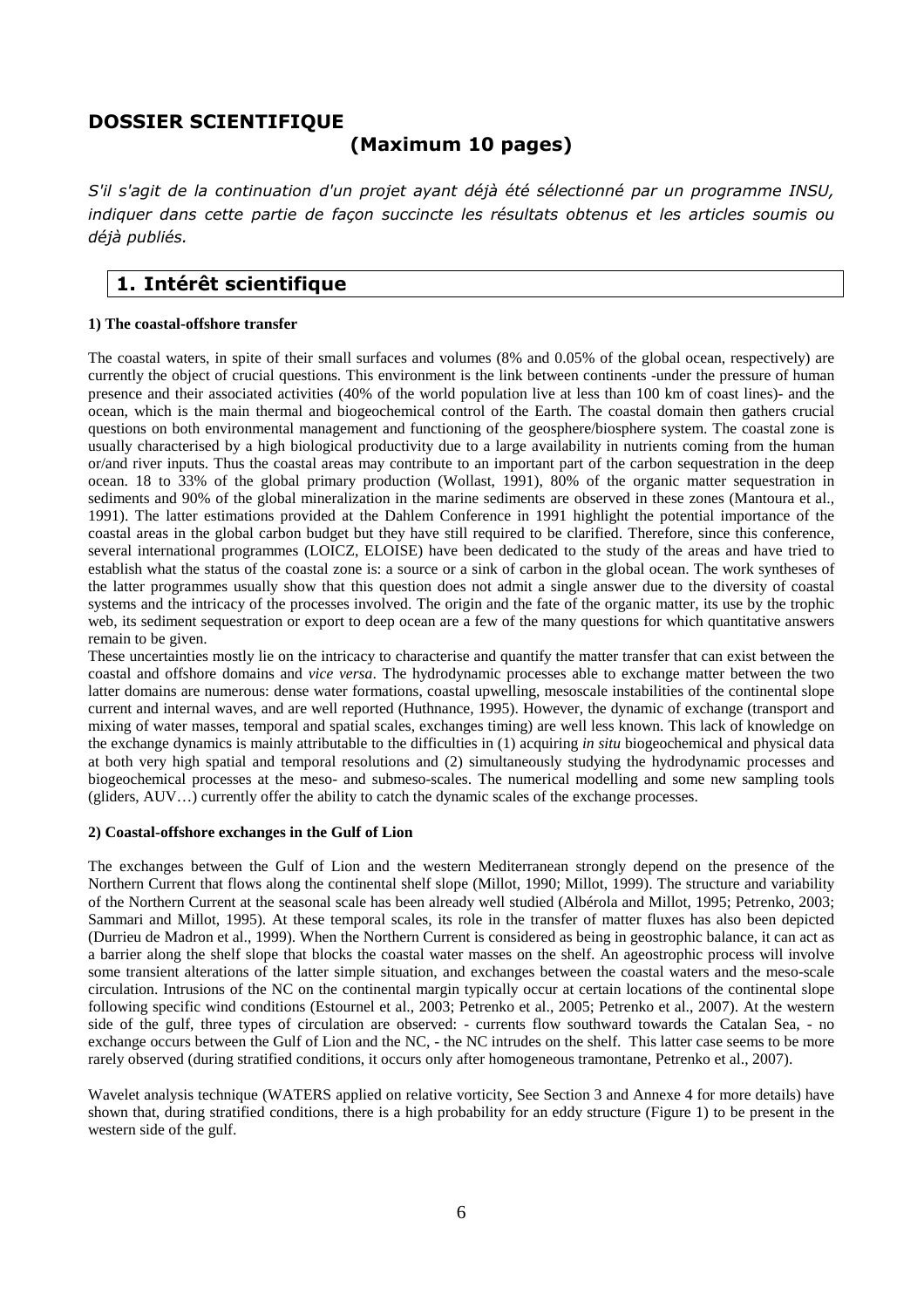

Figure 1: *Anticyclonic eddy A1 on August 1st; A1 was detected for 32 days from July 17, to August 18, 2001*

Indeed, in this area, both the curl of the wind stress (channeled tramontane) and the influence of the interior edge of the NC seem, very often, to be favorable to anticyclonic motions.

And, at least during the months studied in Latex00 (July to October), anticyclonic eddies turned out to be quasi permanent features. Indeed, the anticyclonic eddies observed at 20-m depth survived through very diverse wind conditions, even some which curls were opposed to anticyclonic eddies. Nonetheless, no correlation between the wind forcing and the eddy generation could be established on the limited amount of simulations studied up to now, so more work (definition of the 3D structure of anticyclonic eddies, multi-annual and high resolution new simulations, statistical analysis of wind forcing) is proposed to be done in Latex.

The studied area is also interesting because it is an area where downwelling can be observed (Millot, 1979). Hence it will be interesting to study the potential link between the coastal downwelling and the eddy. At times, filaments from the Rhone distal plume can also be entrained in this zone. The interaction of such filaments with the structure could bring nutrients and phytoplankton inside the eddy. Direct measurements and modeling of such events would be particularly interesting.

Otherwise, these anticyclonic eddies generally interact at some point with the Northern Current during their life time. Such interaction with the «outside» is generally considered to occur only at the end of the eddy's life when the anticyclonic structure collapses. In the few examples studied in Latex00, some interactions with the NC happened without being fatal to the anticyclone (e.g., August 10,11 and 13, 2001 for A1 –Figure 2- A1 "dies" between August 18 and August 23). But, as was written before, more work need to be done to understand and evaluate the exchange between the eddy and the NC, and check, for example, whether this interaction is fatal to the eddy or not.



Figure 2: *Position of the anticyclonic eddy A1 (black line), with its mean diameter in red; velocity are contoured in color when superior to 15 cm/s, hence generally indicating the path of the NC.*

The impact of these coastal eddies on the biological activity and on the coastal-offshore transfer of matter has not been studied in this region up to now. The HFF experiment performed in the framework of the European program MATER tried to resolve this question for baroclinic instabilities of the NC (Flexas et al., 2004). The meso-scale activity of the NC in the eastern part of the gulf was clearly showed on the current measurements (Flexas et al., 2002) and on some biogeochemical parameters (Diaz et al., 2000). However it was not possible to firmly show the link between the latter two processes. In the same manner, the assessment of a carbon budget (Van Wambeke et al. 2002) over the area at a monthly scale clearly shows an unbalance due to transfers inside and out of the study zone with the inability to accurately quantify these transfers.

#### **3) Tracer experiments**

In the ocean, the spatial scales of mesoscale processes range from a few kilometers to about a hundred kilometers. The structures generated by mesoscale processes play a key role in the ocean dynamic, in the heat transport and in the biogeochemical fluxes controlling biological activity. Mesoscale hydrodynamic features started to be studied in the 60s, but their extent and importance have really been revealed by satellite images of Sea Surface Temperature (SST), Ocean Color (CZCS and following sensors), altimetry (TOPEX-Poseïdon, Jason…), and also by lagrangian floats (Reverdin,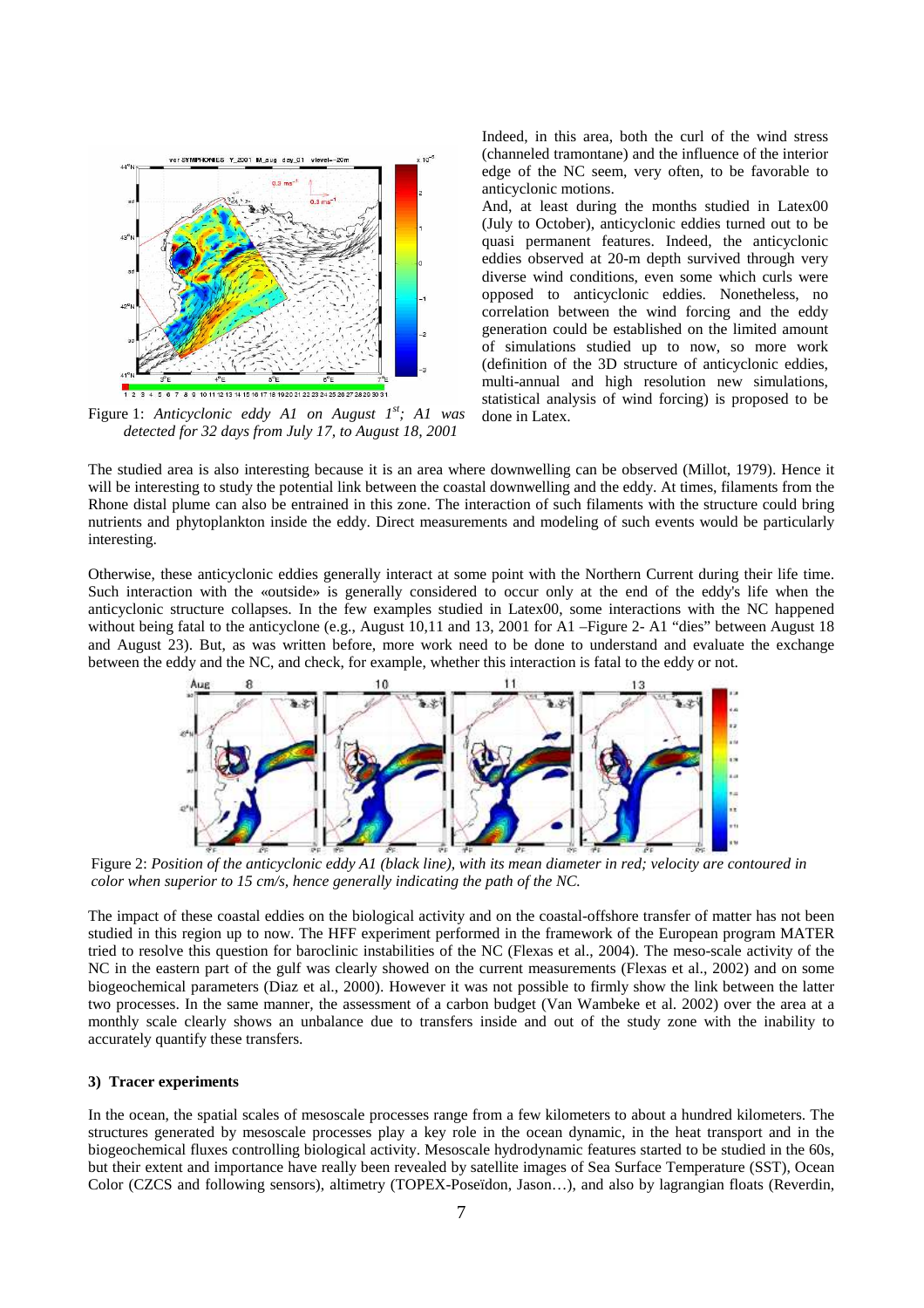2001). With the appropriate space resolution, numerical studies show the importance of these processes, particularly when coupled with biogeochemical processes, at the scales either of ocean basins (Oschlies and Garçon, 1998, McGillicuddy, 1998)) or of fronts (Lévy, 2003).

From an experimental point of view, characterizing and evaluating the impact of mesoscale activities on biochemistry remain hard tasks. Eddies and fronts have been studied extensively, in the open ocean, in French national programs such as: ANTARES4, ALMOFRONT or POMME. A good resolution of mesoscale features is obtained thanks to towyos (e.g., Seasoar) which, together with hull-mounted ADCP, provide a detailed description of the main hydrological and physical parameters and of a few optical and biogeochemical ones. But studies of specific biogeochemical processes generally depend on a eulerian network of stations, or on pseudo-Lagrangian stations (of relatively short periods). This difference in approach remains a major pull-back in experiments which aim at coupling physics and biogeochemistry and at comparing the results with theoretical or modelling studies. A recent study of a frontal zone in the North Atlantic (Allen et al., 2005) shows the impacts of vertical mesoscale circulations on primary production but also stresses the difficulties linked to the non synopticity of the sampling.

Mesoscale turbulence in the ocean is characterized by the presence of mesoscale eddies and sub-mesoscale filaments. The spatial limit between mesoscale and sub-mesoscale is arbitrary; Lévy\* (in press) uses the range 20-100 km for mesoscale and 2-20 km for sub-mesoscale. Hence the terminology (sub)mesoscale refers to the range 2-100 km.

Vertical (sub)mesoscale circulation has an important role on heterogeneous nutrient inputs in the mixed layer, hence generating localized phytoplankton blooms (Lévy, in press). These vertical processes can be found in eddies (eddy pumping, (Martin and Pondaven, 2003), upwelling in anticyclonic eddies, Martin and Richards, 2001) as well as in filaments with high horizontal velocity gradients, and hence high vorticity. Such filaments can be found wrapped around or ejected by eddies. The contribution of filaments is complex: they can either generate turbulent diffusion or act as dynamic barrier preventing diffusion and strengthening eddies' coherence.

Horizontal (sub)mesoscale circulation is a major process since it controls the spatial distribution of tracers and nutrients, and hence the distribution of blooms. For example, (sub)mesoscale features can induce a strong patchiness in phytoplankton or zooplankton distributions. But the reasons for the distributions of these tracer (conservative or not) are not always clear (Abraham, 1998; Martin, 2003). Qualitatively, the horizontal dispersion of a patch is produced by the combined effect of stirring, that stretches or unfolds the patch in a filament, and turbulent diffusion, that mixes the tracer with ambient waters. The relations between stirring and mixing, and the dynamic behaviour of water masses, are extensively studied theoretically but much less experimentally.

Lately, experiment creating an artificial patch, where sulphur hexafluoride  $(SF_6)$  is used as a conservative tracer, have allowed approaching these questions *in situ*. Indeed  $SF<sub>6</sub>$  is used alone, or combined with a limiting (or supposedly limiting) nutrient, such as iron or phosphate, to generate patches of artificial phytoplankton blooms.

How the patch evolves depends mainly on the velocity field (Figure 3). If we consider that, far from fronts and at scales larger than 1 km, surface current is bi-dimensional and non divergent, the flow can be resolved locally into two components: a rotation and a pure strain. In an environment where rotation dominates, dispersion is relatively isotropic when the tracer is added close to the rotation axis (Figure 3c). On the contrary, in an environment where strain dominates, the patch rapidly stretches and becomes a filament (Figure 3d). The analysis of the tracer evolution inside the patch allows determining a number of parameters that quantify horizontal diffusion and strain rate. It will be interesting to make a sensitivity analysis of the model to these parameters and evaluate their impact on transport exchanges.

In a filament, the tracer gradient in the filament direction is weak. The filament axis is taken along *x* and  $\sigma_y$  is the standard deviation of the tracer distribution in the *y* direction. For a pure-strain flow with no rotation, the exponential growth of the filament length is characterized by a strain rate  $\gamma$ , and the filament width rapidly becomes constant. This implies that the thinning of the patch is compensated by lateral diffusion. Hence, measuring the width of the patch  $\sigma_y$ provides the diffusion coefficient  $K_y$  ( $\sigma_y^2 = K_y/\gamma$ ). Once the patch width has stabilized, the tracer concentration decreases with a rate equal to γ. In reality, ocean flows are never pure strain, and this strain is not constant, hence an effective strain rate (or Lyapunov exponent) can be defined from the exponential growth of the length of the tracer patch. Once the length of the filament has reached the size of ambient eddies, the patch tends to bend and, eventually, to fold back on and remix with itself (Garrett, 1983).

<sup>\*</sup> Contact has been taken with M. Levy (LOCEAN) for future participation to the LEFE TWISTED project.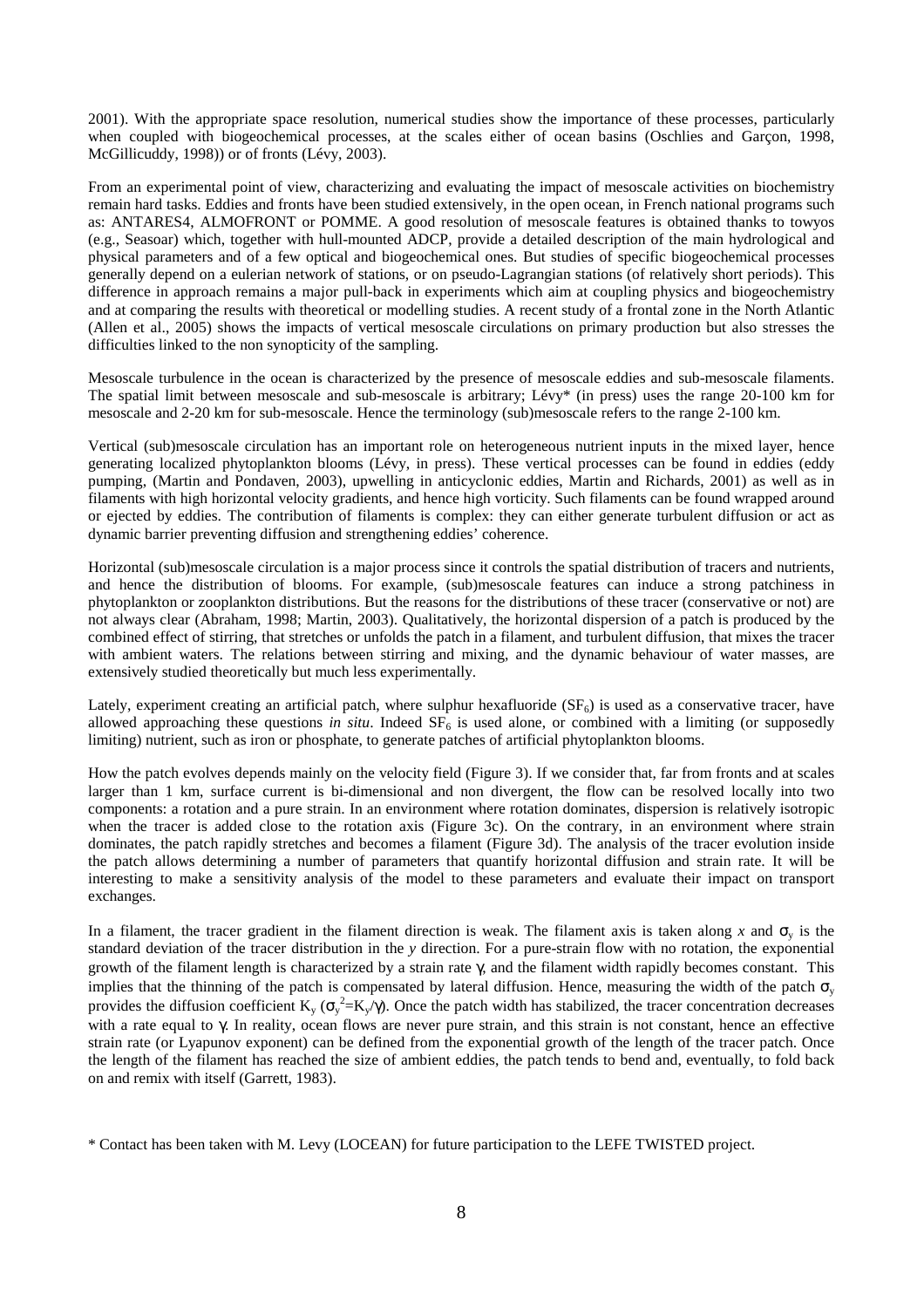

Figure 3: *Examples of patches in various dynamic environments (a) evolution of the SOIREE patch on days 1 to 12 (Law et al., 2003) and (b) after 23 days (Abraham et al., 2000). (c) the CYCLOPS patch at the centre of an eddy in the oriental Mediterranean basin (Law, 2005) (d) the SOFEX-North patch (Coale et al., 2004) in an environment with a high strain rate.*

Inside a patch, a non conservative tracer (e.g., chlorophyll or nutrient) is affected by horizontal turbulence in the same way as a conservative tracer. Hence the tracer concentration depends on the relative values of  $\gamma$  and  $\mu$  ( $\mu$  being the net growth rate of the tracer when dispersion is nil;  $\mu$  can be positive or negative). If  $\mu$  is superior to  $\gamma$ , the maximal tracer growth rate evolves at the speed  $\mu$ -γ. If  $\gamma$  is superior to  $\mu$ , isolated phytoplankton biomass will never grow more than the following concentration  $\gamma C_0/(\gamma-\mu)$ , C<sub>0</sub> being the ambient concentration assumed to be constant (Abraham et al., 2000).

Empirically, from the various situations encountered during patch dispersion, it seems that three typical situations can occur (C. Law, comm. pers.):

Weak strain rate (eddy): situation where advection is weak. There is little chance to "lose" the patch. Dilution is rapid at first then slows down. This situation is relatively easy from a logistic point of view.

Medium strain rate  $(<0.25 \text{ d}^{-1})$ : in this situation, advection is important. On one hand, it is hard to localize the center of the patch and to follow it. On the other hand, dilution is constant and, in a sense, predictable. This situation is more difficult logistically than the previous one.

 $\triangleright$  High strain rate (>0.25 d<sup>-1</sup>): advection is very strong. The tracer dilution is very quick, which makes it difficult to follow the patch.

#### **4) Methodological developments**

#### A) Lagrangian approach

Dispersion can be characterized by the Finite Time Lyupanov Exponent (FTLE). The Eddy Kinetic Energy (EKE) is commonly used to characterize mesoscale processes in the ocean. But, here, the interest is in scales smaller than the mesoscale processes.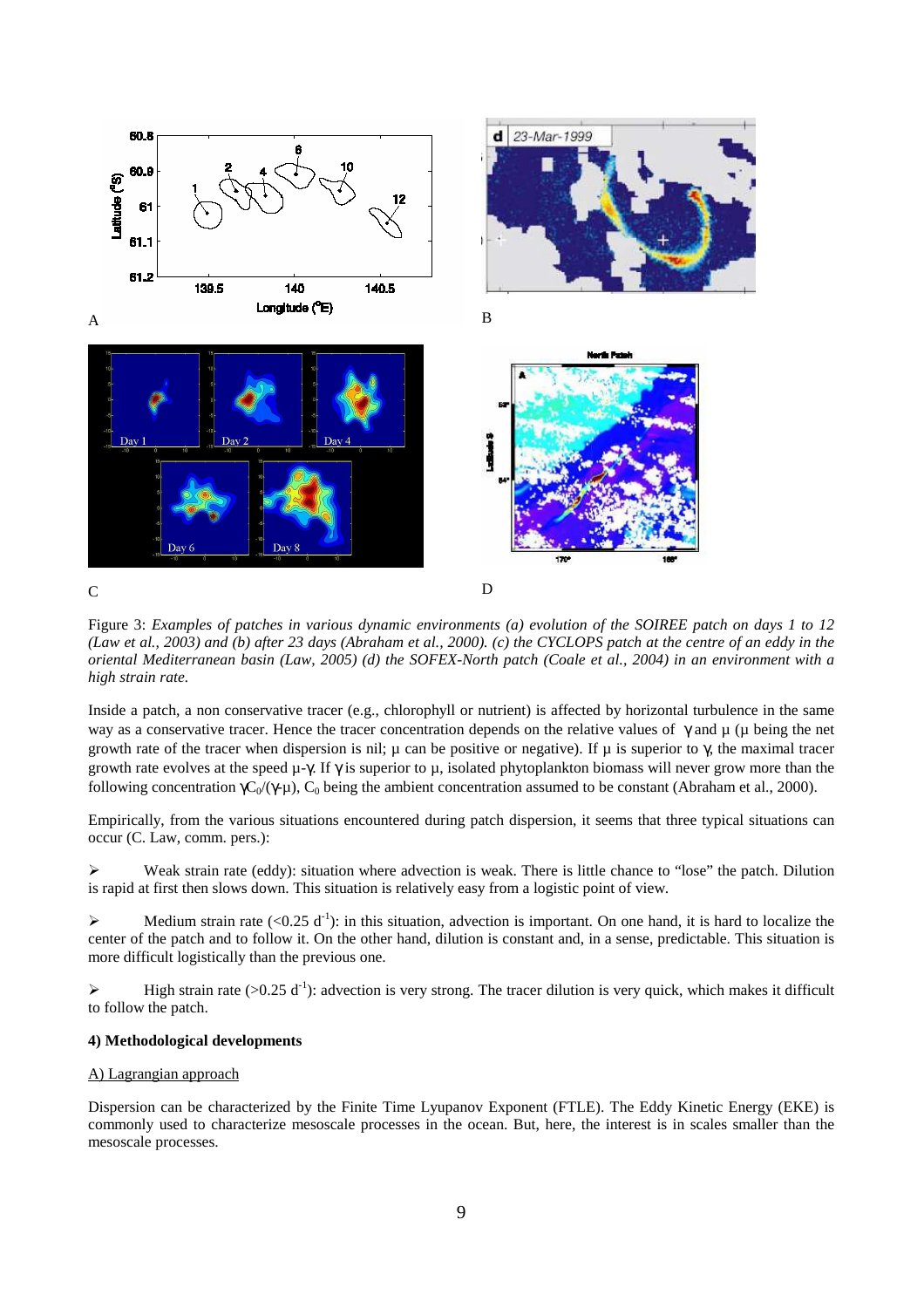Hence the velocity field should be used through its velocity field gradient decomposed in the strain rate γ and the vorticity ω (the dilatation parameter being neglected by the conservative hypothesis).

In fact, various criteria can be used to separate flow fields dominated either by strain or rotation. For example, the Okubo-Weiss criteria ( $W = \gamma^2 - \omega^2$ ) has been used in the Mediterranean Sea (Isern-Fontanet et al., 2004) (Figure 4). The Okubo-Weiss parameter lies on an assumption that restricts eddy detection to eddy cores (Basdevant et al., 1994). Its use would prevent an efficient decomposition between background and eddy signals. A more general criterion "Hua Klein" has also been established (Hua and Klein, 1998).

Another method, consisting in processing relative vorticity with a wavelet-based decomposition, gives excellent results in terms of eddy identification (as already shown by Ruppert-Felsot et al., 1993). Nevertheless, relative vorticity tends to overemphasize frontal structures since it intensifies with the vertical motions that develop in oceanic fronts (Wang, 1993).



Figure 4: *Distribution of the Okubo-Weiss parameter and streaklines (black) derived from the SLA maps for 98-1 close to ALGERS98 cruise, May 22 1998*   $(\sigma_w = 3.42 \; 10^{-11} \; s^2)$  and initial trajectories of drifters *(red lines) launched during the cruise (from Isern-Fontanet et al. 2004).*

But, this quantity is free from large-scale gradients present in temperature, salinity and SSH. Hence, the use of relative vorticity does not require the somewhat arbitrary definition of a reference field to calculate anomalies. In fluid dynamics, both for numerical simulations and laboratory experiments (Ruppert-Felsot et al., 2005; Siegel & Weiss, 1997), the coherent and incoherent background components of a turbulent flow have been separated with a waveletbased decomposition of the relative vorticity field.

These successful applications drove Doglioli et al. (2007) to apply the wavelet analysis technique used in 2D turbulence to the identification of eddies within horizontal slices of modelled relative vorticity. Their identification technique is based on the wavelet analysis of horizontal slices of relative vorticity from a realistic regional model. Then, in order to capture and track the full 3D envelope of each eddy, they developed an original and simple algorithm based on superimposing structures at different instants and different vertical levels (WATERS = Wavelet Analysis for Timetracking Eddies).

Lagrangian particles also constitute a powerful tool to investigate the origin of water masses. Indeed, it is possible to separate the trajectories into two subsets associated with two different dynamical regimes:

i) the subset of particles embedded in coherent vortices, the so-called ``loopers'', and

ii) the subset of those remaining in a more quiescent ``background'' flow region, the so-called ``nonloopers''.

A simple qualitative criterion to identify loopers was initially introduced by Richardson (1993), who defined a looper as a trajectory that undergoes at least two consecutive loops in the same direction. The method applied by Veneziani et al. (2004) and Veneziani et al. (2005b) is more quantitative and suited to the treatment of extensive data sets. It is based on the computation of the spin parameter.

The spin  $\Omega$  is related to the angular velocity of the Lagrangian eddy velocity vector and corresponds to the vorticity field for trajectories embedded inside vortex cores (Veneziani et al., 2005a); according to these authors, this parameter well characterizes the effects of rotating structures. It has previously been applied to in-situ data and numerical trajectories.

For the analysis of simulations run with numerical ocean models, the ARIANE toolkit is a suitable off-line Lagrangian diagnostic tool (Blanke et Raynaud, 1997). ARIANE provides both qualitative and quantitative numerical trajectories. In quantitative numerical experiments, the incoming transport across a given initial section can be described by hundreds of thousands of particles, and each of them is associated with an infinitesimal fraction of the mass flux. These infinitesimal volumes are conserved along model streamlines, and directional transports can be estimated by adding the transports of the particles that reach equivalent final sections. As described by Blanke et al. (1999), the passage of each particle is recorded, and the volume represented by this particle is summed up at each velocity point of the model grid.

Doglioli et al. (2006) have attempted to evaluate the contribution of trapping eddies to the Indian-Atlantic interocean exchange by successfully coupling ARIANE particle-following technique with a "spin"-based analysis of trajectories.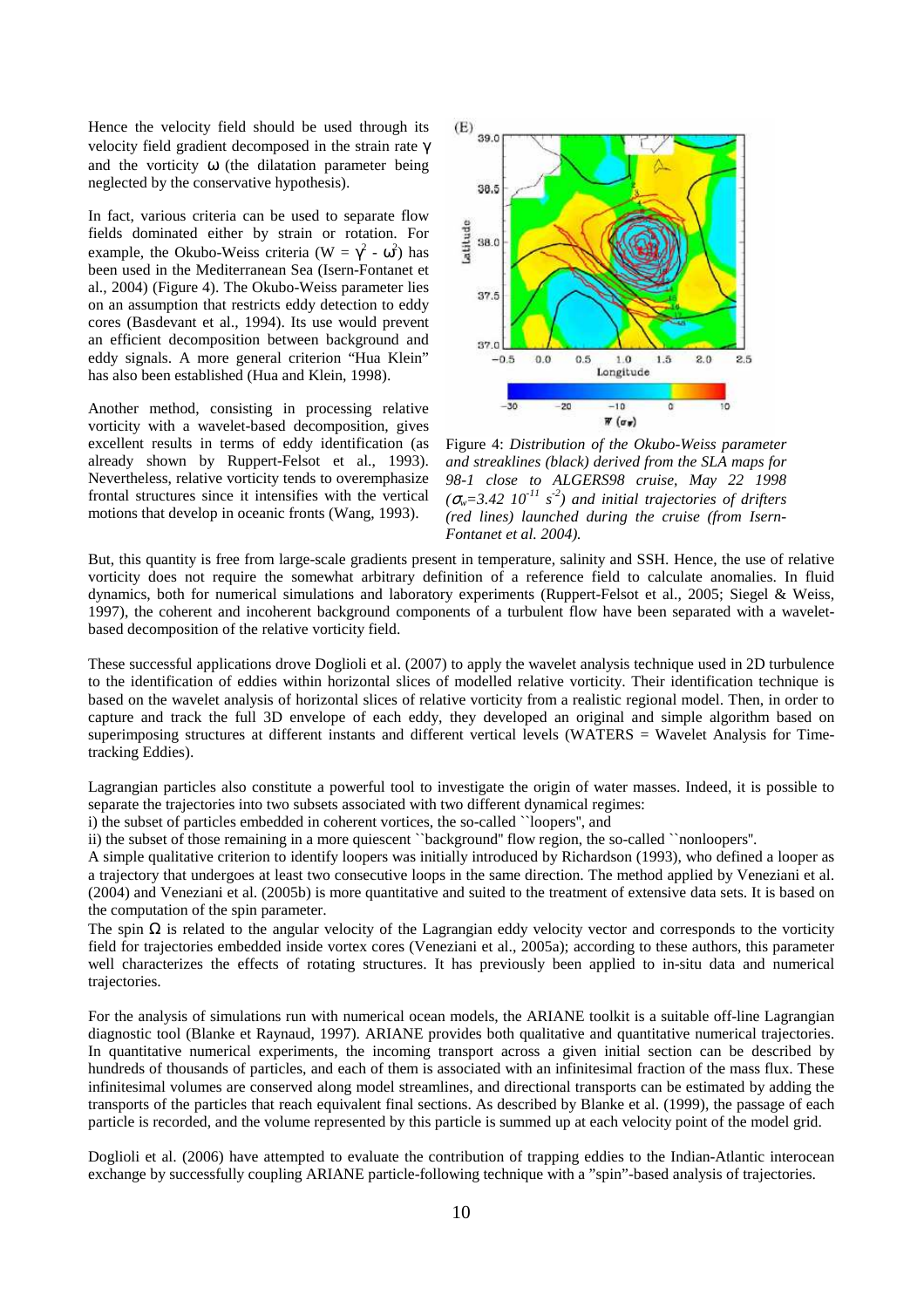Recent works (Waugh et al., submitted) have shown that, for a specific oceanic region, there is a relation between the FTLE parameter and the parameters characterizing the velocity field (Figure 5, below).



Figure 5: *Maps of (a) 15-day FTLE, (b) vorticity* ω*, (c) strain rate* γ*, and (d) Okubo-Weiss parameter Q for 19 November 1997. Vectors are surface currents, contours in (a) and (d) Q= -0.2 day-1, and units of all fields are day-1 .* 

This should allow predicting the future evolution of a patch depending on the velocity field in which the tracer is being dispersed.

#### B) Biogeochemical budgets

The net community production is an integrative measure of the biological activity in the surface layer and it is currently used to assess the impact of the biological production on the carbon cycle (Williams *et al.* 2004, Lefèvre *et al.* 2007, Reuer *et al.* 2007, Jouandet *et al.* accepted). Concentrations of dissolved oxygen  $(O_2)$  can be measured at high frequency using electrochemical or optical sensors. By combining different devices (CTD, glider, and drifting buoy) equipped with such sensors we will be able to produce a detailed temporal and spatial description of the *in situ*  $O_2$ concentrations. The net community production (NCP) during the time ∆t can then be derived from the following budget:

 $NCP_{O2} = \Delta O_2 + Fsea$ -air + F hor + F ver

where  $\Delta O_2$  denotes the variation of O2 during  $\Delta t$ , Fsea-air is the air sea flux of O<sub>2</sub> calculated from the O<sub>2</sub> concentration in the surface layer and transfer velocity deduced from wind speed using appropriate parameterisation (Ho et al. 2006). Fhor and Fver are derived from the coefficient of horizontal and vertical mixing estimated during LATEX from the  $SF<sub>6</sub>$ distribution.

This approach will be compared to the direct measurement of NCP based on bottle incubations.

Similarly to  $O_2$  it also possible to determine the  $NCP_{\text{DIC}}$  for carbon based on the following budget:

$$
NCP_{DIC} = \Delta DIC + Fsea-air + F hor + F ver
$$

where ∆DIC denotes the variation of DIC during ∆t, F sea-air is the air sea flux of CO2 calculated from pCO2 in the surface layer and transfer velocity deduced from wind speed using appropriate parameterisation. Due to technical limitation (no DIC sensor available for *in situ* measurement), the spatial resolution will be lower than for O<sub>2</sub>. However, the high frequency measurements of  $pCO<sub>2</sub>$  in the centre of the structure (CARIOCA buoy) will provide a good temporal resolution. The determination of the alkalinity from salinity measurements will allow deriving DIC from pCO<sub>2</sub>. This approach has already been used successfully with the CARIOCA buoys deployed during POMME (Merlivat et al. in revision) and in the Southern Ocean (Boutin et al., in preparation).

The net community production determined from changes in the concentration of  $O<sub>2</sub>$  during bottle incubations can be converted to carbon-units using a photosynthetic quotient (PQ) of 1.2 (Williams and Robertson 1999). The direct determination of NCP in terms of carbon is presently limited by the fact that  $TCO<sub>2</sub>$  measurements are not sensitive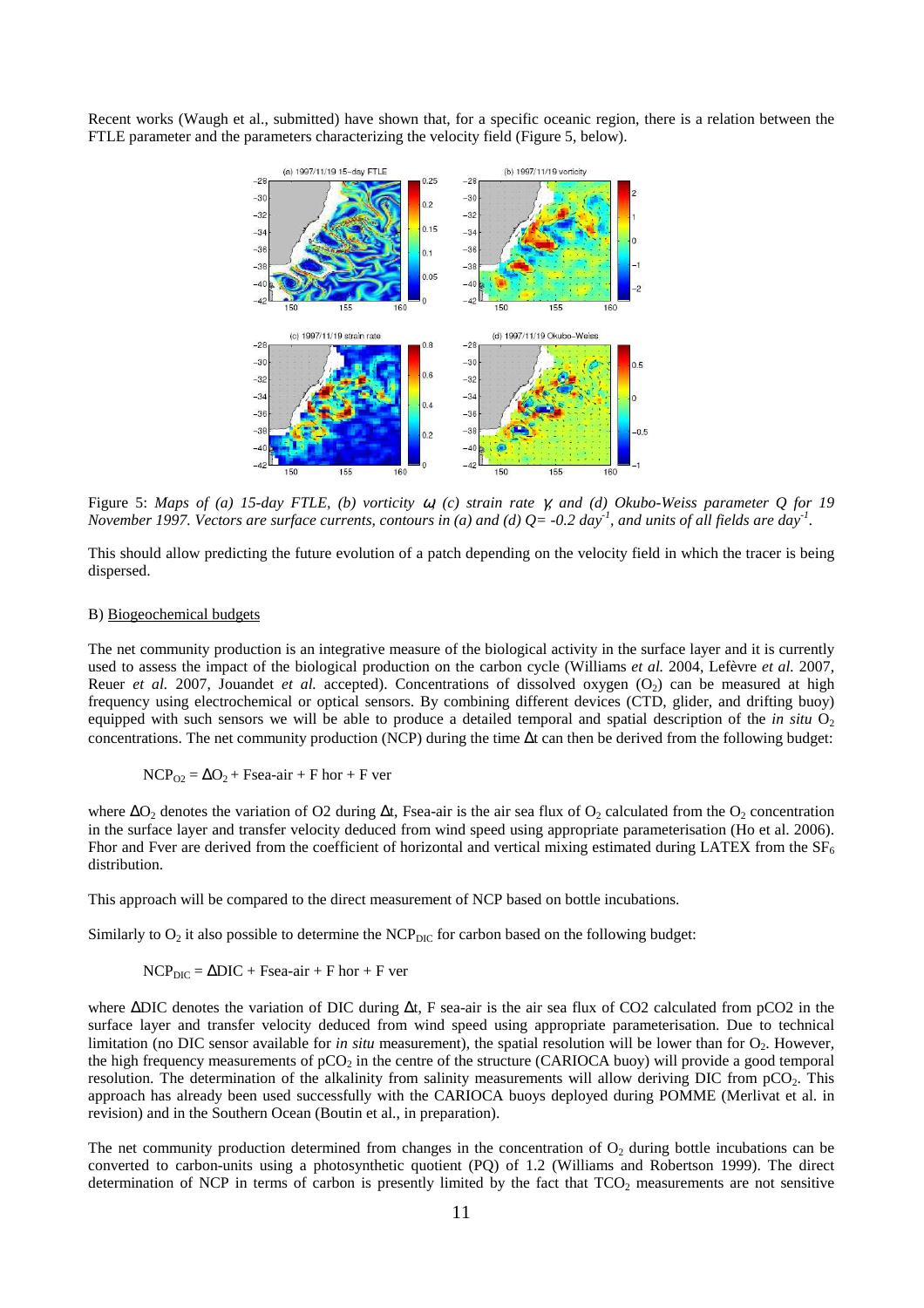enough to detect the low fluxes typical for oligotrophic environments (see, for example, Lefèvre et al., 2007). This experimental approach will be compared with the  $NCP<sub>DIC</sub>$  from the budget.

Based on measurements of NCP during late summer at station MOLA (project LEFE-CYBER MEDEA, PI Obernosterer) we expect variations of  $O_2$  or DIC in the mixed layer in the range of 0.5-1 µmol  $I<sup>-1</sup> d<sup>-1</sup>$ . This means that the budget needs to be built using  $\Delta t$ = 5-6 days.

From the NCP<sub>DIC</sub> it will also be possible to derive the carbon export (Jouandet et al., accepted) within the structure using the following equation:

Cexp= NCP<sub>DIC</sub> - ΔPOC - ΔPOC

where ∆POC and ∆POC denotes the variation of POC and DOC within the structure. Measurements of POC with high spatial and temporal resolution can be derived from *in situ* measurements of backscattering at 4 wavelengths (glider) and light transmission at 660 nm (CTD). The calibration of the sensors will be performed by determinations of the POC concentration on discrete samples. Concentrations of DOC will be measured on discrete samples, but we will also investigate the possibility to use *in situ* determinations of CDOM by sensors mounted on gliders as a proxy of DOC. If this approach is successful, a 3D description of the DOC distribution will also be available.

It is important to note that, in the Lagrangian framework used during LATEX, deriving the carbon export from the carbon budget is the most appropriate approach compared to other possible methods (e;g. drifting sediment traps or 243Th deficit). The deployment of drifting traps below the mixed layer would fail because we cannot assure that the trap will stay below the water mass tagged with  $SF<sub>6</sub>$  where the other biogeochemical rates will be measured. The method deriving carbon export from thorium deficit is not easy to implement in the context of LATEX because it would require high temporal and spatial (vertical) resolution.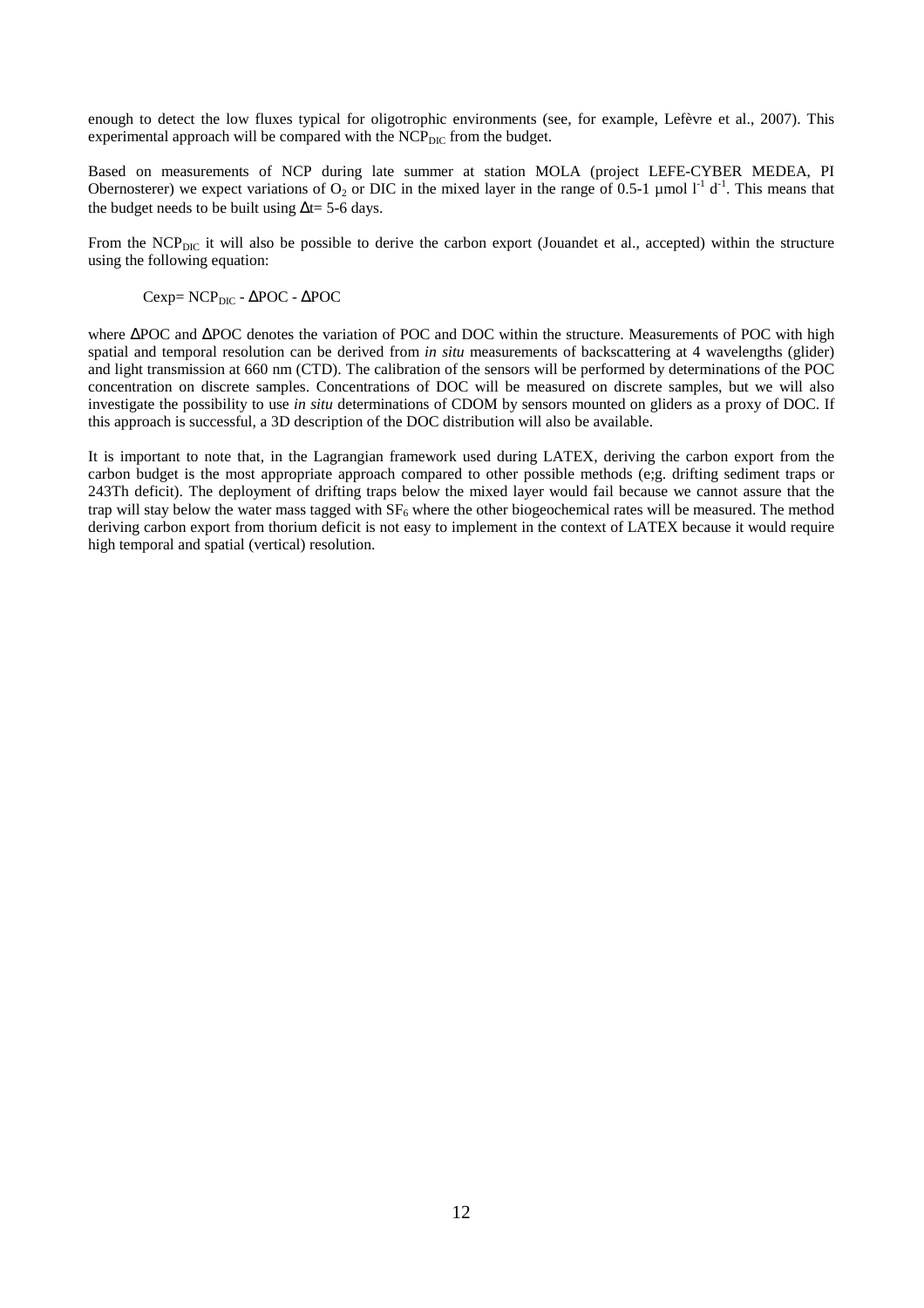### 2. Plan de recherche: LATEX

patchiness of plankton and primary production distributions?

#### **2.1 Objectives**

The main objective of LATEX is to better understand the coupling between physics and biogeochemistry at (sub)mesoscales. This includes the effect, on biogeochemical processes, of horizontal and vertical motions associated with an eddy structure. Our knowledge of the impact of (sub)mesoscale eddies on biogeochemistry has largely emerged from modelling. Very recently, some field studies (Benitez-Nelson *et al.* 2007, McGillicuddy *et al.* 2007) have also successfully addressed this issue; but more has still to be done, particularly in coastal waters. In the Gulf of Lion, the main goals of LATEX are to study the impact of coastal (sub)mesoscale eddies interacting with the Northern Current on the evolution of conservative or biogeochemical tracers' distributions, and to provide answers to questions such as: Do these structures facilitate the horizontal transfer across the continental slope and slope current? What are the consequences on biogeochemistry of the interaction of the structure with the NC in terms of matter transport and

Within this general context, biogeochemical studies during LATEX will focus on:

1) The determination and evolution, within the structure, of the rate  $\mu$  (in d<sup>-1</sup>) of biogeochemical processes, mainly net community and gross primary production and <sup>13</sup>C primary production. This will be compared to the strain rate  $\gamma$  (in d<sup>-1</sup>) estimated from  $SF<sub>6</sub>$  and drifting buoys. This will allow us to better understand how these biological and physical processes compete in the accumulation of biomass.

Note: It is clear that the investigation of the processes that control the rates, such as nutrient availability or the structure of the microbial community are outside the scope of LATEX mainly due to technical limitations (availability of methods of investigation (i.e. *in situ* measurements) suitable for (sub)mesoscale study and the limitation of the number of participants to the cruise).

2) The observation of short term and/or (sub)mesoscale variations of some parameters (oxygen and carbon) which will be interpreted in the context of the 3D dynamical environment.

3) The construction of budgets for these elements within the structure.

The objectives mentioned above can only be reached for few chemical elements due to technical limitations in measuring the stocks and the fluxes with an appropriate spatial and temporal resolution. However, we believe that the challenge is feasible for oxygen and carbon (see Section 1.3B for details), which are elements of high interest in biogeochemistry.

#### **2.2 Strategy:**

The LATEX strategy is based on a combined use of satellite data, numerical modelling, and Eulerian and Lagrangian *in situ* measurements.

#### **The project has three components:**

#### • **Part 1 – Increase our knowledge on the (sub) mesoscale eddies of the western side of the Gulf of Lion.**

During Latex00, we have analysed Symphonie numerical outputs with WATERS (WATERS = Wavelet Analysis for Time-tracking Eddies) in order to identify eddies and have been able to confirm their presence on satellite images (See Annexe 4). Now we plan to correlate their generation and evolution to meteorological and topographic forcings. Moreover the Latex00 analysis was only done at one vertical level (20 m) and we plan to study the entire vertical structure of the selected eddies.

This component has also a more technical and numerical part. Up to now the WATERS analysis has been done on Symphonie\* outputs that Claude Estournel and Patrick Marsaleix (POC, Toulouse) were kind enough to provide us. And the Lagrangian tests were done by Nicolas Grima and Bruno Blanke (LPO, Brest). We need to proceed to a few developments at the LOB, Marseille. Hence we plan to implement Symphonie high resolution on the COM cluster, to install the off-line numerical tool Ariane (lagrangian particles) and connect it to the Symphonie outputs.

Symphonie will also be coupled to the biogeochemical model Eco3M-MED, which is a multi-nutrients multi-functional plankton group (mNmFG) model, recently built and validated for the North-western Mediterranean basin (Herrmann, 2007). This model is currently implemented in the modular tool Eco3M (Baklouti et al. 2006a) This numerical tool has been devised to handle mNmFG models (Baklouti et al. 2006b) with the main objective of being wholly modular as regards the model state variables and the associated functions for biogeochemical processes. New variables or processes can therefore be added or removed with simplicity. In addition, a numerical library of functions of biogeochemical processes is already available in Eco3M and many of these parameterizations rely on mechanistic basis. This latter tool will easily enable us to add an oxygen module to assess the air-sea  $O_2$  budgets.

\*Note: Symphonie has been declared a "community model" starting in 2007.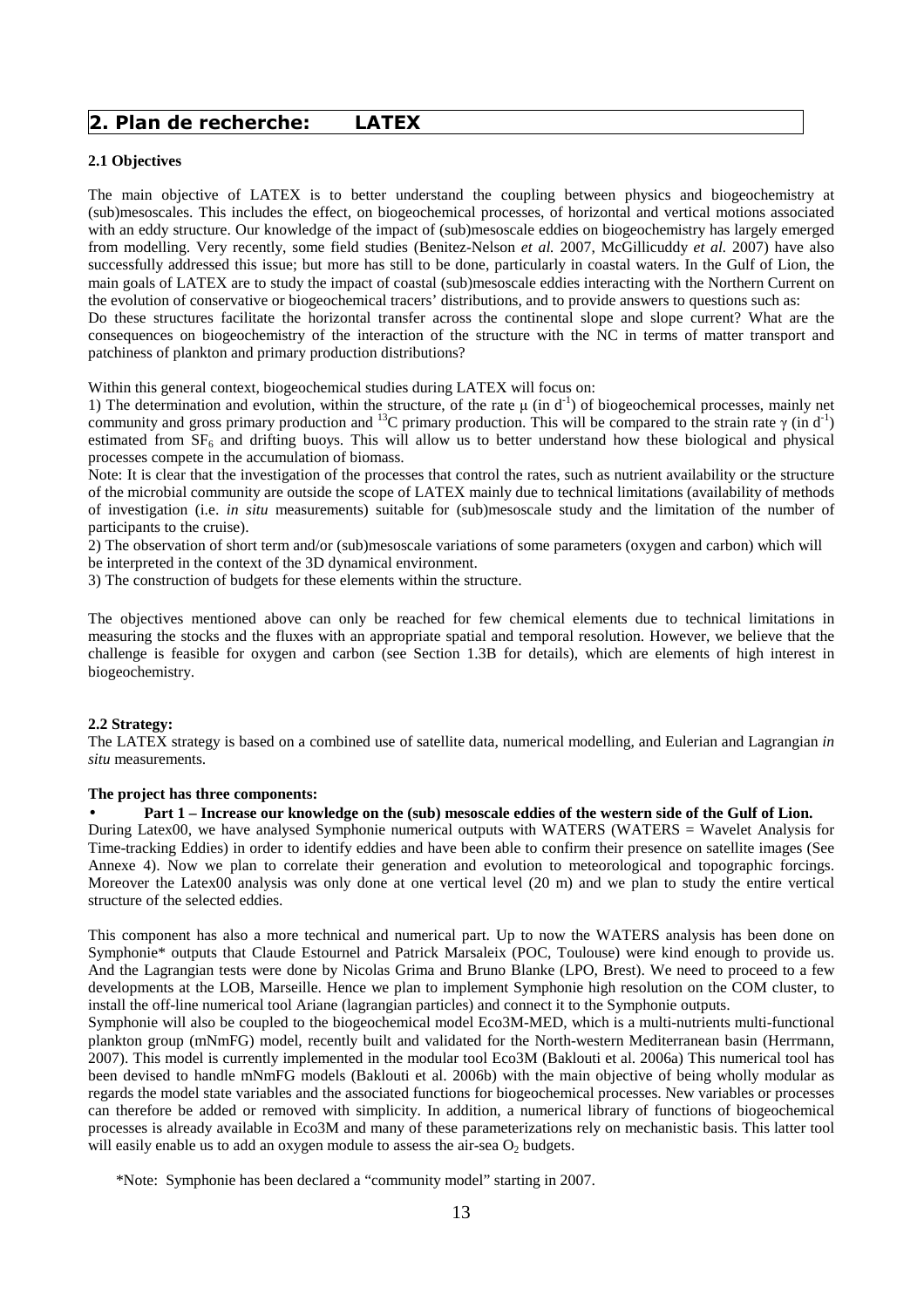In this first part, the coupled model will be used as a diagnostic tool to assess the hydrodynamic mechanisms associated to the sub-mesoscale structures at the origin of the plankton and primary production patchiness observed in this study area.

The eddy structures of the Gulf of Lion will also be studied with satellite imagery, both in the visible and with altimetry (new treatment techniques are being developed for coastal uses; F. Birol).

#### • **Part 2 - Coupling physics and biogeochemistry in a lagrangian approach.**

To study the impact of coastal (sub)mesoscale eddies interacting with the Northern Current on the evolution of conservative or biogeochemical tracers' distributions, we plan a cruise in September 2009 in the western side of the Gulf of Lion. There, an anticyclonic eddy seems to be a quasi-permanent feature during stratified summer months. We will track the eddy *in situ* with complementary methods (see Annexes 2 and 5 for more details on the 2009 cruise):

#### a) Floating buoys

Floating buoys have been acquired during Latex00. One iridium buoy and one CARIOCA buoy will be deployed in the middle of the  $SF<sub>6</sub>$  patch, located on a radius of the selected eddy. The other buoys, GPS-Argos buoy, will be deployed either in the Northern Current or inside the eddy.

#### b) Dispersion of a conservative tracer  $(SF_6)$

Sulfur hexafluoride  $(SF_6)$  is a gaseous electrical insulator with a very low solubility in seawater, which results in a background concentration in the seawater of 0.3 fmol  $1^{-1}$  (fmol =  $10^{-15}$  mol). SF<sub>6</sub> can be detected at such low concentrations using the high sensitivity of gas chromatography with electronic capture detector (Law et al., 1994). Therefore  $SF<sub>6</sub>$  is a powerful inert tracer in marine systems. The main advantages of  $SF<sub>6</sub>$  are its relative low cost, chemical and biological inertness and absence of harmful effects on the handlers or on the environment. The potential of  $SF<sub>6</sub>$  as an excellent tracer has now been fully realised.  $SF<sub>6</sub>$  has been used to study current flows, air-water gas exchange (Wanninkhof et al., 1985; Watson et al., 1991), diapycnal mixing, biogeochemical investigations such as iron enrichment (Boyd et al., in press; Thingstad et al., 2005; Boyd et al., 2005). Finally  $SF_6$  was also used to investigate the coupling between physics and biogeochemistry in mesoscale environments, *e.g.* eddy tracking during Plankton Reactivity in the Marine Environment (PRIME) (Martin et al., 2001), as we plan to use it.

During latex 00, we have measured the background concentrations of  $SF<sub>6</sub>$  in the surface mixed layer of the Gulf of Lion. the values are around 1.35 fM, which is the concentration of  $SF<sub>6</sub>$  expected for seawater in equilibrium with the atmosphere. Therefore, using 4000 L of seawater (temperature around 28°C and salinity around 38) saturated with SF<sub>6</sub>, we will be able to create a patch of 50 km<sup>2</sup>  $*50$  m with  $SF<sub>6</sub>$  concentrations roughly 200 times higher than the background value.

#### c) 3-D mapping of the eddy and ambient circulation with gliders

Several gliders (Testor et al. and Claustre et al.) will be used to make transects and collect hydrological and bio-optical data through the eddy and the neighbouring waters. The gliders will also be used to cross the Northern Current (NC) and may be programmed to make repetitive transects in the Zone of Intensive Observation (ZIO) corresponding to the area of interaction of the eddy and the NC.

#### d) Classical survey of physical and biogeochemical parameters

In parallel, more classical measurements will be performed: continuous current measurements with a hull-mounted ADCP, on-going measurements (i.e. without stopping the RV) of  $SF<sub>6</sub>$  concentrations and surface temperature, salinity, fluorescence and  $O_2$ . At selected stations, in the core of the structure and on transects crossing the structure, discrete samples will be collected for POC, DOC, chlorophyll a,  $O_2$ , DIC, alkalinity,  $SF<sub>6</sub>$ .

Determination of net community production (NCP), dark community respiration (DCR) and gross community production (GCP) will be done using bottle incubations. Rates of NCP, DCR and GCP will be determined from changes in the dissolved oxygen (O<sub>2</sub>) concentration over 24h incubations carried out *in vitro* in on-deck incubations. Rates will be measured at 4%, 8%, 15% 25%, 50% and 100% of surface Photosynthetically Available Radiation (PAR) levels, using optical density filters (Nickel). The corresponding depths for these light intensities are within the mixed layer depth (MLD) during late summer at Station MOLA. Incubations will be performed at sea surface temperature corresponding to the temperature in the mixed layer. Three sets of 8 replicate biological oxygen demand (BOD) borosilicate glass bottles (125 ml) will be filled with raw seawater and the changes in the concentration of  $O_2$  followed after 24h light (for NCP) and dark (for DCR) incubations. After fixation with the Winkler reagents, the concentration of total iodine will be determined spectrophotometrically at a wavelength of 456 nm on a Hitachi U-1100 spectrophotometer using a 1-cm flow through cuvette (Roland et al. 1999). This method will allow us to do a large number of analyses during the cruise.

#### e) Surface synoptic mapping of non conservative tracer from satellite observation (e.g., Chl a or SST)

Satellite images will be used in real-time to help the structure survey and give an overview of the Northern Current position. Synoptic measurements from space before the cruise will also help to figure out the trophic level and the eddy activities of the study zone before the cruise. Remote sensing study of oceanic and coastal (sub)mesoscale eddy formation, propagation and fate are usually conducted by sea surface temperature derived from infrared emission. Additional characteristics are now available for the study of eddies derive from ocean color measurement (chromophoric dissolved organic matter (CDOM) absorption coefficient, phytoplankton absorption coefficient, and backscattering coefficient). Indeed the inherent optical properties of the water's constituents are a valuable supplement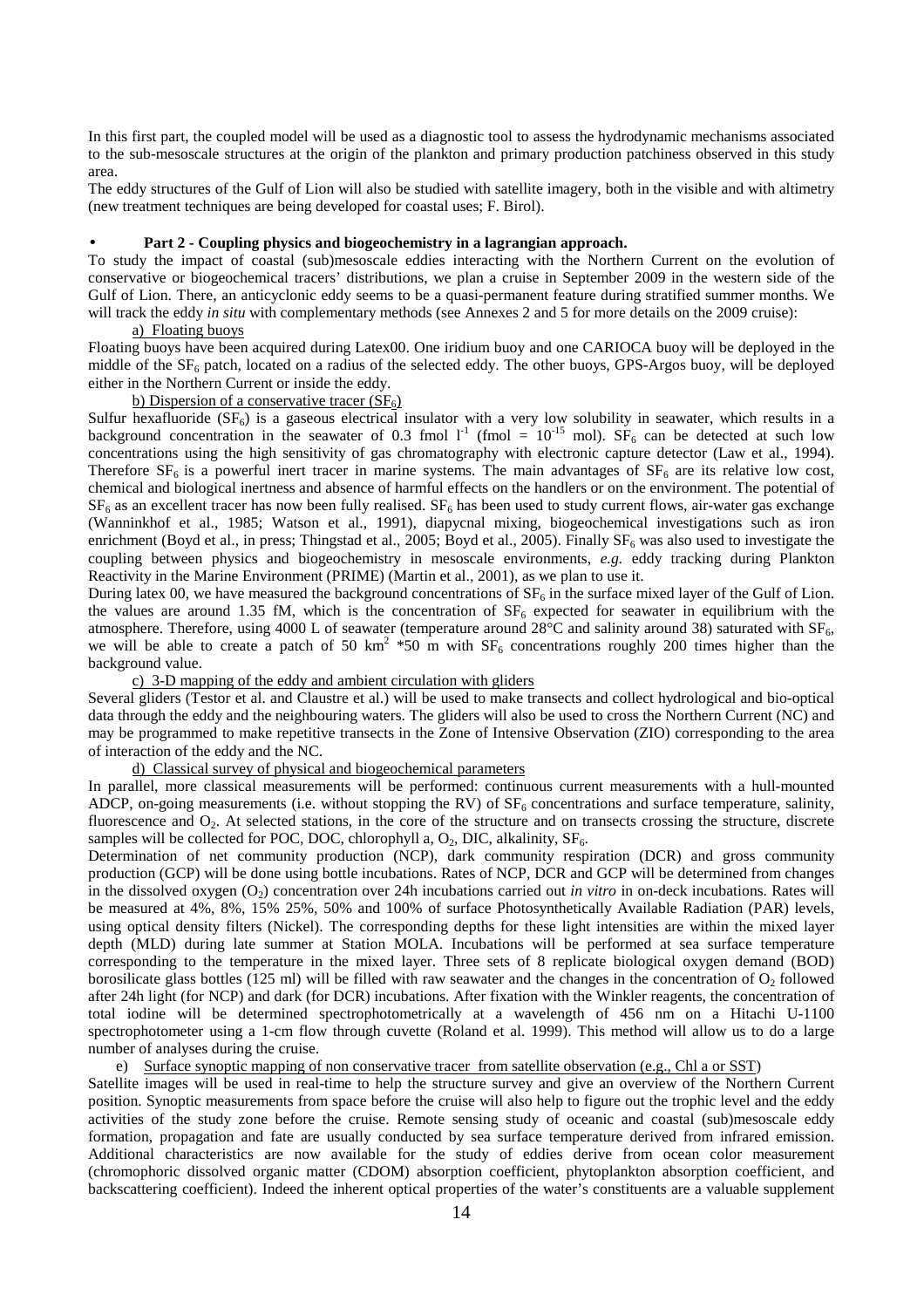to SST images especially during the summer season when the temperature contrast is low. It is also interesting to note that September is usually one of the cloudless months of the year for the study area. This will allow us to use daily high resolution satellite scenes.

A short cruise will be done in September 2008 in order to familiarize ourselves with the study zone and test there our ability to do a real-size Lagrangian navigation test with an Iridium buoy. Moreover we will deploy three ADCP moorings, crossing the shelf from 60 m to 600 m between longitudes  $42^{\circ}27'N$  and  $42^{\circ}30'N$ , in order to obtain the flux across this potential exit zone of the Gulf of Lion.

An additional component may be added to the project if Dr. Meng Zhou is, in 2009, a visiting scientist at the LOB, COM. He would then come with his personal SeaSoar Acrobat and would like to participate to the cruise measurements with transects throughout the structure.

VHF surface radar, providing horizontal surface current velocities, would have provided a complementary view of the studied domain. Unfortunately our French colleagues from the LSEET, Toulon, specialists in this field, have indicated the impossibility of implementing the radar antennas at the coast near the study area.

#### • **Part 3 - Quantification of the coast-offshore exchanges for the process studied during the Lagrangian survey and comparison with the matter and energy fluxes obtained with numerical coupled physical – biogeochemical modelling**. **Extrapolation of the transport budget by eddies at the seasonal and annual scales.**

The first goal of this part is to obtain a correct numerical representation of the studied (sub)mesoscale structure in terms of physical and biogeochemical patterns observed during the lagrangian survey. To do this, a realistic simulation of the whole 2009 year will be made. The simulated period of the lagrangian survey (September 2009) will be compared with *in situ* and satellite imagery data sets. Sensitivity analyses will be made by testing the variability associated with the range of Fhor and Fver calculated from *in situ* measurements. Secondly, the coupled model will enable us to characterize (dissolved and/or particulate) and quantify the organic matter transported by the (sub)mesoscale structure during the survey. A budget of the air-sea exchanges of O2 during the survey will also be given by the coupled model and will allow us to know if the studied structure is a net source or sink of carbon over the experimental period. Thirdly, the realistic simulation made over the whole 2009 year will permit the extrapolation of the transports of matter and energy due to the interaction of coastal (sub)mesoscale eddies with the Northern Current at the seasonal and annual scales and the comparison of these results to the transport attributable to other coast-offshore exchanges or large scale circulation.

The following points will be studied (non exhaustive list):

- 1) Realistic hydrodynamic modelling of the Lagrangian survey with Symphonie model and validation with *in situ* and satellite data,
- 2) Realistic biogeochemical modelling of the Lagrangian survey with the coupled Symphonie/Eco3M-Med model and validation with *in situ* data set and satellite imagery. The latter step will be preceded by the implementation of a new oxygen cycle in the Eco3M-MED module.
- 3) Budgets (given by a coupled model) of biogenic organic matter (POC, DOC, C export…) carried along by the structure followed by  $SF_6$ , and of the exchanges  $(O_2)$  at the water-air interface; validation of the budgets with *in situ* data.
- 4) Extrapolation of the matter transport by eddies at the seasonal and annual scales given by the coupled model and comparisons to the matter transport by the general circulation.

### **Bibliographie**

Abraham, E.R., 1998. The generation of plankton patchiness in turbulent strirring. Nature, 391: 577-580.

- Abraham, E.R., Law, C., Boyd, P.W., Lavender, S., Maldonado, M.T. and Bowie, A., 2000. Importance of stirring in the development of an iron-fertilized phytoplankton patch. Nature, 407: 727-730.
- Albérola, F. and Millot, C., 1995. On the seasonal and mesoscale variabilities of the Northern Current during the PRIMO-0 experiment in the western Mediterranean Sea. Oceanologica Acta, 18(2): 136-192.
- Allen, J.T., Brown, L., Sanders, R., Moore, C.M., Mustard, A., Fielding, S.L., M., Rixen, M., Savidge, G., Henson, S. and Mayor, D., 2005. Diatom carbon export enhanced by silicate upwelling in the northeast Atlantic. Nature, 437: 728-732.
- Arnau del Amo, P.A., 2000. Aspectos de la variabilidad de mesoescala de la circulacion marina en la plataform continental catalana. Tesis doctoral.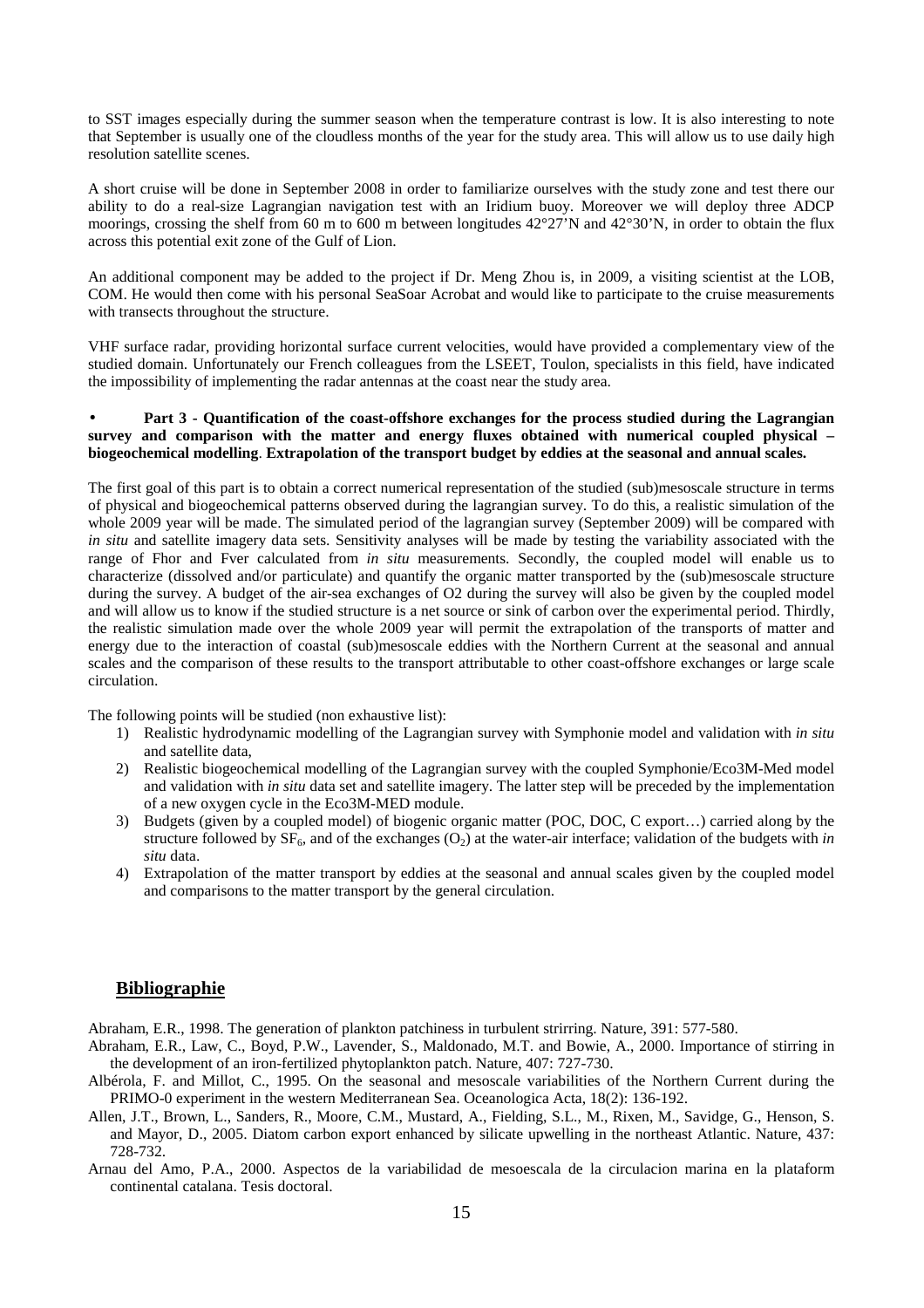- Baklouti M., Diaz F., Pinazo C., Faure V., Queguiner B. Investigation of mechanistic formulations depicting phytoplankton dynamics for marine pelagic ecosystems and description of a new model. Progress in Oceanography 71: 1-33, 2006b.
- Baklouti M., V. Faure, L. Pawlowski, A. Sciandra Investigation and sensitivity analysis of a mechanistic phytoplankton model implemented in a new modular numerical tool (Eco3M) dedicated to biogeochemical modelling. Progress in Oceanography 71: 34-58, 2006a.
- Basdevant C., T. Philipovitch. 1994. On the validity of the "Weiss criterion" in two-dimensional turbulence. Physica D, 113:1730.
- Benitez-Nelson, C., Bidigare, R.C., Dickey, T.D., Landry, M.R., Leonard, C.L., Brown, S.L., Nencioli, F., Rii, Y.M., Maiti, K., Becker, J.W., Biddy, T.S., Black, W., Cai, W.-J., Carlson, C.A., Chen, F., Kuwahara, V.S., LMahaffey, C., McAndrew, P.M., Quay, P.D., Rappé, M.S., Selph, K.E., Simmonds, M.P. and Yang, E.J., 2007. Mesoscale eddies drive increased silica export in the subtropical Pacific ocean. Science, 316(1017-1021).
- Blanke, B., Arhan, M., Speich, S., and Madec, G.. 1999. Warm water paths in the equatorial Atlantic as diagnosed with a general circulation model. J. Phys. Oceanogr., 29:2753-2768.
- Blanke B., Raynaud. S., 1997. Kinematics of the Pacific Equatorial Undercurrent: An Eulerian and Lagrangian approach from GCM results. J. Phys. Oceanogr., 27:1038-1053.
- Boyd, P.W., Jickells, T., Law, C., Blain, S., Boyle, E.A., Buesseler, K.O., Coale, K.H., Cullen, J.J., De Baar, H.J.W., Follows, M., Harvey, M., Lancelot, C., Levasseur, M., Pollard, D.A., Rivkin, R.B., Sarmiento, J.L., Schoemann, V., Smetacek, V., Takeda, S., Tsuda, A., Turner, D.R. and Watson, A., in press. A synthesis of mesoscale ironenrichment experiments 1993-2005: key findings and implications for ocean biogeochemistry. Science.
- Boyd, P.W., Law, C., Hutchins, D.A., Abraham, E.R., Croot, P., Ellwood, M., Frew, R., Hadfield, M., Hall, J., Handy, S., Hare, C., Higgins, J., Hill, P., Hunter, K.A., Leblanc, K., Maldonado, M.T., McKay, R.M., Mioni, C., Olivier, M., Pickmere, S., Pinkerton, M., Safi, K., Sanders, S., Sanudo-Wilhelmy, S.A., Smith, M.H., Strzepek, R., Tovar-Sanchez, A. and Wilhelm, S.W., 2005. FeCycle: attempting an iron biogeochemical budget from a mesoscale SF6 tracer experiment in unperturbated low iron waters. Global Biogeochemical Cycles, 19(GB4S20): doi: 10.1029/2005GB002494.
- Coale, K.H., Johnson, K.S., Chavez, F.P., Buesseler, K.O., Barber, R.T., Brzezinski, M., Cochlan, W.P., Millero, F.J., Falkowski, P.G., Bauer, Wanninkhof, R.H., Kudela, R.M., Altabet, M.A., Hales, B.E., Takahashi, T., Landry, M.R., Bidigare, R.C., Wang, X., Chase, Z., Strutton, P.G., Friederich, G.E., Gorbunov, M.Y., Lance, V.P., Hilting, A.K., Hiscock, M.R., Demarest, M., Hiscock, W.T., Sullivan, K.F., Tanner, S.J., Gordon, R.M., Hunter, C.N., Elrod, V.A., Fitzwater, S.E., Jones Janice L., Tozzi Sasha, Koblizek Michal, Roberts Alice E., Herndon, J., Brewster, J., Ladizinsky, N., Smith, G., David, C., Timothy, D., L. Brown, S., Selph, K.E., Sheridan, C.C., Twining, B.S. and Johnson, Z.I., 2004. Southern Ocean Iron Enrichment Experiment: Carbon Cycling in High- and Low-Si Waters. Science, 304: 408-414.
- Diaz, F., Raimbault, P. and Conan, P., 2000. Small-scale study of primary productivity during spring in a Mediterranean coastal area (Gulf of Lions). Continental Shelf Research, 20: 975-996.
- Doglioli AM., Blanke, B., Speich, S. and Lapeyre, G.. 2007. Tracking coherent structures in a regional ocean model with wavelet analysis: application to Cape Basin Eddies. J. Geophys. Res., 112, C05043, doi:10.1029/2006JC003952.
- Doglioli, AM. Veneziani, M., Blanke, B., Speich, S.and Griffa, A. 2006. A Lagrangian analysis of the Indian-Atlantic interocean exchange in a regional model. Geophys. Res. Lett., 33, L14611, doi:10.1029/2006GL026498.
- Durrieu de Madron, X., Radakovitch, X., Heussner, S., Loye-Pilot, M.D. and Monaco, A., 1999. Role of the climatological and current variability on the shelf-slope exchanges of particulate matter. Evidence from Rhone continetal margin (NW Mediterranean). Deep-Sea Research I, 46: 1513-1538.
- Estournel, C. et al., 2003. Observation and modelisation of the winter coastal oceanic circulation in the Gulf of Lions under wind conditions influenced by the continental orography (FETCH experiment). *J. Geophys. Res.*, 108(C3): 8059.
- Flexas, M.M., Durieu de Madron, X., Garcia, M.A., Canals, M. and Arnau, P., 2002. Flow variability in the gulf of Lions during the MATER HFF experiment (March-May 1997). Journal of Marine Systems, 33-34: 197-214.
- Flexas, M.M., van Heijst, G.J.F., Jordà, G. and Sànchez-Arcilla, A., 2004. Numerical simulation of barotropic jets over a sloping bottom: comparaison to a laboratory model of the Northern Current. Journal of Geophysical Research, 109: C12039.
- Garrett, C., 1983. On the initial streakiness of dispersing tracer in two- and three dimensional turbulence. Dynamics of Atmospheres and Oceans, 7: 265-277.
- Herrmann, M., 2007. Formation et devenir des masses d'eau en Mediterranée nord-occidentale -Impacts sur l'écosystème planctonique pélagique - Variabilité interannuelle et changement climatique. Thèse de doctorat 3<sup>e</sup> cycle, Univ. Paul Sabatier, Toulouse, 250pp.
- Ho, D.T. et al., 2006. Measurements of air-sea gas exchange at high wind speeds in the Southern Ocean: Implications for global parameterizations. Geophys. Res. Lett., 33: L16611, doi:10.1029/2006GL026817.
- Hua, B.L. and Klein, P., 1998. An exact criterion for the stirring properties of nearly two-dimensional turbuluence. Physica D: Nonlinear Phenomena, 113: 98-110.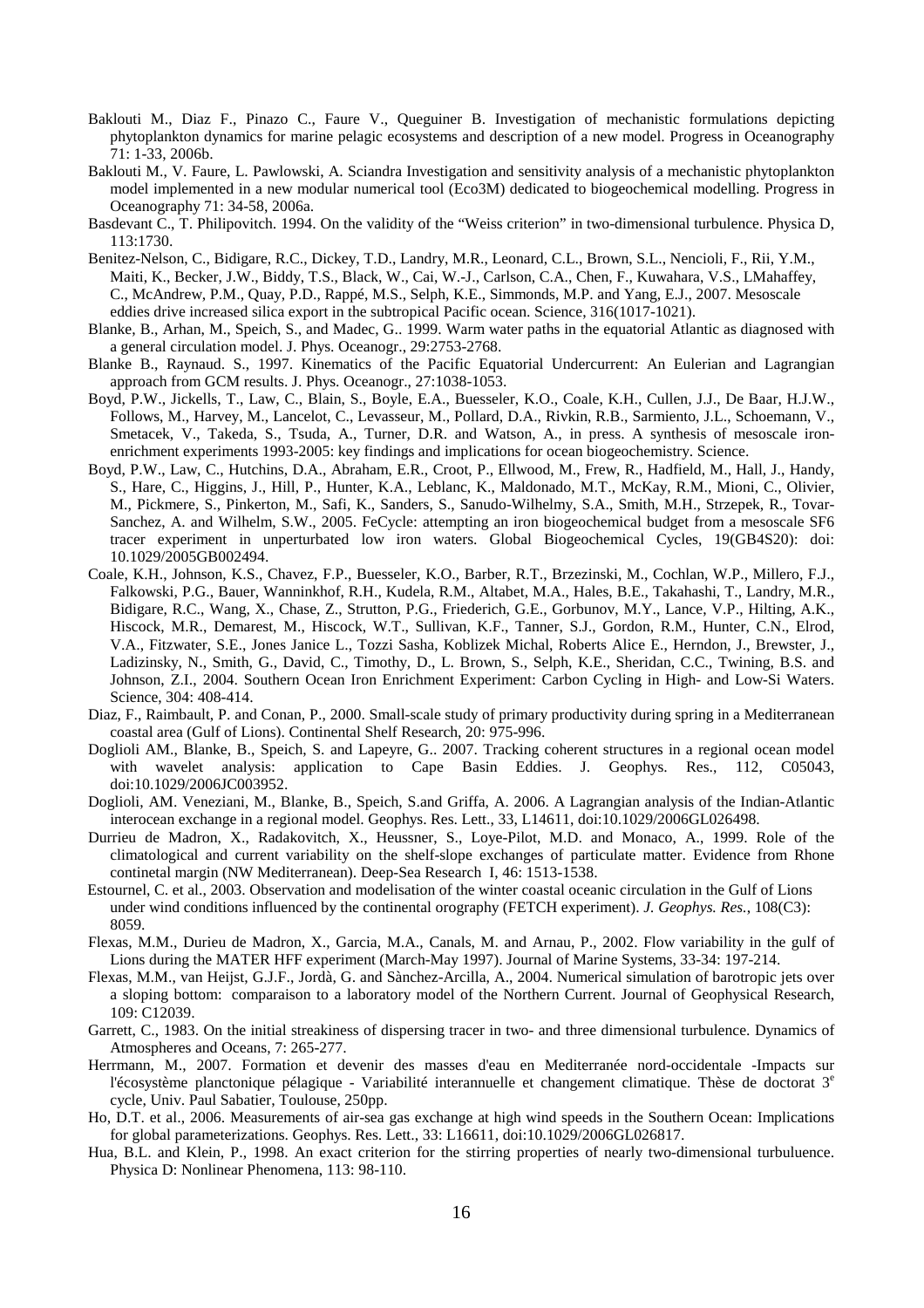- Huthnance, J.M., 1995. Circulation, exchange and water masses at the ocean margin: the role of physical processes at the shelf edge. Progress In Oceanography, 35: 353-431.
- Isern-Fontanet, J., Font, J., Garcia-Ladona, E., Emelianov, M., Millot, C. and Taupier-Letage, I., 2004. Spatial structure of anticyclonic eddies in the Algerian basin (Mediterranean Sea) analysed using the Okubo-Weiss parameter. Deep-Sea Research II, 51: 3009-3028.
- Jouandet, M.P., Blain, S., Metzl, N., Brunet, C., Trull, T. and Obernosterer, I., 2007. A seasonnal carbon budget for a naturally fertilised bloom over the Kerguelen plateau in the Southern Ocean. Deep-Sea Research II(this issue).
- Law, CS., Abraham, E.R., Woodward, E.M.S., Liddicoat, M.I., Fileman, T.W., Thingstad, T.F., Kitidis V. and Zohary T., 2005. The fate of phosphate in an *in situ* Lagrangian addition experiment in the Eastern Mediterranean. Deep-Sea Research II, 52(22-23): 2911-2927.
- Law, CS., Abraham, E.R., Watson, A. and Liddicoat, M., 2003. Vertical eddy diffusion and nutrient supply to the surface mixed layer of the Antarctic Circumpolar Current. Journal of Geophysical Research, 108(C8): doi: 10.1029/2002JC001604.
- Law, CS, Martin, AP, Liddicoat, MI, Watson, AJ, Richards, KJ and Woodward, EMS, 2001. A Lagrangian  $SF<sub>6</sub>$  tracer study of an anticyclonic eddy in the North Atlantic. Deep-Sea Research II, 48, 705-724.
- Law, CS., Watson, A. and Liddicoat, M., 1994. Automated vaccum analysis of sulfur hexafluoride in seawater: derivation of the atmospheric trend (1970-1993) and potential as a transient tracer. Marine Chemistry(48): 57-69.
- Lefèvre D., Guigue C. and Obernosterer I. (2007) The metabolic balance at two contrasting sites in the Southern Ocean: Above the Kerguelen plateau and in open ocean waters. Provisionally accepted. DSR II.
- Lévy, M., 2003. Mésoscale variability of phytoplankton and new production: Imapct of the large scale nutrient distribution. Journal of Geophysical Research, 108(C11): 3358.
- Lévy, M., 2007 (in press). The modulation of biological production by oceanic mesoscal turbulence. Lecture notes in Physics, Transport in Geophysical flow: Ten years after.
- Mantoura, R.F.C., Martin, J.M. and Wollast, R., 1991. Introduction to the Dahlem workshop. Ocean margin processes in global change. J Wiley & Sons Ltd.
- Martin, A.P., 2003. Phytoplankton patchiness: the role of lateral stirring and mixing. Progress In Oceanography, 57: 125-174.
- Martin, A.P. and Pondaven, P., 2003. On estimate for the vertical nitrate flux due to eddy pumping. Journal of Geophysical Research, 108(C11): 3359.
- Martin, A.P., Richards, K.J., Law, C. and Liddicoat, M., 2001. Horizontal dispersion within an anticyclonic mesoscale eddy. Deep-Sea Research II, 2001: 739-755.
- Martin, A.P., and Richards, K.J., 2001, Mechanisms for vertical nutrient transport within a North Atlantic mesoscale eddy, Deep Sea Res., II, *48*, 757-773.
- McGillicuddy, D.J., Anderson, L.A., Bates, N.R., Biddy, T.S., Buesseler, K.O., Carlson, C.A., Davis, C.S., Ewart, C., Falkowski, P.G., Goldthwait, S.A., Hansell, D.A., Jenkins, W.J., Johnson, R., Kosnyrev, V.K., Ledwell, J.R., Li, Q.P., Siegel, D.A. and Steinberg, D.K., 2007. Eddy/wind interactions stimulate extraordinary mid-ocean plankton blooms. Science, 316: 1021-1026.
- Merlivat, L., Davila, M.G., Caniaux, G., Boutin, J. and Reverdin, G., 2007. Mesoscale and diel to monthly variability of CO2 and carbon fluxes at the ocean surface in the northeastern Atlantic. J.Geophys. Res., in revision.
- Millot, C., 1979. Wind induced upwellings in the Gulf of Lions. Oceanologica Acta, 2(3): 261-274.
- Millot, C., 1990. The Gulf of Lion's hydrodynamics. Continental Shelf Research, 10(9-11): 885-894.
- Millot, C., 1999. Circulation in the Western Mediterranean Sea. Journal of Marine Systems, 20: 423-442.
- Oschlies, A. and Garçon, V., 1998. Eddy-induced enhancement of primary production in a model of the North Atlantic Ocean. Nature, 394: 266.
- Petrenko, A., Dufau, C. and Estournel, C., 2007. Barotropic eastward currents in the western Gulf of Lion, northwestern Mediterranean Sea, during stratified conditions. J. Mar. Syst., revisions.
- Petrenko, A., Leredde, Y., Marsaleix, P., 2005, Circulation in a stratified and wind-forced Gulf of Lion, NW Mediterranean Sea: in-situ and modeling data. Continental Shelf Research, 25(1): 7-27
- Petrenko, A., 2003. Circulation features in the Gulf of Lions, NW Mediterranean Sea; importance of inertial currents. Oceanologica Acta, 26: 323-338.
- Reuer, K.R., Barnett, B.A., Bender, M.L., Falkowski, P.G. and Hendricks, M.B., 2007. new estimates of Southern ocean biological production rates from O2/Ar ratios and the triple isotope compoistion O2. deep Sea Research I, 54: 951-974.
- Reverdin, G., Niiler P.P., Valdimarsson H., 2003, North Atlantic Ocean surface currents, J. Geophys. Res., 108 (C1), 3002.
- Richardson PL. 1993. A census of eddies observed in North Atlantic SOFAR float data. Prog. Oceanogr., 31(1):150.
- Roland, F., N.F. Caraco, J.J. Cole, P. delGiorgio (1999) Rapid and precise determination of dissolved oxygen by spectrophotometry: Evaluation of interference from color and turbidity. Limnol. Oceanogr.44 :1148-1154.
- Rubio, A., Arnau, P.A., Espino, M., Flexas, M.M., Jordà, G., Salat, J., Puigdefàbregas, J. and Arcilla, A.S., 2005. A field study of the behaviour of an anticyclonic eddy on the catalan continental shelf (NW Mediterranean). Progress In Oceanography, 66: 142-156.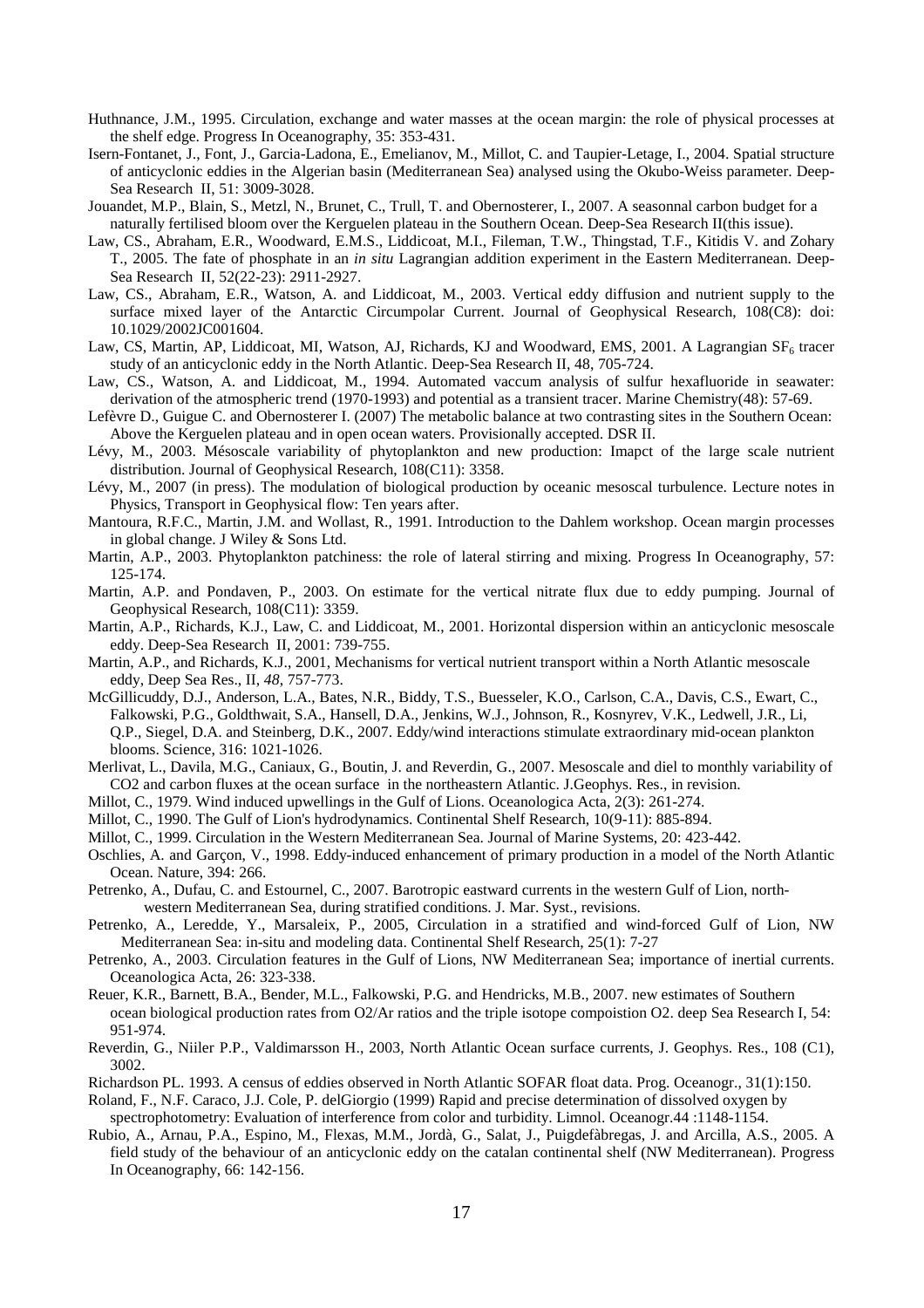- Ruppert-Felsot, JE., Praud, O., Sharon, E., Swinney, HL., 2005. Extraction of coherent structures in a rotating turbulent flow experiment. Phys. Rev. E, 72(016311).
- Sammari, S.C. and Millot, C., 1995. Aspects of the seasonal and mesoscale variabilities of the Northern Current in the western Mediterranean Sea inferred from PROLIG-2 and PROS-6 experiments. Deep-Sea Research I, 42(6): 893- 917.
- Siegel, A.,Weiss. JB., 1997. A wavelet-packet census algorithm for calculating vortex statistics. Physics of Fluids, 9:1988-1999.
- Thingstad, T., Krom, M.D., Mantoura, R.F.C., Flaten, G.A.F., Groom, S., Herut, B., Kress, N., Law, C., Pasternak, A., Pitta, P., Psarra, S., Rassoulzadegan, F., Tanaka, T., Tselepides, A., Wassman, P., Woodward, E.M.S., Wexel Riser, C., Zodiatis, G. and Zohary, T., 2005. Nature of phosporus limitation in the ultraoligotrophic eastern mediterranean. Science, 309: 1068-1071.
- Van Wambeke, F., Heussner., S., Diaz, F., Raimbault, P., Conan, P., 2002. Variability of bacterial biomass, production and ectoenzyme activity during a high frequency flux experiment in the Gulf of Lion. Coupling with primary production? *Journal of Marine Systems* 3334: 411-430.
- Veneziani, M., Griffa, A., Garraffo, ZD., Chassignet, EP. 2004. Lagrangian spin parameter and coherent structures from trajectories released in a high-resolution ocean model. J. Phys. Oceanogr., 34(8): 1884-1906.
- Veneziani, M., Griffa, A., Garraffo, ZD., Chassignet, E.P.. 2005. Lagrangian spin parameter and coherent structures from trajectories released in a highresolution ocean model. J. Mar. Res., 63: 753-788.
- Veneziani, M., Griffa, A., Reynolds, AM., Garraffo, ZD. Chassignet, EP. 2005b Parameterizations of eddy statistics and particle dispersion in the presence of coherent vortices. J. Mar. Res., 63:1057-1083.
- Wang. DP. 1993.Model of frontogenesis: subduction and upwelling. J. Mar. Res., 51:497-513.
- Wanninkhof, R.H. and McGillis, W.R., 1999. A cubic relationship between air-sea exchange and wind speed. Geophysical Research Letters, 26: 1889-1892.
- Wanninkhof, R.H., Ledwell, J.R. and broecker, W.S., 1985. Gas exchange-wind speed relation measured with sulfur hexafluoride on a lake. Science, 227: 1477-1484.
- Watson, A., Upstill-Goddad and Liss, P.S., 1991. Air-sea gas exchange in rough and stormy seas measured by a dual tracer technique. Nature (349): 145-147.
- Waugh, D.W., Abraham, E.R. and Bowen, M.M., submitted. Spatial variations of stirring in the surface ocean: a case study of the Tasman sea. Journal of Physical Oceanography.
- Williams, P.J.leB, P.J. Morris and D.M. Karl (2004) Net community production and metabolic balance at the oligotrophic ocean site, station ALOHA. Deep-Sea Res. I 51 : 1563-1578
- Williams, P.J.leB. and Robertson, J.E. (1991). Overall Planktonic Oxygen And Carbon Dioxide Metabolisms: The Problem Of Reconciling Observations And Calculations Of Photosynthetic Quotients. Journal of Plankton Research, Vol 13 Supplement 153-169.
- Wollast, R., 1991. The coastal organic carbon cycle: fluxes, sources and sinks. Ocean margin processes in global change. J Wiley & Sons Ltd.

|                | 2008-2010 |                |        |       |                |         |        |         |                |       |        |       |
|----------------|-----------|----------------|--------|-------|----------------|---------|--------|---------|----------------|-------|--------|-------|
|                | 2008      |                |        |       | 2009           |         |        |         | 2010           |       |        |       |
|                | $Jan -$   | April          | July - | Oct - | $Jan -$        | April - | July - | $Oct -$ | $Jan -$        | April | July - | Oct - |
|                | Mar.      | - Jun          | Sep    | Dec   | Mar.           | Jun     | Sep    | Dec     | Mar.           | - Jun | Sep    | Dec   |
| T <sub>0</sub> |           | P <sub>1</sub> |        |       | P <sub>2</sub> |         |        |         | P <sub>3</sub> |       |        |       |
| T1             |           |                |        |       |                |         |        |         |                |       |        |       |
| T <sub>2</sub> |           |                |        |       |                |         |        |         |                |       |        |       |
| T <sub>3</sub> |           |                |        |       |                |         |        |         |                |       |        |       |
| T <sub>4</sub> |           |                | T      |       |                |         | LAT    |         |                |       |        |       |
| T <sub>5</sub> |           |                |        |       |                |         |        |         |                |       |        |       |
| T <sub>6</sub> |           |                |        |       |                |         |        |         |                |       |        |       |
| T <sub>7</sub> |           |                |        |       |                |         |        |         |                |       |        |       |

# 3. Time table - Calendrier

Task 0: P1= Kick –off meeting in May 2008; participation to the TWISTED meeting (PI: M. Levy) in June 2008; P2 = Cruise preparatory meeting in March 2009; P3 = Post-cruise workshop in Jan 2010

Task 1 (T1): Analysis of satellite data, wind forcing and vertical structure of eddies in the Gulf of Lion

Task 2 (T2): Implementation of Symphonie, Ariane, and coupling Eco3M

Task 3 (T3): development of the O2 module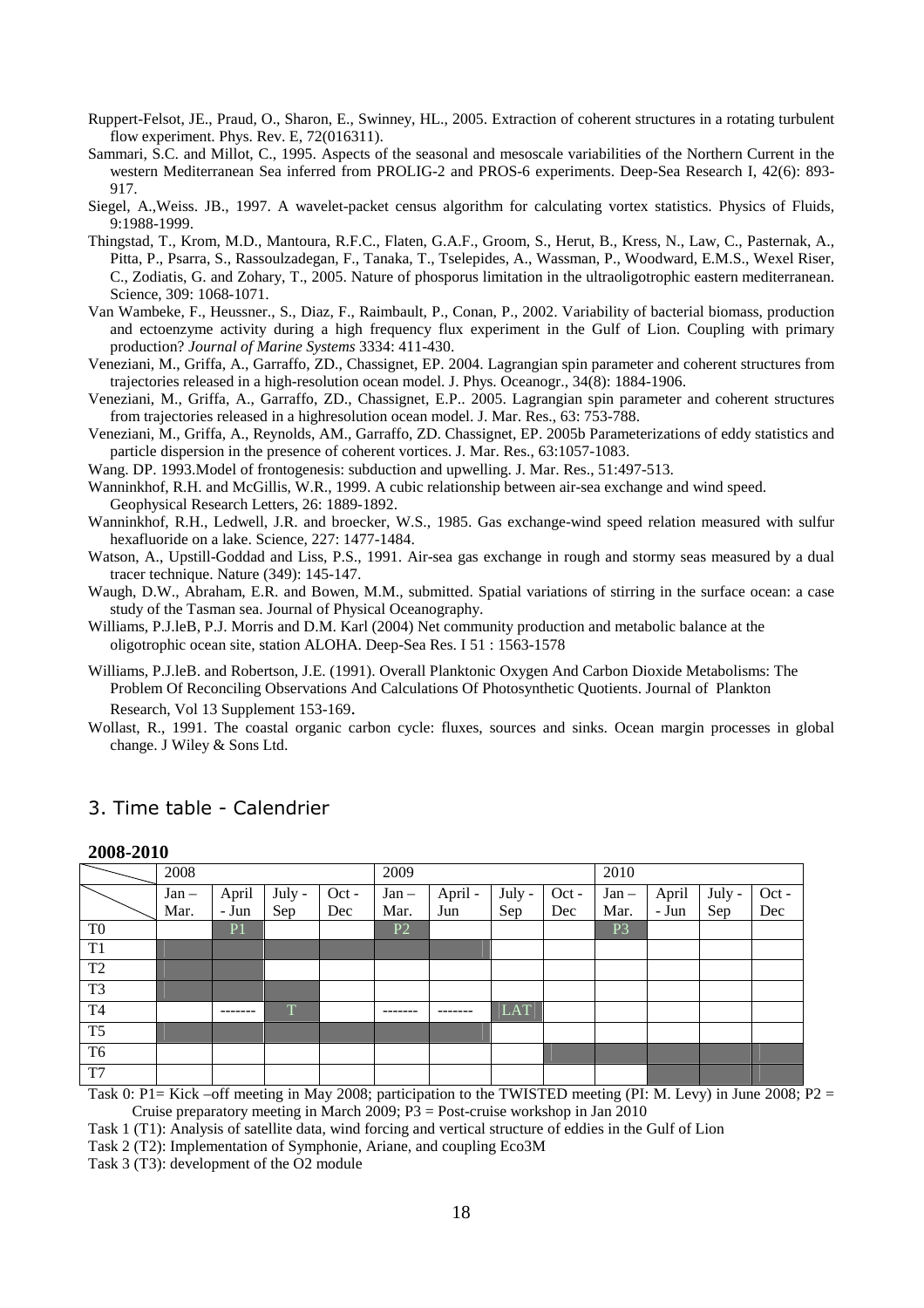Task 4 (T4): T: trial at sea during a 6 day cruise in September 2008; LAT: the LATEX cruise of September 2009, and their respective preparatory periods

Task 5 (T5): Follow-up of the implementation at LOB of the analysis of  $SF<sub>6</sub>$  by GPC-CED to be used during LATEX and design of the tracer dispersion system

Task 6 (T6): Analysis of the data from the cruise – Models Validation and assessments of modelled and data-based budgets

Task 7 (T7): Publications – Special session

Possibilité de fournir des noms d'experts français ou étrangers (avec coordonnées complètes : adresse postale et adresse électronique) susceptibles d'évaluer le projet et avec lesquels les équipes participant au projet n'ont ni conflit d'intérêt, ni collaborations en cours.

Yves Dandonneau – Laboratoire d'Océanographie et du Climat: Expérimentations et Approches Numériques, UMR 7159, Boîte 100 - 4, place Jussieu 75252 PARIS Cedex 05 **yves.dandonneau@locean-ipsl.upmc.fr**

- Gérard Eldin LEGOS/CNES 18, Avenue Edouard Belin 31401 Toulouse Cedex 9, France Fax: 05 61 25 32 05 - Tél. direct: **05 61 33 28 72** - Email: **gerard.eldin@notos.cst.cnes.fr**
- Louis Prieur Observatoire Océanologique de Villefranche, Laboratoire d'Océanographie de Villefranche, UMR7093, B.P. 08, 06238 Villefranche-sur-mer, Tél. direct : 04 93 76 37 14 – Email : **louis.prieur@obs-vlfr.fr**
- Gilles Reverdin Laboratoire d'Océanographie et du Climat: Expérimentations et Approches Numériques, UMR 7159, Boîte 100 - 4, place Jussieu 75252 PARIS Cedex 05 – Email : **gilles.reverdin@loceanipsl.upmc.fr**

# RÉFÉRENCES BIBLIOGRAPHIQUES

Références bibliographiques du responsable et de l'équipe, en particulier sur le sujet de la demande (trois dernières années).

- Abboudi M, Jeffrey WH, Ghiglione JF, **Pujo-pay M**, **Oriol L**., Sempéré R, Charrière B., Joux F (2007). Effects of Photochemical Transformations of Dissolved Organic Matter on Bacterial Metabolism and Diversity in Three Contrasting Coastal Sites in the Northwestern Mediterranean Sea during summer. *Microb. Ecol. (in press)*
- Auclair F., Estournel C., **Marsaleix P**., I. Pairaud. On coastal ocean embedded modeling. Geophysical Research Letters, 33, L14602, 2006.
- **Baklouti M., Diaz F.**, Pinazo C., Faure V., Queguiner B. Investigation of mechanistic formulations depicting phytoplankton dynamics for marine pelagic ecosystems and description of a new model. Progress in Oceanography 71: 1-33, 2006.
- **Baklouti M**., V. Faure, L. Pawlowski, A. Sciandra Investigation and sensitivity analysis of a mechanistic phytoplankton model implemented in a new modular numerical tool (Eco3M) dedicated to biogeochemical modelling. Progress in Oceanography 71: 34-58, 2006.
- Chaabane H, Vulliet E, Joux F, Lantoine F, **Conan P**, Cooper J-F, Coste C-M (2007) Photodegradation of sulcotrione in various aquatic environments and toxicity of its photoproducts for some marine micro-organisms. Water Research 41:1781-1789
- **Conan P**, Søndergaard M, Kragh T, Thingstad F**, Pujo-Pay M,**. Williams P J LeB, Markager S, Cauwet G, Borch N H, Evans D, Riemann B (2007). Partitioning of organic production in marine plankton communities: The effects of inorganic nutrient ratios and community composition on new dissolved organic mater. *Limnol oceanogr,* 52(2): 753-765
- **Diaz F.,** Naudin J-J., Courties C., **Rimmelin P**., Oriol L**.** (2007) Biogeochemical and ecological functioning of the lowsalinity water lenses in the region of the Rhone River Freshwater Influence, NW Mediterranean Sea. Continental Shelf Research (accepted).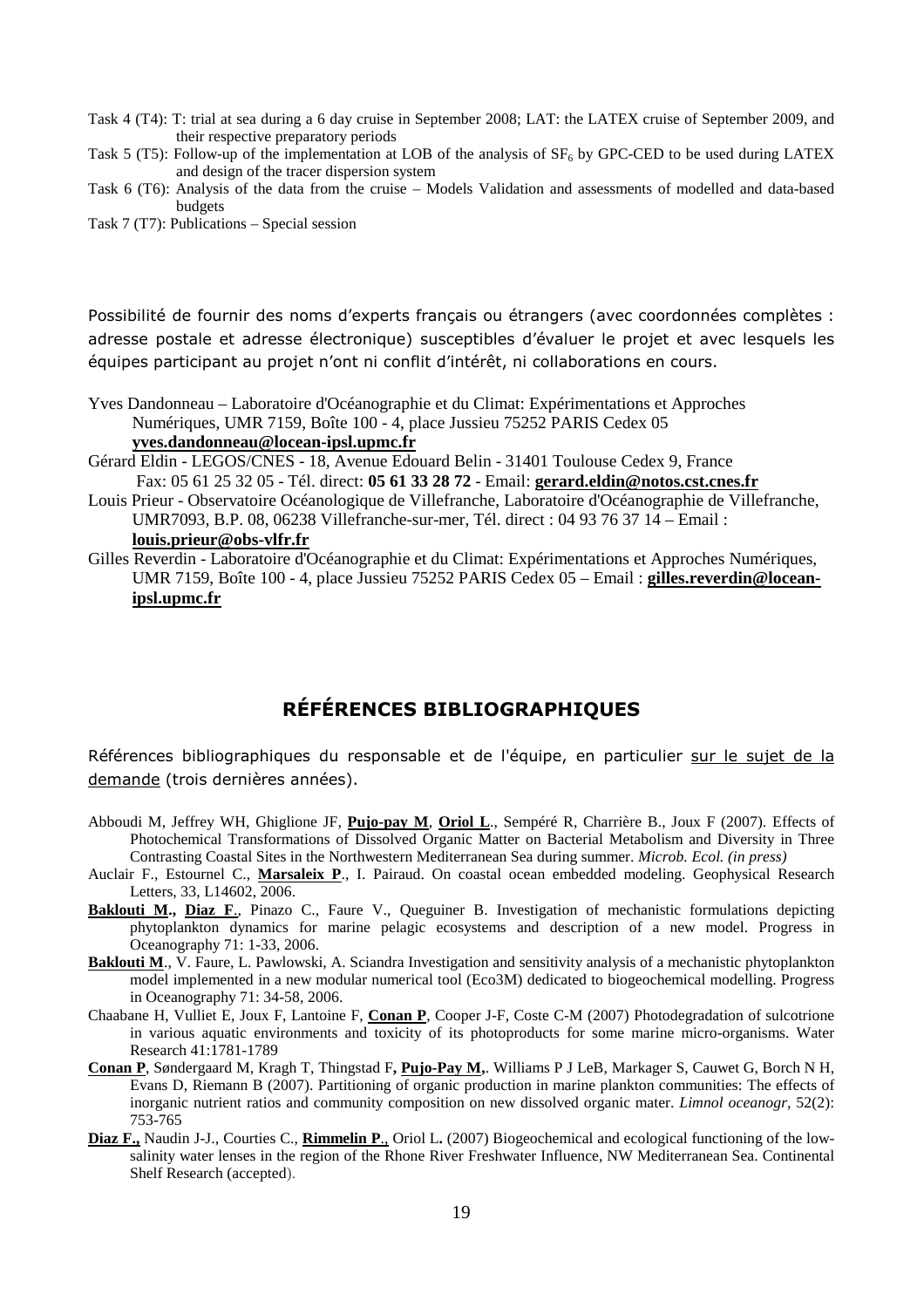- **Doglioli AM**., **B. Blanke**, S. Speich, G. Lapeyre. Tracking coherent structures in a regional ocean model with wavelet analysis: application to Cape Basin Eddies. J. Geophys. Res., 2007.
- **Doglioli AM**., M. Veneziani, **B. Blanke**, S. Speich, A. Griffa. A Lagrangian analysis of the Indian-Atlantic interocean exchange in a regional model. Geophys. Res. Lett., 33, 2006.
- **D'Ortenzio F.**, D. Iudicone, C. de Boyer Montegut, **P. Testor**, D. Antoine, S. Marullo, R. Santoleri, G. Madec, (2005). "Seasonal variability of the mixed layer depth in the Mediterranean sea: a new climatology based on individual profiles analysis". Geophysical Research Letters, 32(12), L12605 10.1029/2005GL022463.
- **D'Ortenzio F.,** D. Antoine and S. Marullo (2006). Satellite-driven modelling of the upper ocean mixed layer and airsea  $CO<sub>2</sub>$  flux in the Mediterranean Sea, (en revision).
- Dufau-Julliand, C., **Marsaleix, P., Petrenko, A.,** Dekeyser, I. (2004) Winter hydrodynamical 3D modelling in the Gulf of Lion, North Western Mediterranean: Dense water formation over the continental shelf during January 1999 (MOOGLI3 Experiment) and late winter. J. Geophys. Res., 109: C11002.
- Durrieu de Madron X, Ferré B, Le Corre G, Grenz C, **Conan P, Pujo-Pay M**; Buscail R. O. Bodiot O (2005) Trawlinginduced resuspension and dispersal of muddy sediments and dissolved elements in the Gulf of Lion (NW Mediterranean). *Cont Shelf res*, 25: 2387-2409
- Gatti J., **Petrenko A.**, Devenon J-L., Leredde Y, Ulses C., The Rhone river dilution zone present in the north-eastern shelf of the Gulf of Lion in December 2003. *Continental Shelf Research*, 26, 1794-1805, 2006.
- Ghiglione JF, Mevel G, **Pujo-Pay M**, Mousseau L, Lebaron, P Goutx M (2007). Diel and seasonal variations in abundance, activity and community structure of particle-attached and free-living bacteria in NW Mediterranean Sea. *Microb Ecol*, 54(2): 217-231
- Guarracino, M.; Barnier, B., **Marsaleix P**., Durrieu de Madron, X., Monaco, A., Escoubeyrou, K., Marty, J.C., **2006**. Transfer of particulate matter from the northwestern Mediterranean continental margin: Variability and controlling factors. *Journal of Marine Research*. **64**, 195-220.
- Jouandet, M.P., Blain, S., Metzl, N., Brunet, C., Trull, T. and Obernosterer, I., 2007. A seasonnal carbon budget for a naturally fertilised bloom over the Kerguelen plateau in the Southern Ocean. Deep-Sea Research II(accepted).
- Leredde Y., Leredde-lauer C., **Diaz F.,** Sur l'assimilation variationnelle de données par un modèle d'écosystème marin de type NPZ. C. R. Geoscience 337: 1055-1064, 2005
- Durrieu de Madron X., L. Denis, **F. Diaz**, N. Garcia, C. Guieu,, C. Grenz, M-D. Loÿe-Pilot, W. Ludwig, T. Moutin, P. Raimbault, C. Ridame. Nutrients and carbon budgets for the Gulf of Lion during the MoOGLi Cruises. Oceanologica Acta. 26 : 421-433, 2003.
- Estournel C., Durrieu de Madron X., **Marsaleix P**., Auclair, F., Julliand, C., Véhil, R., 2003. Observation and modelisation of the winter coastal oceanic circulation in the Gulf of Lion under wind conditions influenced by the continental orography (FETCH experiment). J. Geophys. Res., 108(C3), 8059, doi: 10.1029/2001JC000825.
- Lefèvre D., Guigue C. and **Obernosterer I.** (2007) The metabolic balance at two contrasting sites in the Southern Ocean: Above the Kerguelen plateau and in open ocean waters. Deep Sea Research II accepted.
- **Marsaleix P.,** F. Auclair, C. Estournel. 2006, Considerations on Open Boundary Conditions for Regional and Coastal Ocean Models. Journal of Atmospheric and Oceanic Technology, **23**: 1604-1613.
- Merlivat, L., Davila, M.G., Caniaux, G., **Boutin, J.** and Reverdin, G., 2007. Mesoscale and diel to monthly variability of CO2 and carbon fluxes at the ocean surface in the northeastern Atlantic. J.Geophys. Res., in revision.
- Monestiez, P., **Petrenko, A.,** Leredde, Y., Ongari, B., (2003). Geostatistical analysis of three dimensional current patterns in coastal oceanography: application to the Gulf of Lion (NW Mediterranean sea). in geoENV IV : Geostatistics for Environmental Applications, Sanchez-Vila X., Carrera J., Gomez-Hernandez J. Eds, Kluwer Academic Publishers, Dordrech.
- Niewiadomska K., **Claustre H.**, Prieur L., **D'Ortenzio F.**: Meso- and Submesoscale Physical-biogeochemical Coupling Across the Ligurian Current (NW Mediterranean) Using a Bio-optical Glider, Limnology and Oceanography, submitted, 2007.
- Oubelkheir K., **Claustre H.**, Babin M., Sciandra A. (2005). The comparative bio-optical and biogeochemical properties of contrasted trophic regimes. Limnology and Oceanography, 50**(**6)-1795-1809
- **Petrenko, A.,** Leredde, Y., **Marsaleix, P**. (2005) Circulation in a stratified and wind-forced Gulf of Lion, NW Mediterranean Sea: in-situ and modeling data. Continental Shelf Research, 25(1): 7-27
- Petrenko, A., (2003) Circulation features in the Gulf of Lion, NW Mediterranean Sea; importance of inertial currents. Oceanol. Acta, 26, 323-338.
- **Pujo-Pay M**, **Conan P**, Joux F, **Oriol L**, Naudin JJ, Cauwet G (2006) Impact of phytoplankton and bacterial production on nutrient and DOM uptake in the Rhone River plume (NW Mediterranean) (2006). *Mar Ecol Prog Ser,* 315 : 43-54
- Rangama Y., **J. Boutin**, J. Etcheto, L. Merlivat, T. Takahashi, B. Delille, M. Frankignoulle, and D.C.E. Bakker, Variability of net air-sea CO2 flux inferred from in-situ and satellite measurements in the Southern Ocean south of Tasmania and New Zealand, *Journal of Geophysical research*, *110, C09005, doi 10 1029/2004JC002619*, 2005.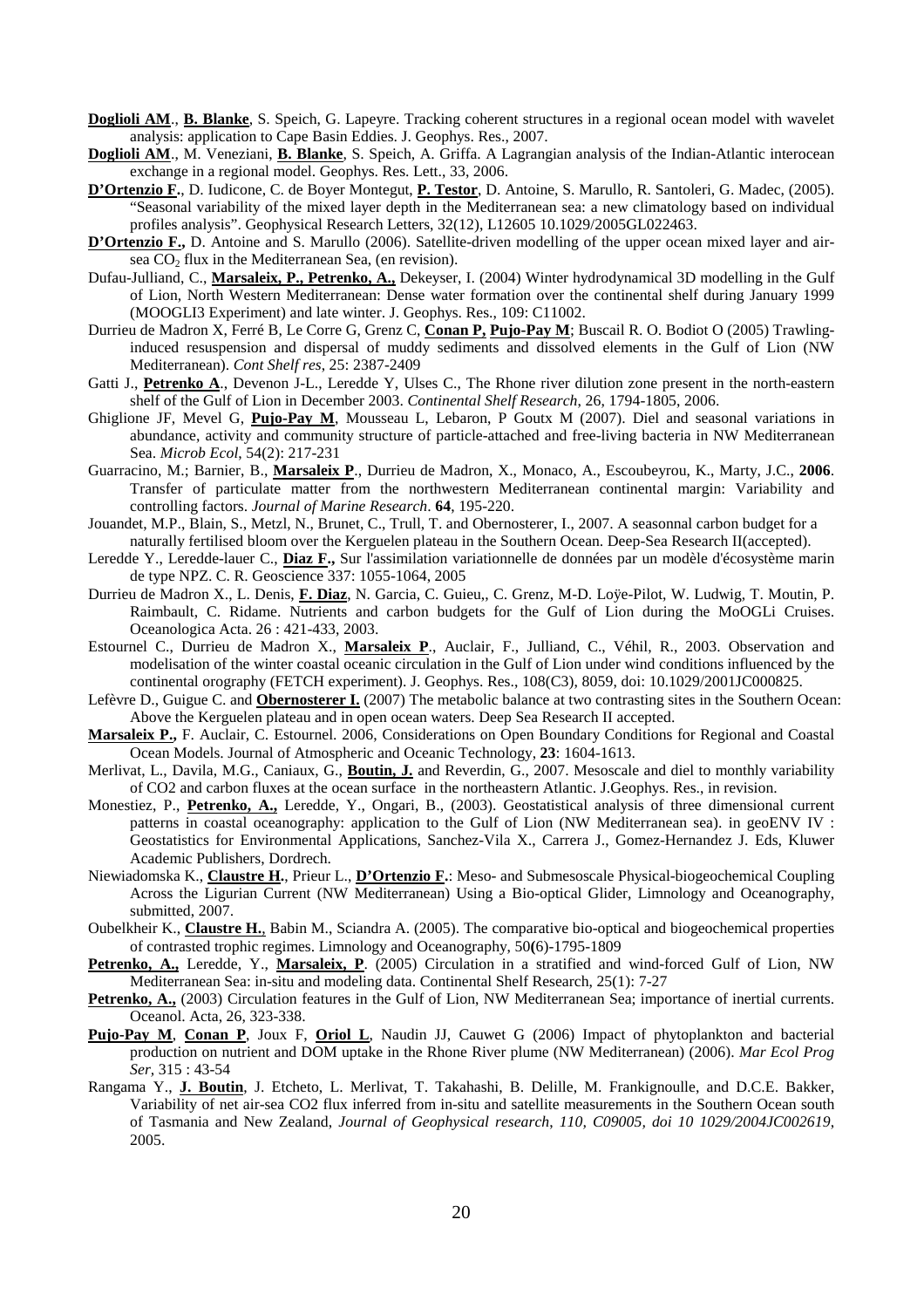# MOYENS DONT DISPOSE OU QUE DEMANDE LE PROPOSANT POUR LA RÉALISATION DU PROJET

1. Personnels et laboratoires impliqués :

**Baklouti Mélika, Blain Stéphane, Diaz Frédéric, Bernard Queguiner, Doglioli Andréa, Petrenko Anne, Rimmelin Peggy et Rougier Gilles, Ziyuan Hu** –Laboratoire d'Océanographie et de Biogéochimie – UMR 6535, Marseille.

**Fuda, Jean-Luc** –Centre d'Océanologie de Marseille (OSU) – UMS 2196.

**Marsaleix, Patrick** –Pôle d'Océanographie Côtière, Laboratoire d'Aérologie –UMR 5560, Toulouse.

**Blanke Bruno, Grima Nicolas** – Laboratoire de Physique des Océans –UMR 6523, Brest.

**Testor, Pierre, Laurent Mortier, Boutin Jacqueline,** Laboratoire d'Océanographie et du Climat-Expérimentation et Approches numériques – UMR 7159 - Paris

**Birol Florence** – Laboratoire d'Etudes en Géophysique et Océanographie Spatiales (LEGOS) –UMR 5566, Toulouse.

**Dumas Franck** – IFREMER, Brest.

**Bosc Emmanuel** - Marine Environment Laboratories (MEL-IAEA) 4, Quai Antoine 1er MC-98000 Monaco **Aquilina Luc, Labasque Thierry** -Géosciences Rennes – UMR 6118.

**Claustre, Hervé, D'Ortenzio Fabrizio, François Bourrin** – Laboratoire d'Océanographie de Villefranche (LOV)- UMR 7093, Villefranche sur Mer.

**Pujo-Pay, Mireille, Pascal Conan, Louise Oriol, Jocelyne Caparros, Ingrid Obernosterer, Nicole Batailler, Philippe Catala** Laboratoire d'Océanographie et de Biogéochimie de Banyuls – UMR 7621, Banyuls sur Mer.

2. Equipement disponible pour la réalisation du projet (préciser dans quel laboratoire)

| Local cluster (PCs with Linux)             | LOB (COM)    |
|--------------------------------------------|--------------|
| CTD Seabird 911+ rosette                   | <b>COM</b>   |
| Currentmeters ADCP (RDI) + buoyancy BMTI : | LOB (COM)    |
| 3 ADCP Ocean Sentinel 300 kHz              |              |
| <b>Currentmeters VACM</b>                  | LOB (COM)    |
| Launcher of XBTs                           | LOB (COM)    |
| $+$ XBTs T7 (~800 m) et T10 (~200m)        |              |
| GPS-Argos buoys                            | LOB (COM)    |
| Iridium buoy                               | LOB (COM)    |
| <b>GPC-ECD</b>                             | LOB (COM)    |
| Shimadzu TOC-V analyser                    | LOBB-Banyuls |
| compteur à scintillation Beckman LS6500    | LOBB-Banyuls |
| Hitachi U3010 Spectrophotometer            | LOBB-Banyuls |
| Metrohm Titrator                           | LOBB-Banyuls |

3. Moyens demandés hors appel d'offre LEFE (indiquer ici les moyens demandés aux commissions scientifiques en charge de l'examen des demandes de campagnes à la mer, « Vols Avion », « Vols Ballon », les commissions de l'IDRIS pour le temps calcul, les demandes de soutien à la DT INSU, etc…). Pour les projets comportant une campagne en mer sur la flotte hauturière de l'Ifremer, les proposants doivent remplir l'annexe 2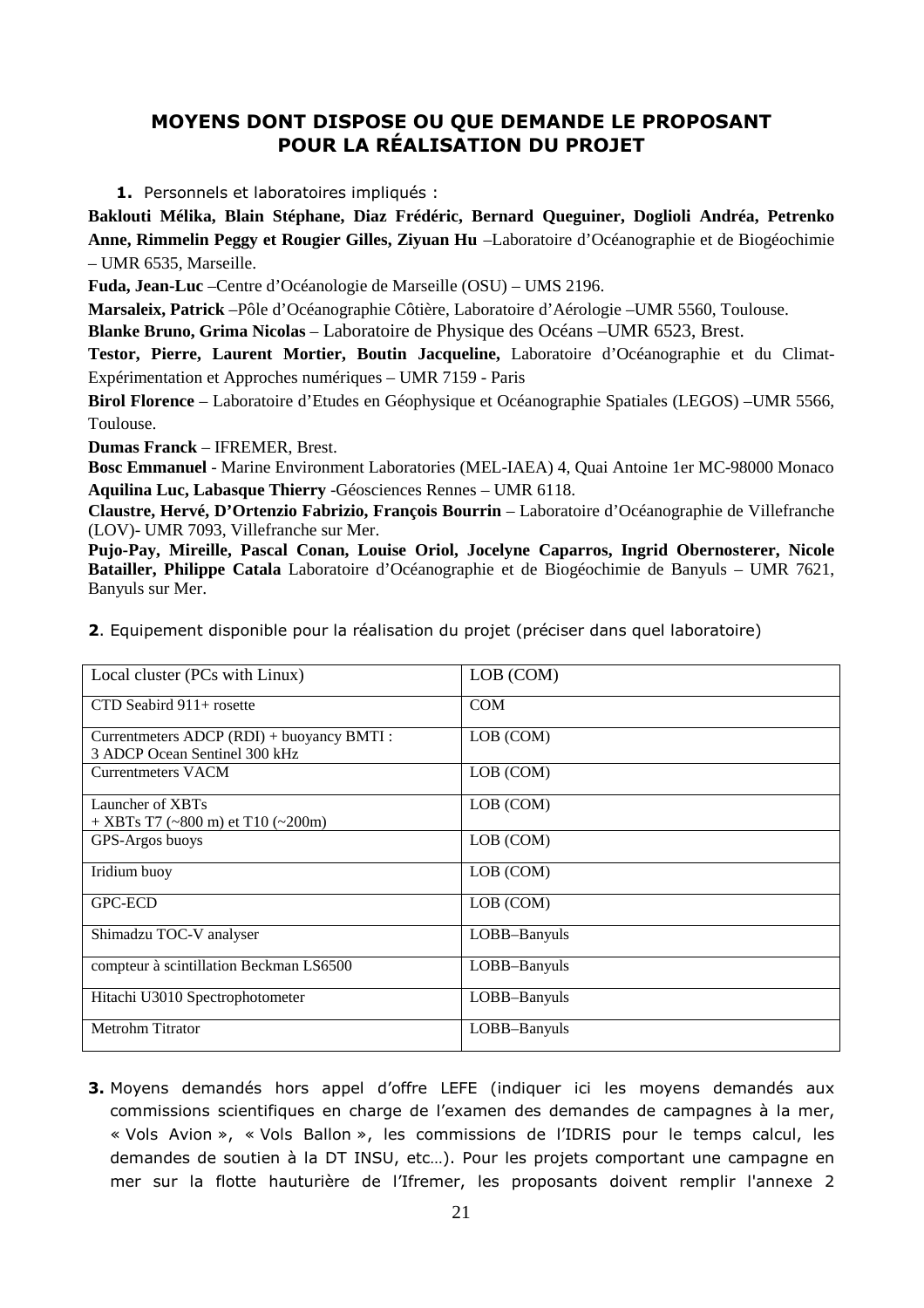(http://www.insu.cnrs.fr/pj/document/652.rtf) et préciser le montant financier pour le fret et les missions ainsi que les organismes à qui ils seront demandés. Pour les autres demandes de moyens indiquer précisément la nature de la demande et la justifier (joindre éventuellement une annexe qui pour les vols avion peut-être le dossier de demande disponible sur www.saphir.fr).

4. Labellisation de bourses post-doctorales ou doctorale : Le financement de bourses doctorales ou post-doctorales ne peut pas être pris en compte dans le cadre de l'Appel d'Offre LEFE. Par contre, **un soutien sous la forme d'un label** pourra être accordé à une demande de bourse doctorale ou post-doctorale déposée auprès d'un organisme partenaire de LEFE.

Nature de la bourse (doctorale ou post-doctorale) : doctorale Organismes concernés par la demande : CNRS, MENRT Nom de l'encadrant principal : Frédéric DIAZ

Titre de la demande : Quantification des échanges côte-large de matière et d'énergie due aux structures tourbillonnaires de (sub)mésoéchelle dans le golfe du Lion (Méditerranée nordoccidentale) : approches in situ et par modélisation couplée hydrodynamique-biogéochimie.

Résumé du sujet (500 mots maximum) :

La circulation dans le golfe du Lion est à la fois gouvernée par un moteur hydrodynamique puissant, le Courant Nord (CN) Méditerranée (Millot 1990) et aussi par d'intenses forçages atmosphériques (vents de nord-ouest, tempêtes de sud-est…). Ce dernier type de forçages, en particulier, est à l'origine de processus transitoires tels que la formation d'eau dense sur le plateau (Dufau-Julliand et al. 2004), d'upwellings côtiers (Millot 1990) ou encore d'intrusions du CN sur le plateau continental (Petrenko et al. 2005). La présence du Rhône apportant de l'eau dessalée en grande quantité amène également à observer des gradients de densité marqués dans cette région. Les interactions entre ces différents forçages se traduisent par la présence de nombreuses structures tourbillonnaires transitoires de mésoéchelle (20-100 km) et submésochelle (<20 km) dans le golfe du Lion (Flexas et al. 2002, Estournel et al. 2003). Les observations satellitales (Bosc et al. 2004) et des études expérimentales menées à petite échelle (e.g. Diaz et al. 2000) révèlent une importante variabilité spatiale et temporelle du plancton et des flux biogéochimiques associés dans la zone d'étude ; cette variabilité est probablement à mettre en relation avec l'activité hydrodynamique de (sub)mésoéchelle mais cette hypothèse reste toutefois, encore aujourd'hui, à valider malgré la réalisation depuis une dizaine d'années de nombreuses campagnes expérimentales (Moogli, Sarhygol, Golts/argol, Ecolophy).

La structure tourbillonnaire étudiée durant la campagne LATEX de septembre 2009 sera donc l'objet principal d'étude de cette thèse. Les objectifs de la thèse sont de 3 types :

Le premier objectif consistera d'abord à obtenir une représentation numérique correcte de la structure étudiée aussi bien du point de vue hydrodynamique que biogéochimique grâce à la modélisation couplée. La validation des résultats numériques se fera par les jeux de données récoltés au cours de la campagne et à l'aide des images satellitales disponibles. Cet objectif permettra de vérifier si le type de structure tourbillonnaire ((sub)méso-échelle) étudiée est à l'origine ou non de la variabilité des quantités biogéochimiques qui est observée.

Le deuxième objectif sera de caractériser (dissous et/ou particulaire) et de quantifier la matière transportée par la structure tourbillonnaire durant la période d'étude. Enfin, le troisième objectif sera d'évaluer l'impact réel de ces structures dans le bilan global des échanges côte-large de matière et d'énergie dans cette région. La réalisation de cet objectif passera d'abord par une recherche systématique des structures tourbillonnaires (sub)méso-échelle dans une simulation numérique annuelle ou pluriannuelle de grande emprise spatiale essentiellement pour en quantifier l'occurrence. Le bilan des transports de matière et d'énergie attribuables à ces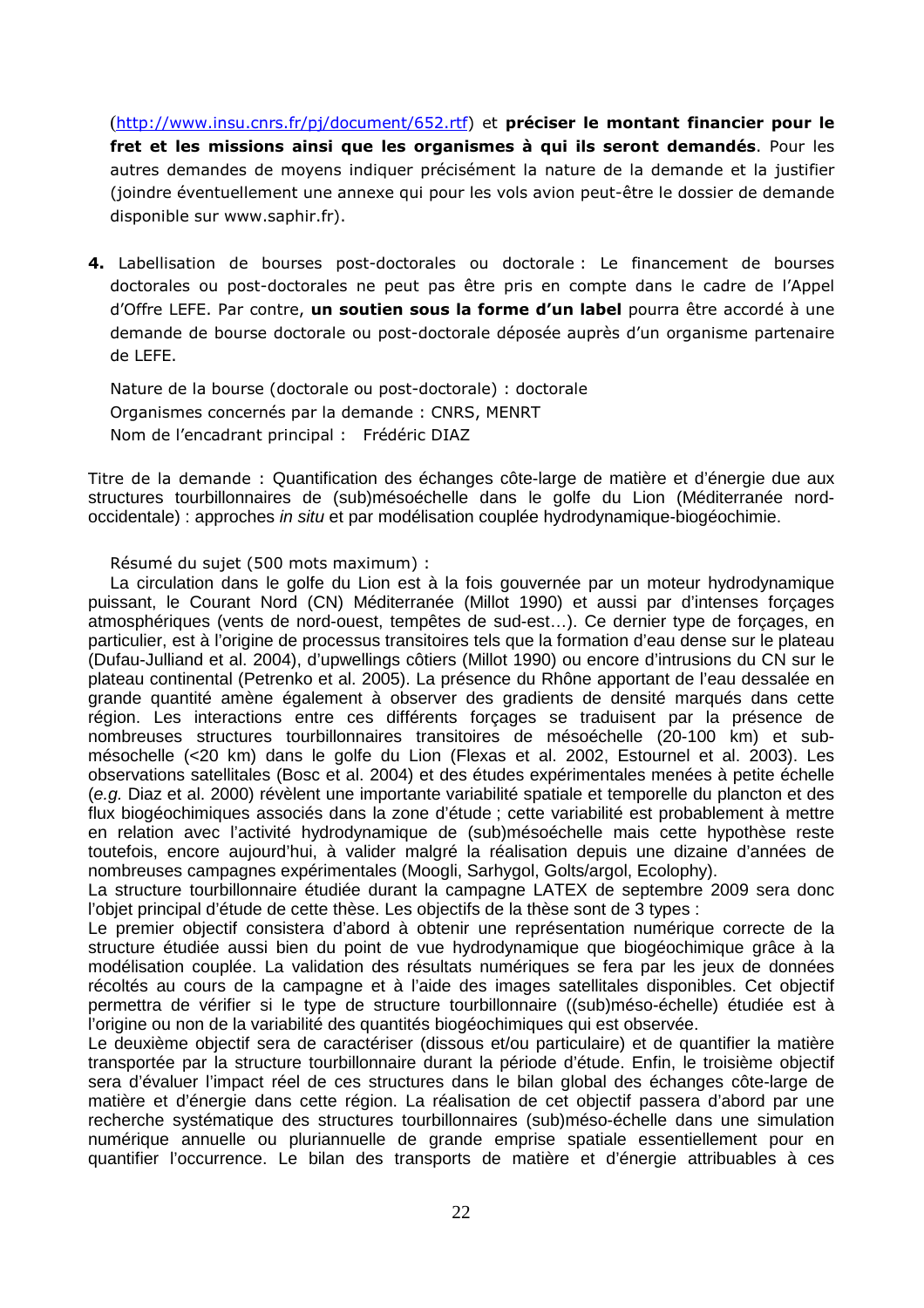structures pourra être comparé par exemple au transport lié à la circulation de grande échelle (Courant Nord) à l'échelle saisonnière ou bien annuelle.

Le doctorant aura à disposition le code hydrodynamique d'océan côtier Symphonie (développé au Laboratoire d'Aérologie par P. Marsaleix) et le code biogéochimique multi-nutriments multigroupes fonctionnels Eco3M-Med implémenté sur la plate-forme numérique Eco3M du LOB.

- 5 Demande de financements dans le cadre de l'appel d'offre LEFE NB : pour les projets pluriannuels présenter un calendrier
	- 5.1 Fonctionnement : à détailler et justifier poste par poste pour toute la durée du projet. Comprend aussi les coûts ARGOS à indiquer en nombre de jours d'émission.

| Objet                                                                             | 2008 | 2009  | 2010  |
|-----------------------------------------------------------------------------------|------|-------|-------|
| Organisation réunion de<br>démarrage (Marseille, mai 2008)                        | 500  |       |       |
| Organisation réunion de<br>préparation campagne sept 09<br>(Marseille, mars 2009) |      | 500   |       |
| Organisation réunion post-<br>campagne (Marseille, jan. 2009)                     |      |       | 500   |
| Logistique (transport bouées<br>AR-Mrs PV)                                        | 2000 |       |       |
| Logistique transport<br>échantillons DIC+alkalinité                               |      | 500   |       |
| Logistique (transport bouées,<br>cuveSF <sub>6</sub> ) AR- Mrs La Seyne)          |      | 2500  |       |
| <b>Transmission bouées Argos et</b><br>Irridium (et abonnement)                   | 820  | 9300  |       |
| Remise en état Carioca et<br>transport                                            |      | 16400 |       |
| <b>Transport AR 2 gliders physique</b><br>Paris-La Seyne                          |      | 2000  |       |
| <b>Ticket modérateur Téthys</b>                                                   | 500  | 1800  |       |
| Publications (numéro ou<br>sessions spéciale)                                     |      |       | 15000 |

### 52320 €, gestion du projet.

5.2 missions : à détailler et justifier poste par poste pour toute la durée du projet

| <b>Obiet</b>                                                 | 2008 | 2009 | 2010 |
|--------------------------------------------------------------|------|------|------|
| <b>Mission (3 pers) EGS Vienne</b><br>(résultats de LATEX00) | 4000 |      |      |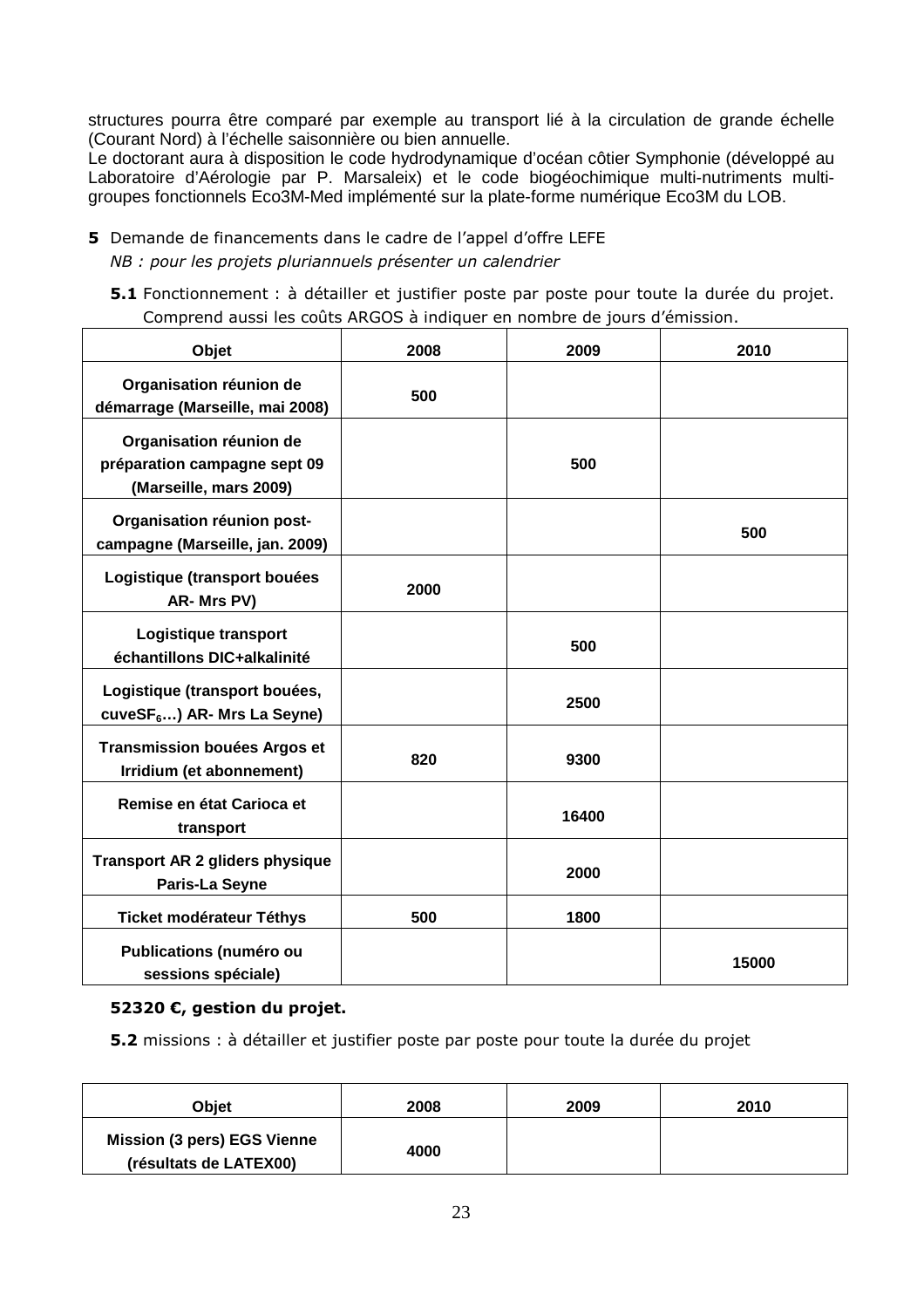| Missions (16pers.) réunion de<br>démarrage (Marseille, mai 2008)                        | 9500 |      |       |
|-----------------------------------------------------------------------------------------|------|------|-------|
| 2 missions AR + séjour Marseille<br>- Brest                                             | 2000 |      |       |
| 1 mission AR + séjour Marseille -<br><b>Toulouse</b>                                    | 400  |      |       |
| Missions (16pers.) réunion de<br>préparation campagne sept 09<br>(Marseille, mars 2009) |      | 9500 |       |
| <b>Missions AR Paris La Seyne/mer</b><br>(glider physique)                              |      | 1000 |       |
| <b>Missions AR Villefranche La</b><br>Seyne/mer (glider biogéochimie)                   |      | 150  |       |
| Missions (16pers.) réunion de<br>post-campagne jan. 2010<br>(Marseille)                 |      |      | 9500  |
| Missions pour congrès (2010)                                                            |      |      | 15000 |

Sub total: 51050 €

5.3 Analyses : pour les analyses (in situ ou au laboratoire) une justification détaillée (e.g. coût unitaire de l'analyse et nombre d'analyses prévues, coût total par poste) des dépenses envisagées doit être fournie (remplir l'annexe 1 ci-après). Reprendre ici le montant total de la demande.

# Sub total : 20044 €

# (Cf. Annexe 1, ci-après)

5.4 Équipement spécifique : à détailler et justifier pour toute la durée du projet.

| Objet                                                       | 2008  | 2009 | 2010 |
|-------------------------------------------------------------|-------|------|------|
| Cuve stockage SF <sub>6</sub>                               | 12000 |      |      |
| Equipement de traçage SF <sub>6</sub>                       | 16000 |      |      |
| Equipement cryogénique                                      | 9000  |      |      |
| Consommable SF <sub>6</sub> (gaz, traceur et gaz<br>inerte) | 13000 |      |      |
| Achat de 2 largueurs pour mouillage                         | 20000 |      |      |
| Equipement pour mouillage (lest)                            | 1500  |      |      |
| 2 balises Argos                                             | 10000 |      |      |
| Flaconnage DIC+ alkalinité                                  |       | 2500 |      |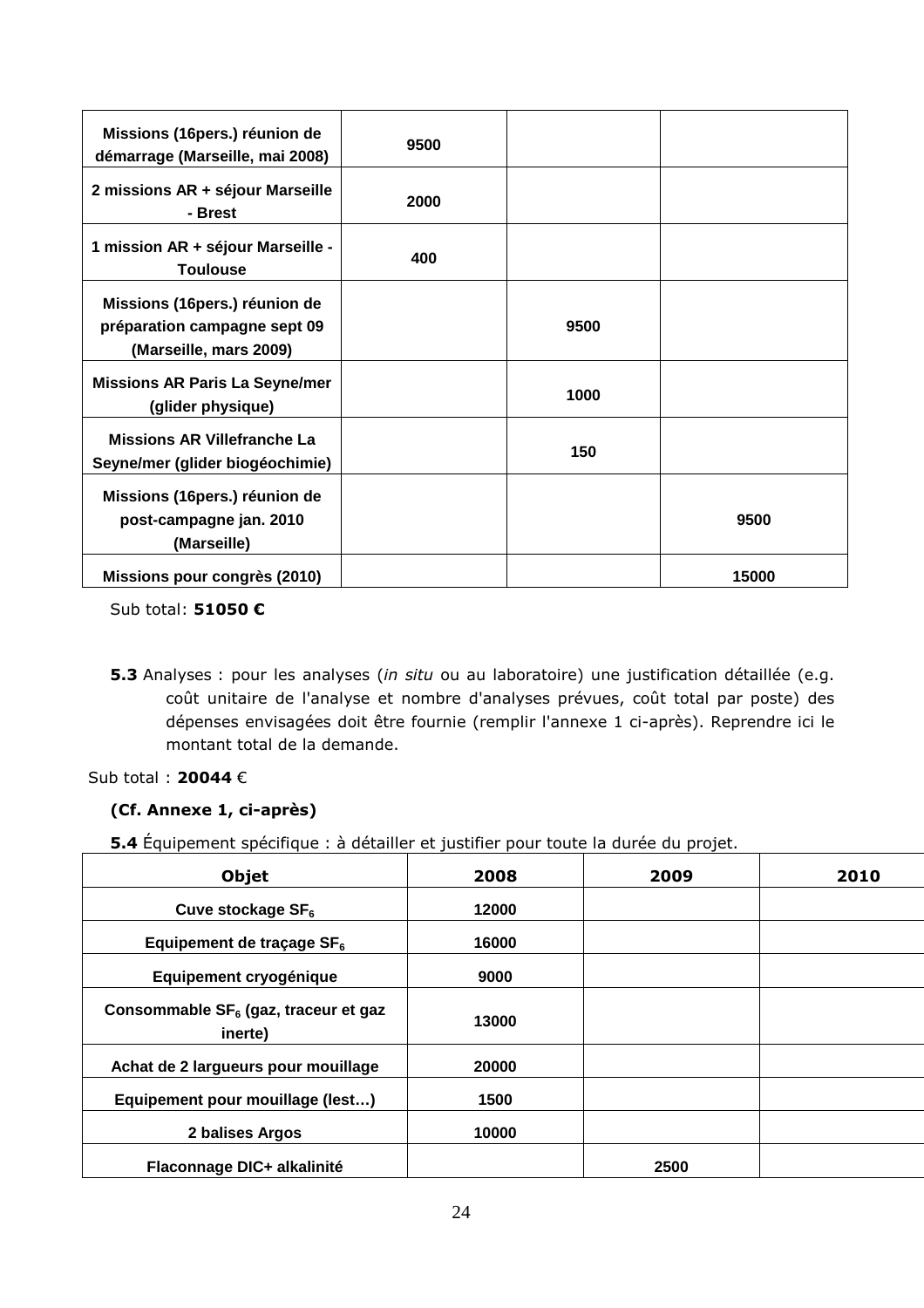| Petit matériel pour mesure prod. Comm.<br>Nette et respiration |      | 3800 |  |
|----------------------------------------------------------------|------|------|--|
| Optode pour survey O2 et data logger                           |      | 4000 |  |
| Disques pour archivage données                                 | 300  |      |  |
| Unité de calcul pour cluster local                             | 4000 |      |  |
| Petit matériel 2 glider physique (piles,<br>toolbox)           |      | 9000 |  |
| Petit matériel glider biogéochimie                             |      | 5600 |  |

Sub total: 110700€

5.5 Équipement mi-lourd : les équipements dont l'acquisition en 2007 est nécessaire à la réalisation du projet et ayant fait l'objet d'une demande INSU à l'automne 2006 devront être impérativement mentionnés ici. Pour les projets pluriannuels, dont la réalisation nécessite l'acquisition d'équipement mi-lourds au-delà de 2007, les demandes doivent être impérativement mentionnées ici accompagnées d'une justification scientifique et technique, d'une évaluation financière et d'une indication sur le co-financement.

Aucun

Sub total: 0 €

# 5.6 Total général des crédits demandés au programme LEFE

# TOTAL : 234114€

6. Autres financements (attribués ou demandés hors de l'appel d'offre LEFE, y compris dans le cadre européen). A détailler et justifier pour toute la durée du projet.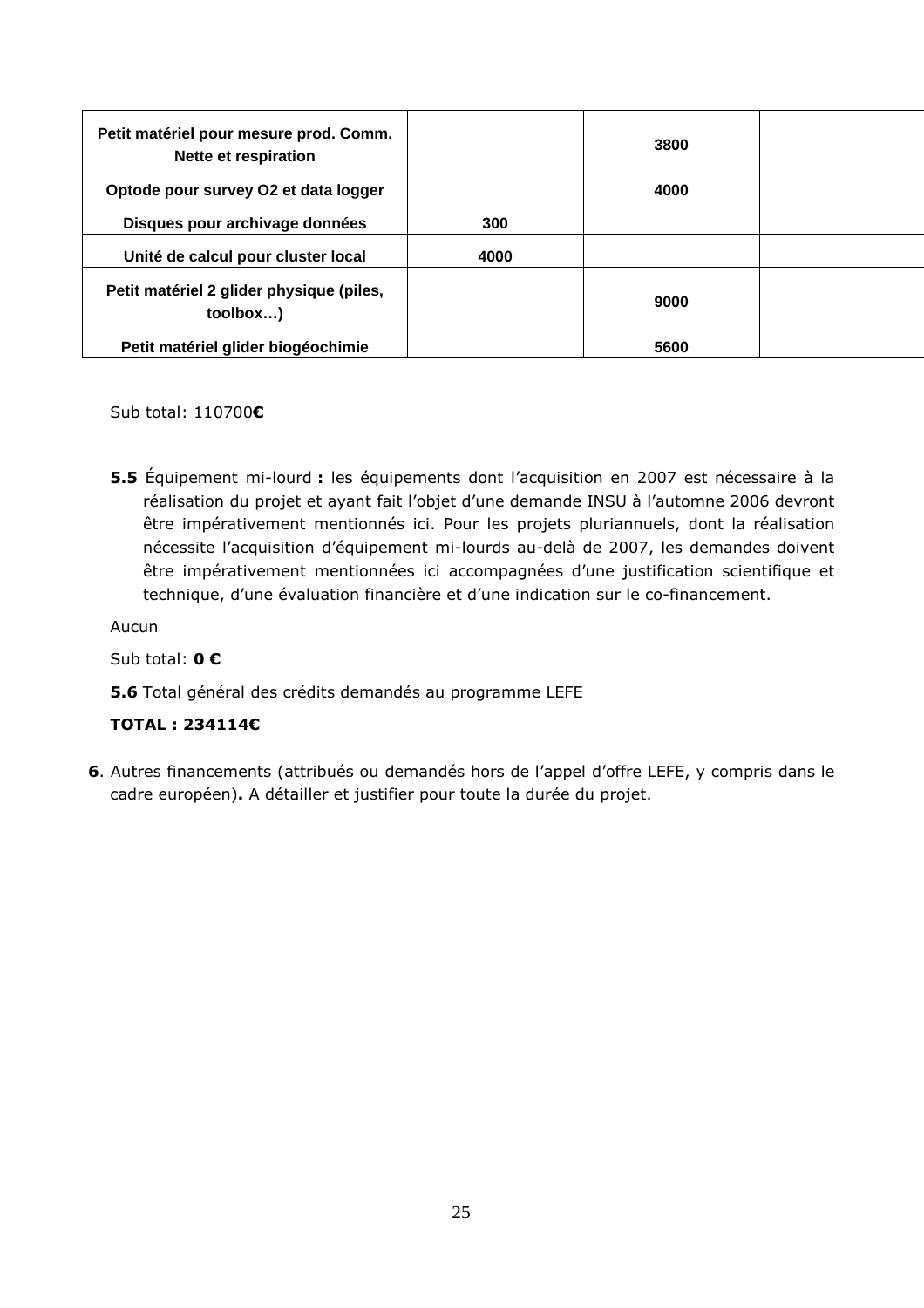# LISTE DES ANNEXES

Annexe 1 Budget détaillé des analyses prévues Annexe 2 Formulaire simplifié de demande de campagne à la mer pour le Suroît (Ifremer) Annexe 3 Evaluation des risques et résultats obtenus Annexe 4 Résultats du projet Latex00 (2007) Annexe 5 Plan de campagne LATEX pour le RV Téthys (CIRMED)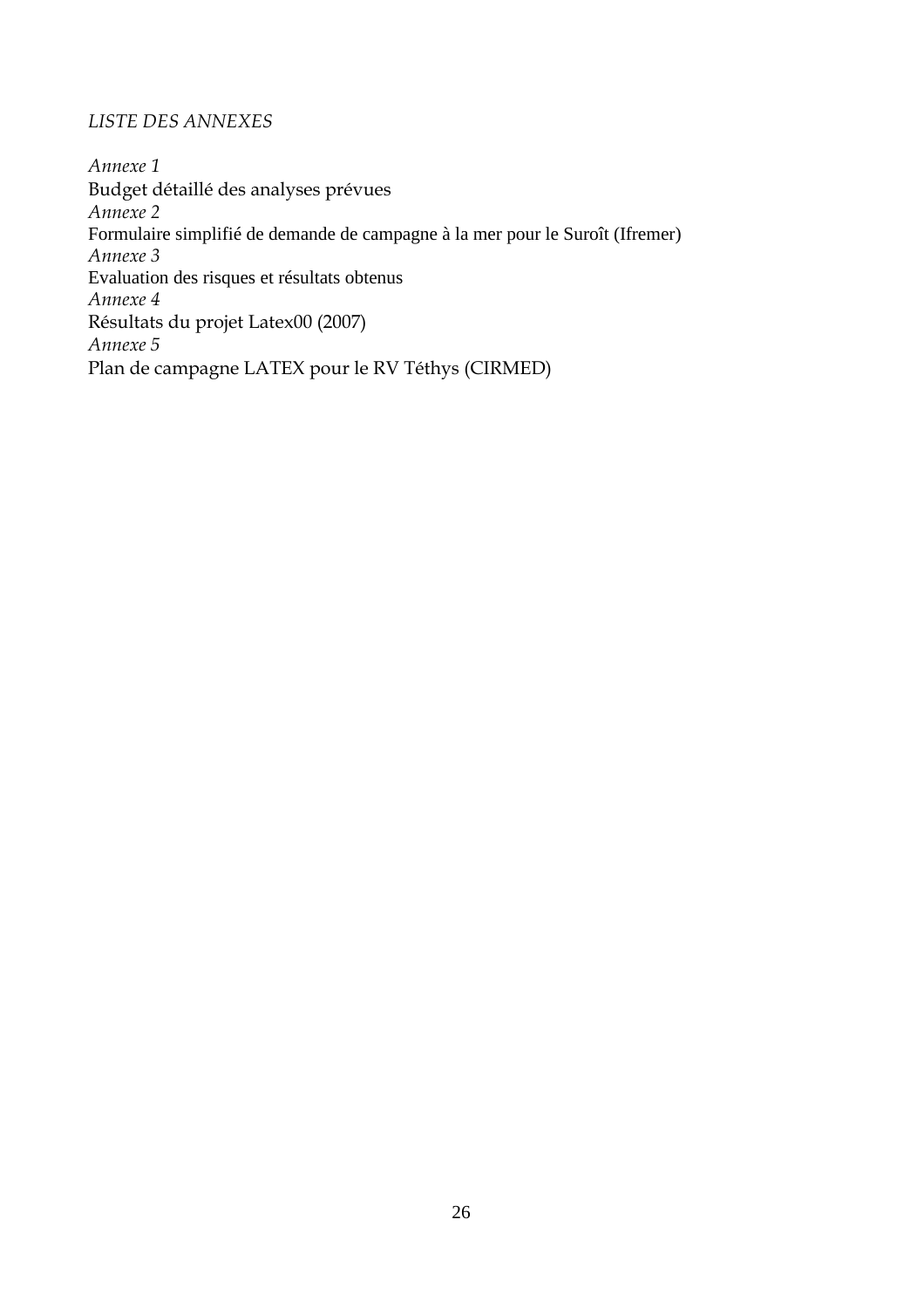**LEFE Annexe 1 : Budget détaillé des analyses prévues (campagnes en mer ou projets expérimentaux de laboratoire)** 

| <b>POSTE</b>                                                | Nombres de<br>mesures | Prix unitaire<br>$(\boldsymbol{\epsilon})$ | <b>MONTANT</b><br>total $(KE)$ |
|-------------------------------------------------------------|-----------------------|--------------------------------------------|--------------------------------|
| Carbone organique particulaire                              | 700                   | $\,8\,$                                    | 5600                           |
| Carbone organique dissous<br>Production primaire ${}^{13}C$ | 840                   | 6                                          | 5040                           |
|                                                             | 84                    | $\overline{6}$                             | 504                            |
| Pigments chlorophylliens HPLC                               | 700                   | 11                                         | 7700                           |
| O <sub>2</sub> et Prod. Comm. Nette                         | 1400                  | 0.85                                       | 1200                           |
|                                                             |                       |                                            |                                |
|                                                             |                       |                                            |                                |
|                                                             |                       |                                            |                                |
|                                                             |                       |                                            |                                |
|                                                             |                       |                                            |                                |
|                                                             |                       |                                            |                                |
|                                                             |                       |                                            |                                |
|                                                             |                       |                                            |                                |
|                                                             |                       |                                            |                                |
|                                                             |                       |                                            |                                |
|                                                             |                       |                                            |                                |
|                                                             |                       |                                            |                                |
|                                                             |                       |                                            |                                |
|                                                             |                       |                                            |                                |
|                                                             |                       |                                            |                                |
|                                                             |                       |                                            |                                |
|                                                             |                       |                                            |                                |
|                                                             |                       |                                            |                                |
|                                                             |                       |                                            |                                |
|                                                             |                       |                                            |                                |
|                                                             |                       |                                            |                                |
|                                                             |                       | <b>TOTAL</b>                               | 20044                          |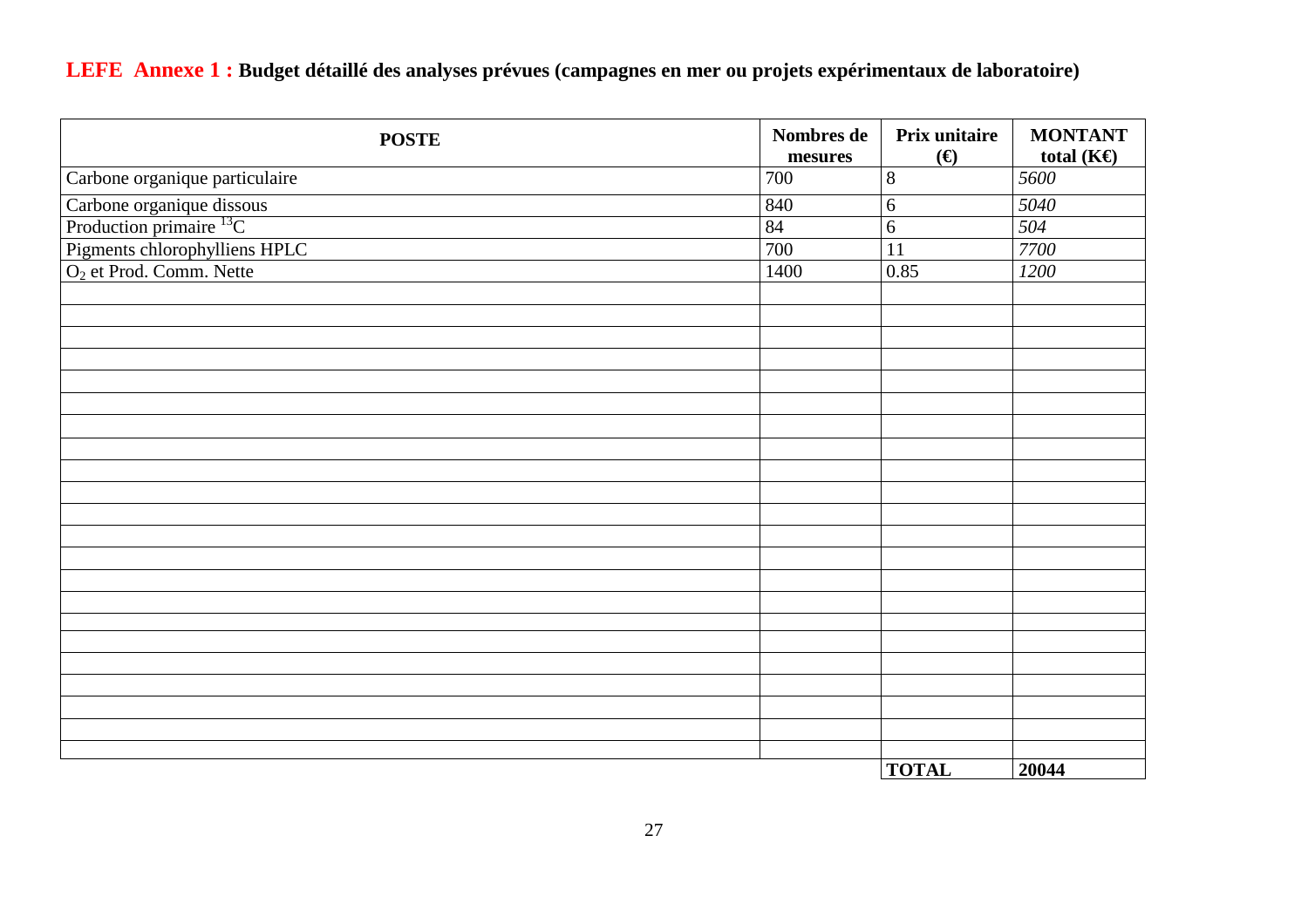# **LEFE\_Annexe 2 : Formulaire simplifié de demande de campagne à la mer**

# **RÉCAPITULATIF -1-**

### **DOSSIER DE DEMANDE :**

**DATE : 24 SEPTEMBRE 2007** 

### **TITRE DE LA CAMPAGNE : LATEX 09**

|              | Chef de projet                                                                 | <b>Chef de mission</b>                                                         |
|--------------|--------------------------------------------------------------------------------|--------------------------------------------------------------------------------|
| Nom Prénom : | Anne PETRENKO et<br>Frédéric DIAZ                                              | <b>Bernard QUEGUINER</b>                                                       |
| Organisme:   | Université de la Méditerranée -<br>Centre d'Océanologie de<br><b>Marseille</b> | Université de la Méditerranée<br>- Centre d'Océanologie de<br><b>Marseille</b> |
| Laboratoire: | Laboratoire d'Océanographie<br>et de Biogéochimie                              | Laboratoire d'Océanographie<br>et de Biogéochimie                              |
| Adresse:     | Campus de Luminy - Case 901<br>- F 13288 Marseille                             | <b>Campus de Luminy - Case</b><br>901 - F 13288 Marseille                      |
| Tél.:        | 0491829061/9337                                                                | 0491829111                                                                     |
| Fax:         | 0491921991                                                                     | 0491826548                                                                     |
| $E$ -mail:   | anne.petrenko@univmed.fr<br>frederic.diaz@univmed.fr                           | bernard.queguiner@univmed.fr                                                   |
|              |                                                                                |                                                                                |

| Travaux : Mise à l'eau de CTD et de bouées Argos GPS, Iridium et<br>Carioca. Dispersion d'un traceur dans l'eau. Utilisation d'ADCP coque | Équipe scientifique embarquée        |
|-------------------------------------------------------------------------------------------------------------------------------------------|--------------------------------------|
|                                                                                                                                           | Gilles Rougier,                      |
|                                                                                                                                           | Bernard Queguiner (chef de mission), |
| Traitement des données                                                                                                                    | Thierry Labasque,                    |
| et Besoins informatiques : données ADCP. Pas de besoin particuliers                                                                       | Peggy Rimmelin,                      |
| hormis quelques postes pour messagerie électronique.                                                                                      | Jocelyne Caparros,                   |
|                                                                                                                                           | Pascal Conan,                        |
|                                                                                                                                           | Ingrid Obernosterer,                 |
| Navire: SUROIT                                                                                                                            | Nicole Batailler,                    |
|                                                                                                                                           | Philippe Catala,                     |
| Engin(s): NON                                                                                                                             | Frédéric Diaz,                       |
|                                                                                                                                           | Stephane Blain,                      |
| Gros équipements : Cuve $SF6$ (4m <sup>3</sup> )                                                                                          | Gilles Rougier,                      |
|                                                                                                                                           | х                                    |
| Nécessité d'une campagne pour récupération d'engin ? NON                                                                                  |                                      |
|                                                                                                                                           | A terre:                             |
|                                                                                                                                           | <b>Emmanuel Bosc</b>                 |

**Cette proposition se rattache au(x) programme(s) (nationaux ou internationaux) avec comité scientifique : OUI**  (L'avis des comités scientifiques sera sollicité)

**Thème scientifique : Le projet LATEX (Lagrangian Transport EXperiment) a pour objectif d'étudier le rôle de la dynamique couplée physique biogéochimie à (sub) mésoéchelle dans les échanges de matière et d'énergie entre les zones côtière et hauturière avec comme zone d'étude le golfe du lion** 

**Responsable d'unité : Bernard Queguiner DATE : 25 SEPTEMBRE 2007 SIGNATURE : Nombre de dossiers présentés pour 2007 au sein de l'Unité :**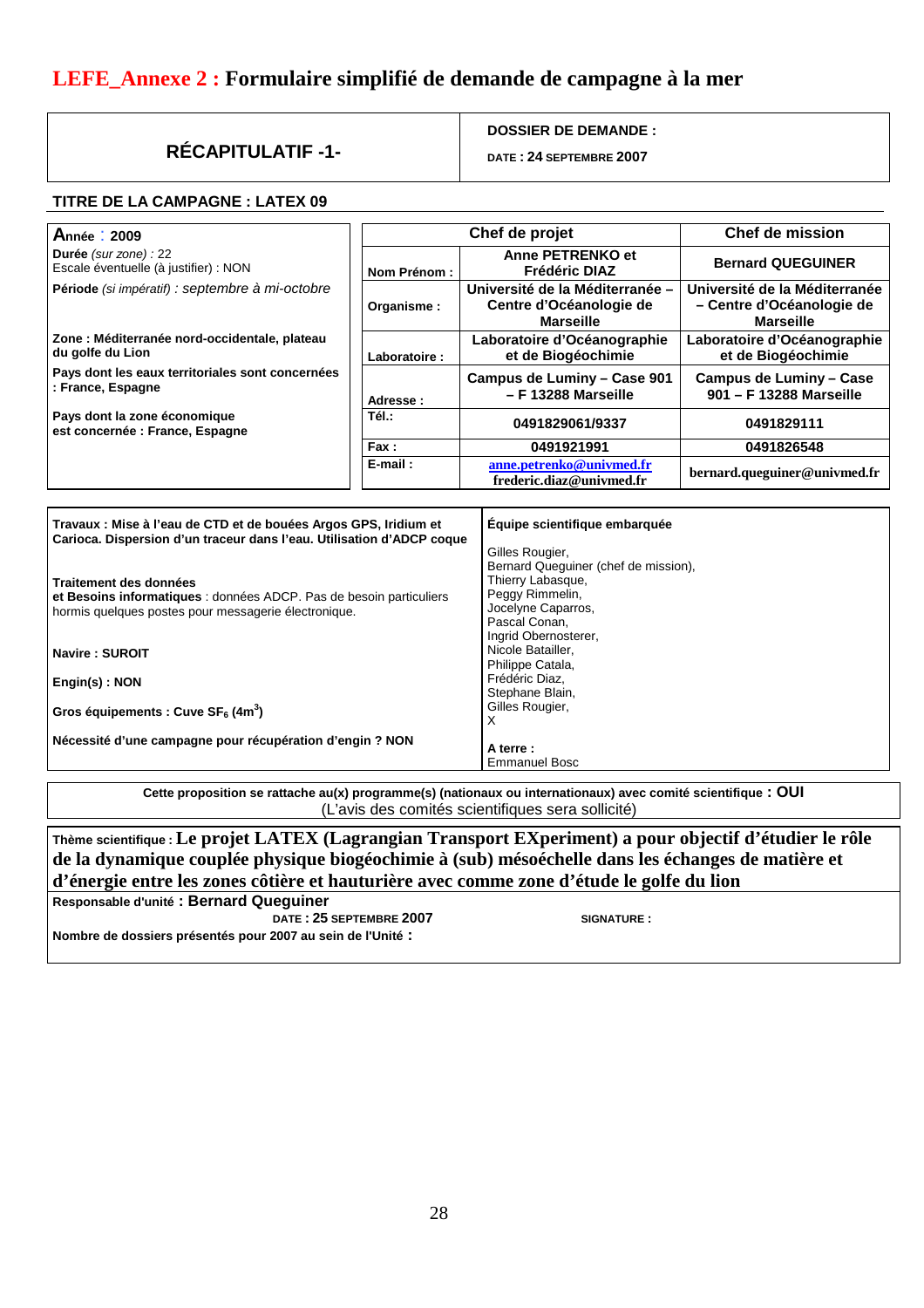**DOCUMENT N° 2** 

**DOSSIER DE DEMANDE :** 

# STRATEGIE D'APPROCHE ET METHODES

- **Méthodologie détaillée et liste précise des travaux pour atteindre les résultats escomptés stratégie,**
- **Déroulement général de la mission, durée totale, temps sur zone, période souhaitée, escale éventuelle et raisons de ce souhait, carte de situation générale**
- **Calendrier journalier prévisionnel des travaux (tableau J1 à Jx) précisant : travaux, trajets, stations, profils, les différentes zones d'études, ... documents cartographiques obligatoires. Pour les études de sismique et les levés sonars il est indispensable d'indiquer le nombre de milles nautiques des profils.**
- **Pour les trajets, estimer les durées avec les vitesses suivantes : 10 nœuds pour le Suroît et Nadir, 11 nœuds pour Thalassa et L'Atalante**

A) Choix de la période et de la zone

Zone : zone ouest du golfe du Lion, au nord de 42°30' et à l'est de 3°40'

Période : Septembre 2009 Durée : 24 jours (22 jours sur zone) Escale : non nécessaire mais il faut impérativement 22 jours de mer d'affilée pour pouvoir mener à bien la mission.

La zone d'étude a été choisie pour avoir la probabilité maximale de trouver des structures tourbillonnaires. Cette zone sera la partie ouest du golfe du Lion (sud Languedoc et Roussillon, Figure 6), le long des côtes françaises.

La période de septembre a été choisie pour être en situation d'efflorescence phytoplanctonique. Dans le golfe du Lion, le choix se portait donc sur l'efflorescence soit printanière soit automnale. Il y avait le risque que la période printanière ne soit pas idéale pour l'injection du traceur qui doit être faite dans des conditions de stratification forte et bien établie pour que le traceur ne soit pas dilué trop rapidement dans une épaisse couche de mélange. Donc nous avons décidé de cibler la période de début d'automne où nous devrions encore bénéficier de la stratification estivale (couche de mélange au maximum de 40-50m) et où nous commencerons à observer une activité biologique significative.



Figure 6: *la zone où LATEX 09 aura lieu est indiquée par le rectangle bleu. Les emplacements potentiels des mouillages sont indiqués par triangles, choisis pour constituer un transect cross-shore au large de Cap Béar. La Zone of Intensive Observation (ZIO), zone d'interaction du tourbillon avec le Courant Nord, est indiquée par le rectangle noir.*

### B) Stratégie de la campagne LATEX 09

En septembre 2009, nous commencerons par effectuer à bord du RV Suroît un quadrillage de la zone ouest du golfe du Lion, au nord de 42°30' et à l'est de 3°40', pour localiser la structure tourbillonnaire, que nous aurons choisi d'étudier, sur les transects verticaux de courants mesurés grâce à l'ADCP de coque du RV Suroît.

La démarche expérimentale déploie plusieurs volets, présentés ici chronologiquement une fois que la structure aura été localisée:

- Bouées lagrangiennes
- Traceur  $SF<sub>6</sub>$
- Transects ADCP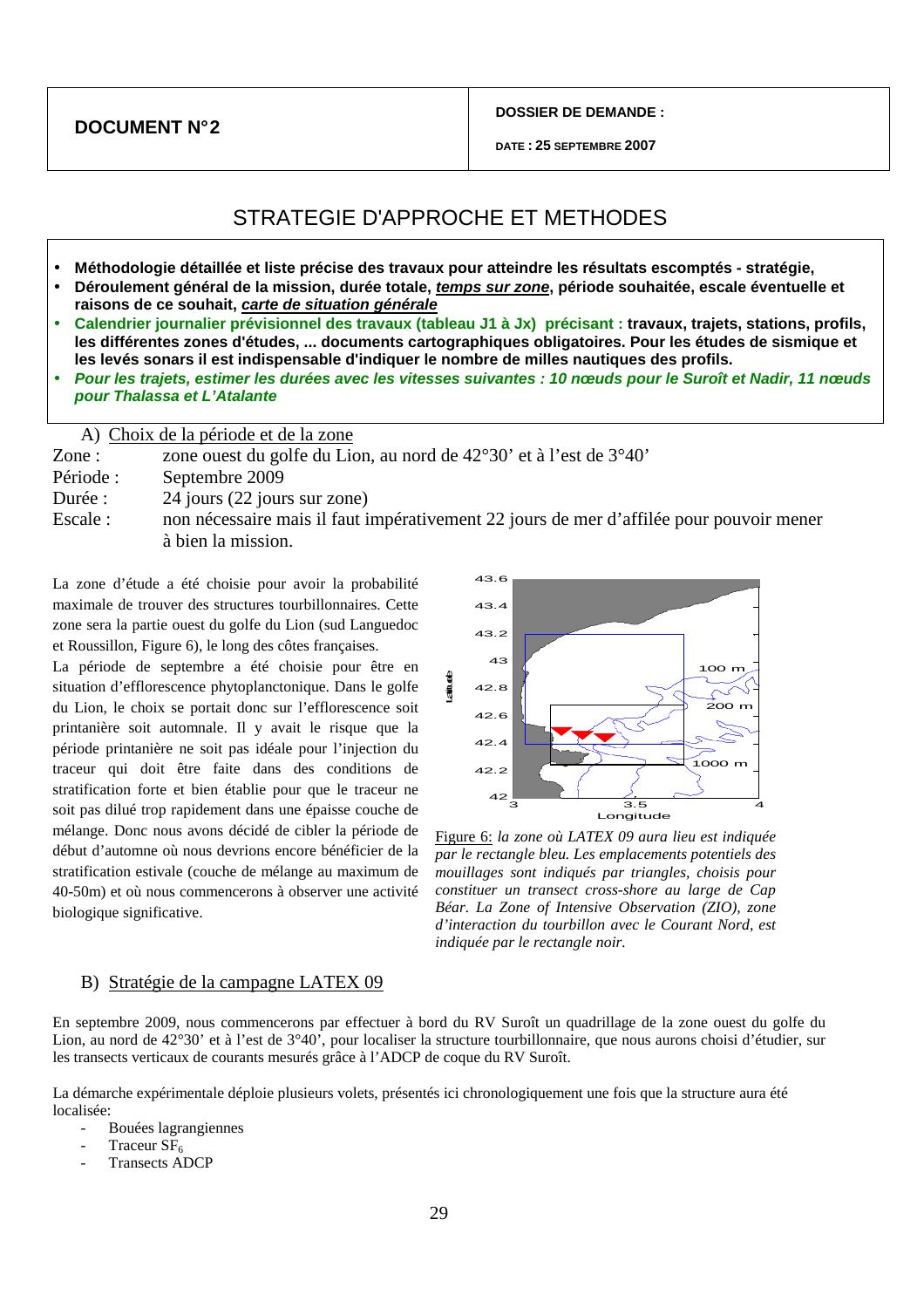#### Mesures biogéochimiques

#### 1) Bouées lagrangiennes

Des bouées lagrangiennes de type GPS-Argos auront été mises dans le Courant Nord lors du trajet du RV Suroît en départ du port de la Seyne sur Mer (où nous effectuerons le chargement de l'équipement) vers la zone d'étude.

Puis, à la fin du quadrillage de la zone, une fois la structure cartographiée, nous mettrons des bouées GPS Argos en pourtour de structure (Figure 7), et finirons en mettant la bouée de communication directe (HF ou Iridium) ainsi que la bouée CARIOCA au centre du patch de  $SF<sub>6</sub>$  (voir section suivante).



Figure 7 : *Carte du golfe du Lion (incluant isobathe 1000m), avec un trajet schématique du Courant Nord. La structure ciblée est représentée par un losange vert, dont le grand axe indique la direction schématique d'étirement de la structure. La bouée de type HF ou Iridium est indiquée en rouge (rose après 24h) et celles de type GPS-Argos en bleu (bleu pâle après 24h); a) position initiale des bouées lors de leur lâcher avant la mise à l'eau du traceur SF6, b) position à la fin de la mise à l'eau du traceur SF<sup>6</sup>*

#### 2) Traceur  $SF<sub>6</sub>$

Le traceur  $SF<sub>6</sub>$  sera injecté à l'intérieur de la structure tourbillonnaire choisie pendant une période de 24 heures. Le  $SF<sub>6</sub>$  doit être introduit dans l'eau de la façon la plus homogène possible dans une zone d'à peu près  $7x7km$ , soit de ~50km<sup>2</sup> (Figure 8). Pour cela, nous planifions de le mettre à l'eau en effectuant une trajectoire en spirale, en partant du centre, en navigation lagrangienne. La navigation lagrangienne est nécessaire pour prendre en compte le mouvement des masses d'eau dans lequel le traceur est introduit. Ce mouvement est calculé par communication en direct avec la bouée lagrangienne mise au centre du patch.



Figure 8 : *Carte de vorticité à 20 m du 13-08-2001 avec le contour du tourbillon anticyclonique détecté par la méthode d'analyse en ondelettes WATERS; zoom sur le tourbillon avec indication de la localisation potentielle du patch en grisé (\*cf. note).*

Note : Il faut faire la différence entre le « patch » de  $SF_6$  qui aura pour taille théorique un carré de 7km de côté et la taille de la structure étudiée, 40km de diamètre moyen si c'est un tourbillon anticyclonique, ce que l'on a plus de chance d'observer compte tenu des résultats obtenus jusqu'à présent.

Nous avons effectué des tests de navigation lagrangienne en juin 2007 dans le cadre de la campagne Latex00 (R/V Tethys II). On peut se rendre compte (Figure 9, à droite) au vue des trajectoires reconstituées en repère lagrangien que notre logiciel de navigation lagrangienne a très bien fonctionné.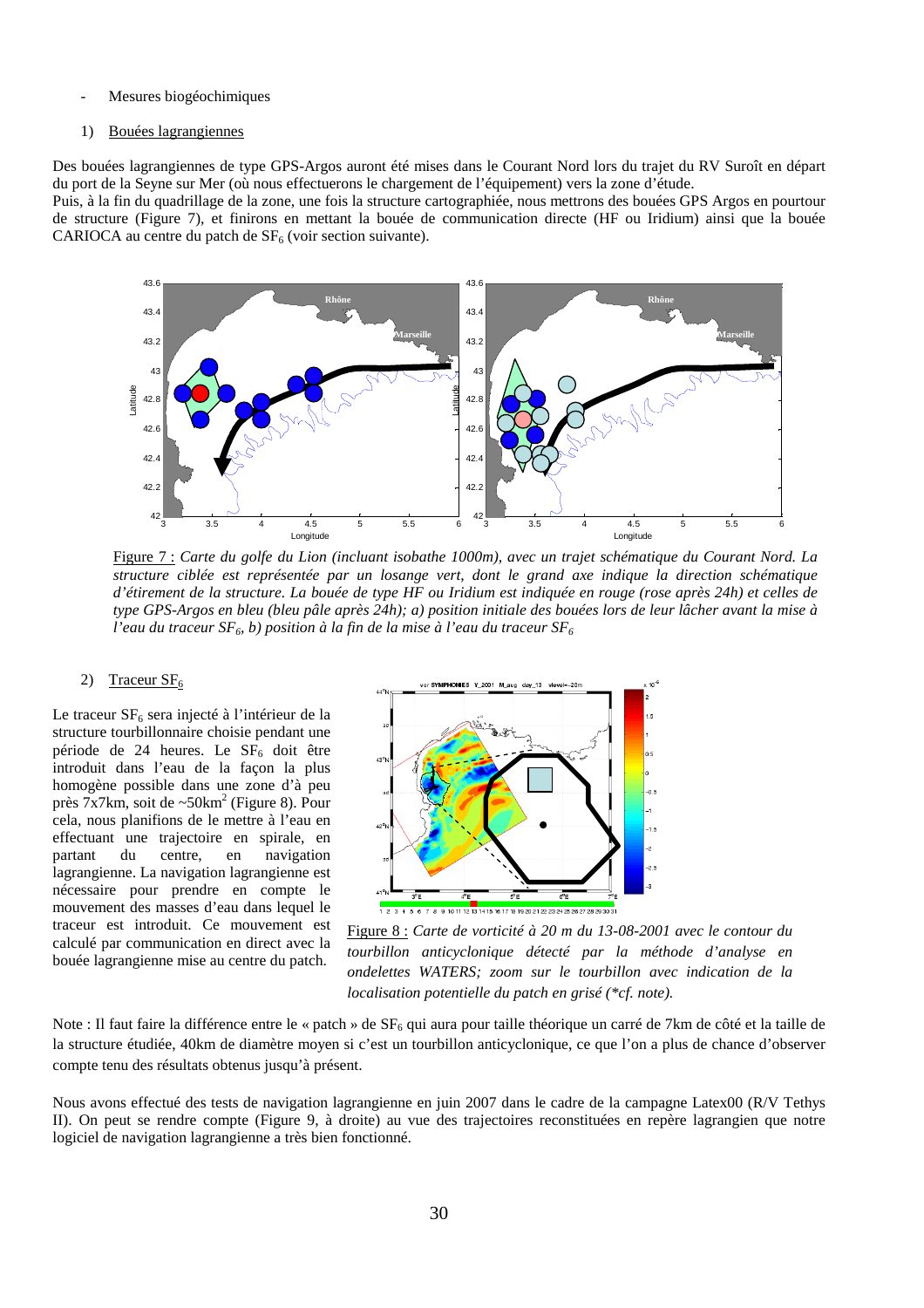

Figure 9 *: Tests de navigation lagrangienne de Juin 2007 Latex00 (haut : spirale, bas : radiateur) ; de gauche à droite : formes théoriques centrées sur le début et la fin de la trajectoire de la bouée suivie (début : rouge ; fin : bleu); trajectoire réelle effectuée par le Téthys II avec la trajectoire de la bouée en rouge, idem sur une carte plus grande pour localiser la zone ; trajectoire reconstituée dans un repère lagrangien.*

En juin 2007, nous avons effectué des tests de navigation lagrangienne en réalisant des trajectoires en spirale (Figure 9, haut), ou en radiateur (Figure 9 bas). Une « spirale carrée » revient, comme dans le cas du radiateur, à avoir un patch initial carré. En revanche, la navigation lagrangienne est simplifiée puisque la trajectoire en spirale se fait en partant près de la bouée lancée puis en augmentant la distance au centre de la spirale ; donc nous avons décidé d'opter pour cette option de « spirale carrée » lors de la campagne LATEX 09.

Le traceur sera introduit au milieu d'un rayon (plutôt vers l'extérieur) de la structure choisie (Figure 8). Faire l'hypothèse que, en première approximation et pendant les 24h d'injection du traceur le long de la trajectoire en spirale, le « patch » de traceur se déplacera avec un mouvement de translation (bien entendu non uniforme) à l'intérieur de la structure semble acceptable et permet donc de déterminer la navigation lagrangienne à partir des informations d'une seule bouée (la bouée HF ou Iridium).

En fait, la navigation lagrangienne est surtout importante pour la diffusion régulière du traceur de façon à pouvoir, par la suite, estimer avec précision sa dilution dans l'espace au cours du temps et donc des coefficients de diffusion horizontaux (et peut-être verticaux). Ces calculs de dilution sont rendus plus simples si l'on peut partir de l'hypothèse d'un patch homogène au départ.

#### 3) Transects ADCP

Une fois le traceur mis à l'eau, le RV Suroît partagera son temps journalier en périodes d'échantillonnages biogéochimiques (de 3 ou 6h à 12 ou 15h, cf. ci-après) et périodes de détection en temps réel du patch (de 12 ou 15h à 3 ou 6h du matin) avec mesures en continu de la concentration en  $SF<sub>6</sub>$ . Durant cette phase de détection, le Suroît effectuera des transects type « papillon » (Figure 10A et B), qui s'adapteront à la forme du patch détecté. Par exemple, il est bien évident que l'«aile» du papillon sera raccourcie si on arrive à des concentrations de  $SF<sub>6</sub>$  de l'ordre de la concentration ambiante.



Figure 10 (gauche) : A) Schéma des transects type « papillon » effectués par le RV Suroît dans le patch de  $SF<sub>6</sub>$ . B) adaptation des transects à l'étirement du patch ; le sens de l'étirement est indiqué par la flèche rouge.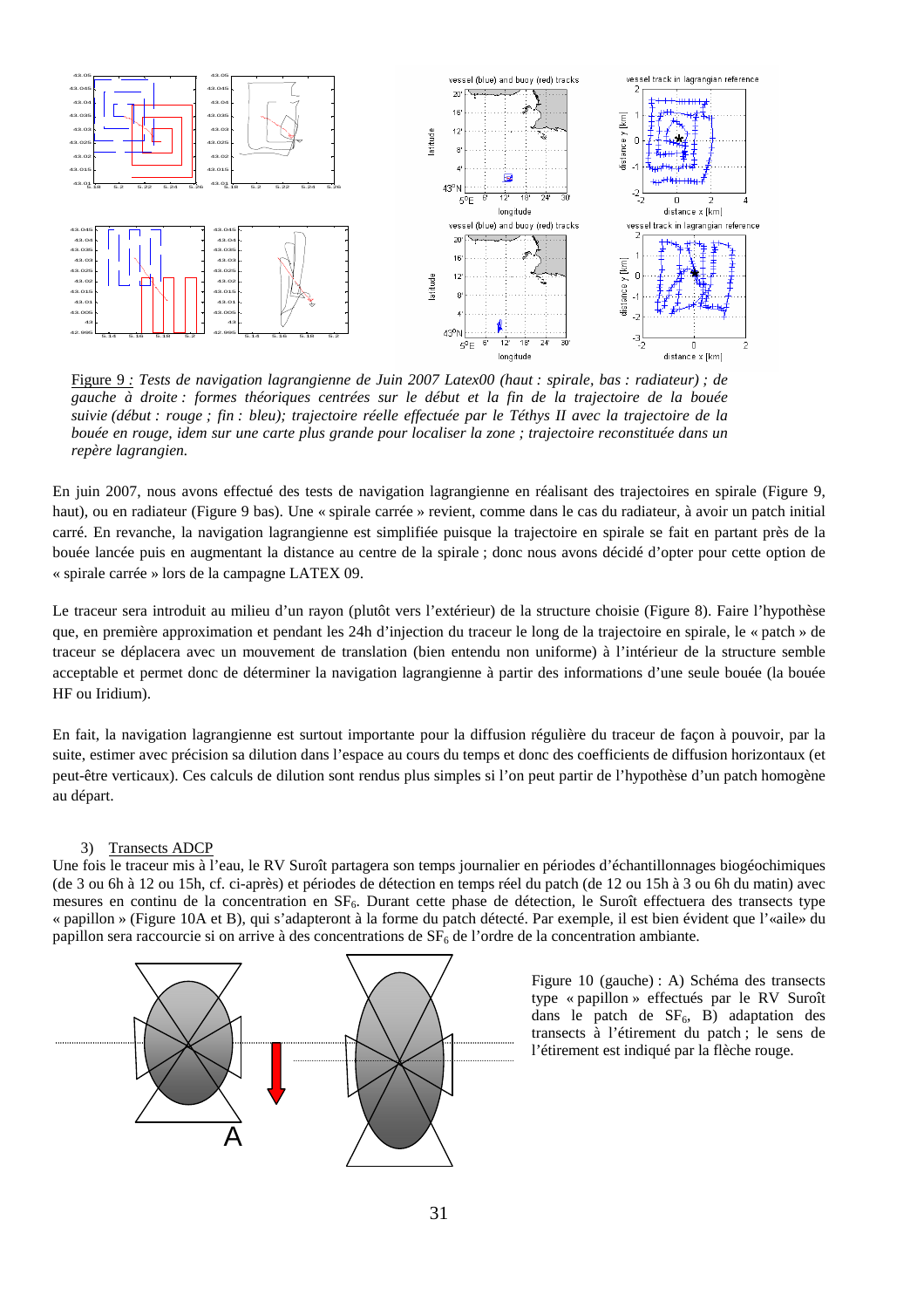### 4) Mesures biogéochimiques

Deux types d'échantillonnages biogéochimiques journaliers sont prévus et seront alternés un jour sur deux.

1<sup>er</sup> type (journée dite « production ») : échantillonnage dès 3h du matin pour les prélèvements d'eau qui serviront aux incubations de production (Prod. Comm. Nette, Prod. Primaire…) et à l'évaluation des stocks de carbone et oxygène dissous. Le prélèvement se fera toujours au centre du patch de SF<sub>6</sub>. Puis, entre 06h du matin et 15h00, plusieurs prélèvements (environ 4) seront réalisés en divers points du patch en vue d'avoir une cartographie des stocks de carbone (POC, DOC, DIC, alcalinité) et d'autres paramètres (O2 dissous, pigments chlorophylliens…). La suite de la journée sera dédiée à la cartographie du patch  $SF_6$  avec des mesures de concentrations en  $SF_6$  en temps réel.

2 e type (journée dite « stocks ») : échantillonnage en début de matinée (06h00) en divers points du patch (environ 5) en vue d'obtenir une cartographie des stocks de carbone (POC, DOC, DIC, alcalinité) et d'autres paramètres (O<sub>2</sub> dissous, pigments chlorophylliens…). A partir de 12h00, la cartographie intensive de la géographie du patch démarre jusqu'à 03h00 du matin le lendemain.

### **Calendrier journalier prévisionnel des travaux :**

**J1 :** embarquement des scientifiques à la Seyne/Mer, trajet jusqu'à la zone d'étude, déploiement de bouées GPS-Argos dans le Courant Nord.

**J2-J6 :** recherche de la structure tourbillonnaire dans la zone d'étude ; 2 stations de prélèvements biogéochimiques avec profils CTD durant cette période et préparation sur le pont de la cuve  $SF<sub>6</sub>$  en prévision de la dispersion du traceur (remplissage, saturation du traceur).

**J7 :** dispersion du traceur et mise à l'eau de différentes bouées. Durée 24h complète.

 $J_8$  : 1<sup>ère</sup> cartographie de la distribution du traceur SF<sub>6</sub>.

**J**<sub>9</sub> : mesures biogéochimiques avec journée de type « production » et tous les jours impairs (J<sub>2x+1</sub>) jusqu'au J<sub>21</sub>.  $J_{10}$  : mesures biogéochimiques avec journée de type « stock » et tous les jours pairs (J<sub>2x</sub>) jusqu'au J<sub>22</sub>.

**J23 :** retour à La Seyne/Mer, débarquement matériel et scientifiques

**DOCUMENT N° 3 DOSSIER DE DEMANDE :** 

**DATE : 25 SEPTEMBRE 2007** 

# MOYENS A METTRE EN OEUVRE

- **Navire support, submersibles\* et positionnement ; NON**
- **Équipements de base : matériel mis en œuvre par GENAVIR, par l'I.F.R.T.P., ou par l'IRD et matériel propre de l'équipe demanderesse**

**Quel matériel prévoyez-vous d'emprunter aux Parcs Nationaux (INSUE, IFREMER-GENAVIR, IRD, Météo-France, EPSHOM…) : 2 balises Argos et 2 largueurs, 1 bouée CARIOCA** 

- **Installations du navire qui doivent être utilisées :**
- **Personnel spécialisé : NON**
- **Besoins en équipements ou matériels complémentaires : quels types ? Quelles spécifications ? NON**
- **Est-il prévu d'embarquer des produits chimiques ou radioactifs (lesquels) ? NON**
- **Matériel fournis par des organismes extérieurs**
- **Évaluation du coût de fonctionnement à la charge de l'équipe scientifique**

*\*Pour l'installation de nouveaux équipements sur le Nautile il faut se conformer à la procédure « Qualité de l'intervention sous-marine : Procédure d'évolution du Nautile » Ref : DITI/LB/98-04 .* 

*Pour la qualification des conteneurs pour les travaux sous-marins les tests doivent être réalisés selon la spécification technique IFREMER d'intervention sous-marine Ref : N° 31 SE 06-B. Pour obtenir ces spécifications contacter la DMON.*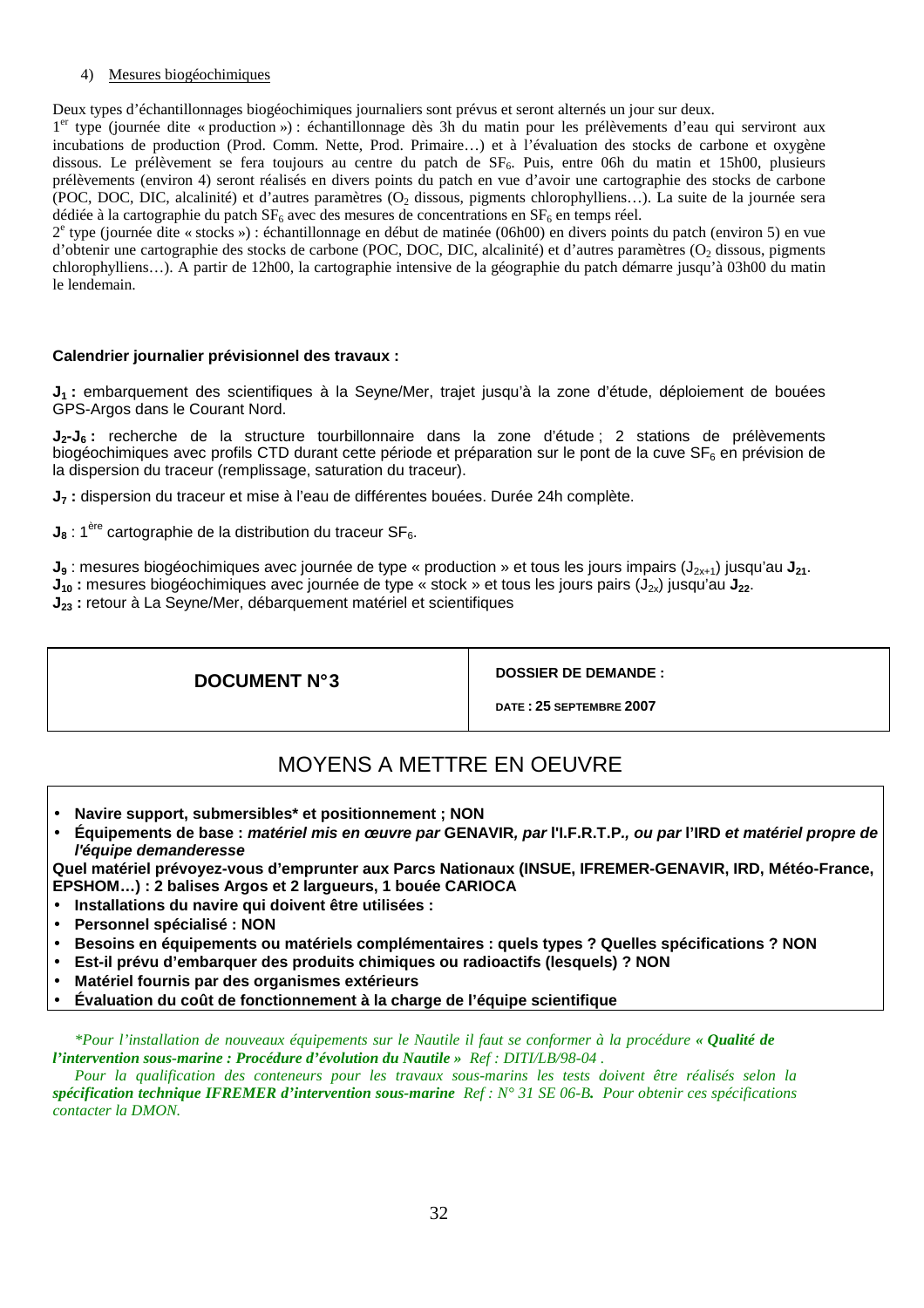# LEFE ANNEXE 3

# **Evaluation Risks and potential feedbacks**

Potential Feedback : Strong

The results of the project will be extremely helpful (restricted list):

- to the oceanographic coastal-offshore community by establishing a realistic budget of heat and transport across the continental margin
- To the modelling community by calculating adequate parameterisations of diffusive coefficients to be used in other models. This will useful for both operational and hindcast modelling.
- To the biogeochemical community by estimating the potential impact to the ecosystem of coastal (sub)mesoscale eddy structures interacting with the general circulation.

Evaluation of the risks: Average

Everytime a cruise is planned, there is an associated risk. Indeed meteorological conditions and/or sea state can be too bad to go out at sea. In our project, there is indeed a certain risk associated with the cruise. If a very strong gust of tramontane was to happen during the experiment, the  $SF<sub>6</sub>$  will mix very rapidly and will not be able to be followed long after the onset of the wind gust. On the contrary, another risk lies in the eddy remaining stationary with no interaction with the NC. In that case, we plan on taking advantage of the gliders and the ADCP of the Tethys II to obtain very good measurements on transects from the continental margin to the continental slope and calculate the potential inhibitor impact of coastal eddy to the coastal-offshore exchange. In a way, it would be a "contrary" LATEX.

With the two preceding criteria, the global note of the LATEX project is 4.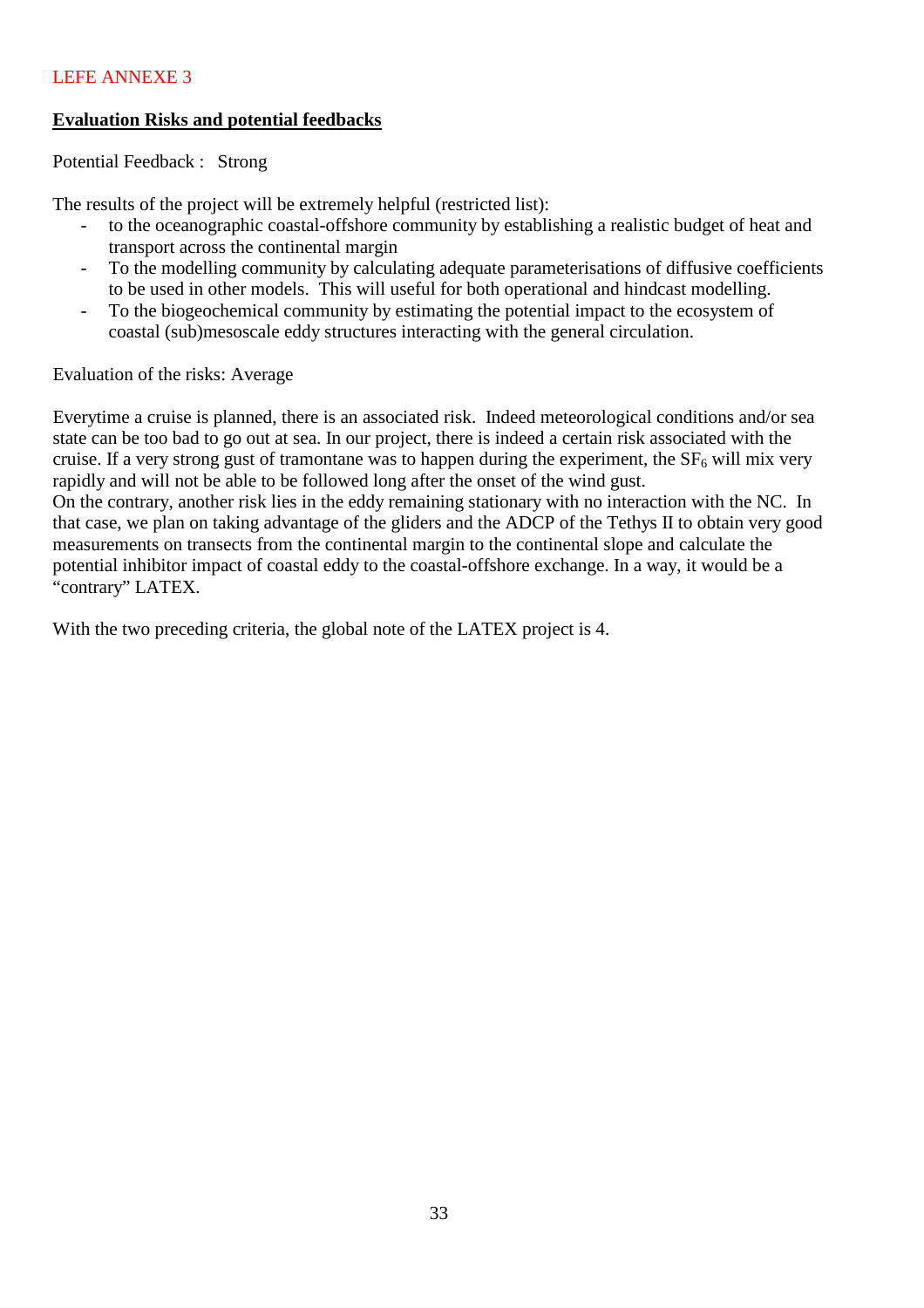### LEFE ANNEXE 4

### **SUMMARY of the results of LATEX 00 (2007)**

Latex00 has two components, a numerical one and an experimental one. The time table of the tasks was scrupulously followed; hence, only 6 months after the start of Latex00, we already have a lot of results to present (as was shown at the LEFE IDAO presentation of Latex on September 10, 2007, presentation which can be found on our web site http://www.com.univ-mrs.fr/~doglioli/latex.htm).

**1) The first component consisted in deepening our knowledge of the (sub) mesoscale processes** occurring in the Gulf of Lion with the analysis of numerical hydrodynamic outputs in order to identify an eddy or a filament with given characteristics (longevity  $> 10$  days and weak or medium strain rate) in a stratified environment (mixed layer about 50 m). These constraints are imposed on the structure for the logistics of the tracer experiment.

The wavelet analysis technique (WATERS) was used in order to track the eddy or filament structures of the Gulf of Lion. WATERS was applied to horizontal maps of relative vorticity, calculated from the velocity outputs of the SYMPHONIE model

(data provided by Claude Estournel and Patrick Marsaleix, POC, Toulouse).

Daily or bi-daily data have been analysed for three years: 2001, 2004 and 2005 (Z. Hu, Master  $2<sup>nd</sup>$  year, report 2007) and have shown that:

– the weak to medium strain rate forces us to follow an eddy structure rather than a filament;

– there is a higher probability, during stratified months, for a structure to be present close to the coast, in the western side of the Gulf of Lion (Figure 11), than elsewhere in the gulf.

So we have decided that the big **LATEX experiment with the SF6 tracer will take place in September 2009 in the western part of the** 



**Gulf of Lion. Gulf of Lion**. **Figure 11:** Anticyclonic eddy A1 on August 1<sup>st</sup>; A1 was detected for 32 days from July 17, to August 18, 2001

A vertical analysis has been done for the anticyclonic eddy A2 of 2001 (lifespan: Sept 4 – Oct 6, 2001). The anticyclone has a clear hot anomaly. Eddy boundaries, detected by the wavelet analysis, fit well the steepest gradients of T (Figure 12b) and S (data not shown). The bottom of the eddy seems to reach 65 m depth.



*Figure 12 a) Horizontal slice of temperature at 20 m 12 b) Vertical slice of temperature at the section*  depth. The black contour represents the eddy area, as represented in the horizontal slice. The black crosses at *detected by the wavelet analysis. The red line shows the 20 m depth show the intersections with the eddy boundary, vertical section position and blue crosses show the as detected by the wavelet analysis. intersections with the eddy boundary.*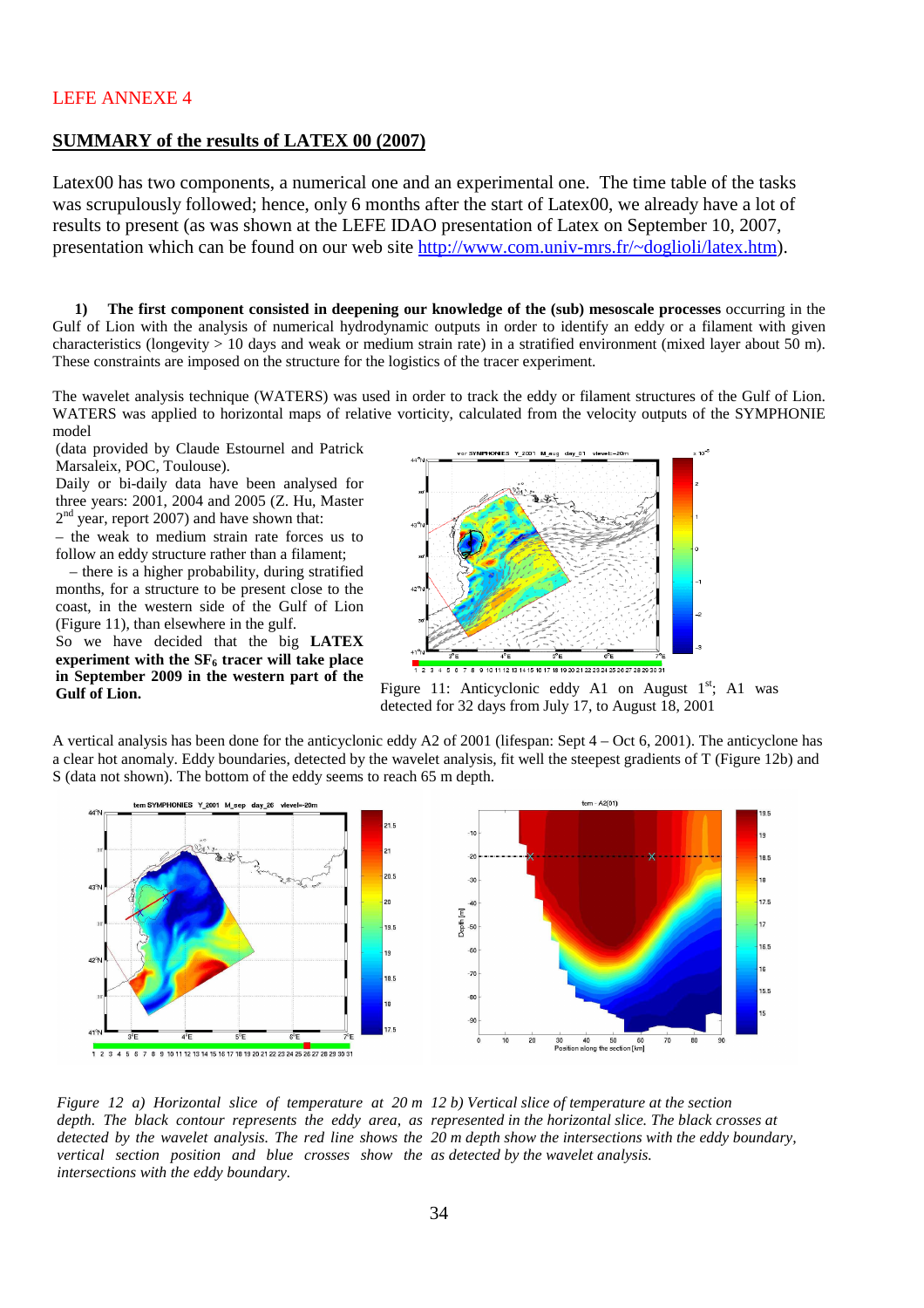During mid-July to mid-October of the three studied years, 7 anticyclonic eddies and 7 cyclonic eddies were followed and studied in details (start and end of the eddy, centre of the eddy, speed of the centre, trajectory of the centre, diameter of the eddy, mean salinity and temperature, mean kinetic energy). Most results are presented in the Master report of ZiYuan Hu. Otherwise, some of their characteristics are summed up in the following table.

|                                 | 7 anticyclonic eddies | 7 cyclonic eddies |
|---------------------------------|-----------------------|-------------------|
| Mean life span                  | 37 days               | 16 days           |
| Mean speed of the eddy center   | $5 \text{ cm/s}$      | $6 \text{ cm/s}$  |
| <b>Mean diameter</b>            | 43 km                 | $35 \text{ km}$   |
| <b>Characteristic anomalies</b> | less salty            | saltier           |
| (compared to ambient waters)    | warmer                | colder            |
|                                 | higher SSH            | lower SSH         |

The centers of both anticyclonic and cyclonic eddies, defined as the gridpoint of local maximum of absolute relative vorticity over the eddy area, is observed to move at a mean speed of 5-6 cm/s. Caution need to be taken in the interpretation of this result. The cyclonic structures do generally move (some have very linear trajectory). But the anticyclonic eddies are generally trapped north of Cap Creus, between the coast and the shelf break, as shown in Figure 11. Furthermore, the mean speed of the anticyclonic center reflects the uncertainty on the eddy contour due to the 3\*3km Symphonie resolution, result that will be improved with the higher resolution Symphonie model.

In the framework of LATEX00 pilot project, Nicolas Grima's work has been dedicated to developing the ARIANE-SYMPHONIE coupling. The ARIANE toolkit is an off-line Lagrangian diagnostic tool dedicated to the analysis of simulations run with numerical ocean models. ARIANE provides both qualitative (Figure 13) and quantitative numerical trajectories.



Figure *13: Ariane qualitative test: 170 lagrangian buoys were released in A1 on August 11, 2001 and followed for 51 days as shown in the three figures above (left to right) from day 6 to day 21, day 21 to day 36 and day 36 to day 51 (N. Grima, LPO).*

Satellite imagery was used in order to check the presence of the structures found with WATERS. Good agreement was generally obtained despite the fact that the model resolution (3\*3km) is not sufficient, as already mentioned, to obtain reliable accuracy on the location of the eddy contour (Figure 14).

Figure 14 (right): SeaWiFs image of the Gulf of Lions on August 13, 2001 12h13; data treated by E. Bosc

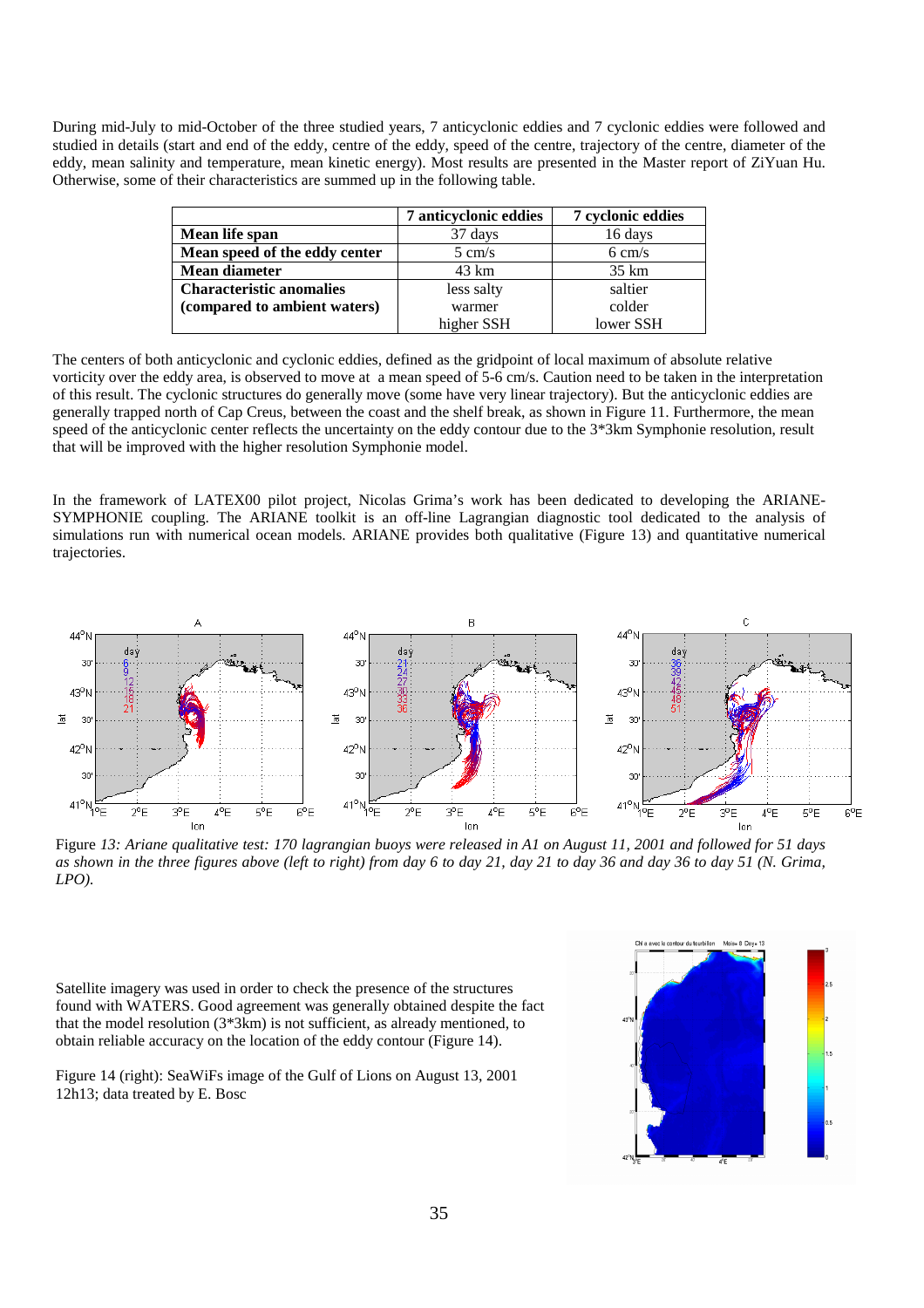#### **2) Tests of Lagrangian survey and determination of the background natural SF6 concentration**

Lagrangian navigation was tested since it is crucial in tracer dispersal studies such as LATEX. Dispersion of the tracer in a zone of about 50 km<sup>2</sup> lasts about 24 hours. During this period, the RV is supposed to follow a trajectory in the shape of a radiator or of a squared spiral (that we call an "Egyptian spiral"), in the zone where the tracer is to be dispersed. Since water masses are continuously moving, this procedure is not trivial and navigation must be done in a Lagrangian referential. Hence a short cruise of 3 days was done on the Tethys II in June 2007 in order to check our ability to reproduce the "radiator" or the spiral in a Lagrangian moving referential.

This requires the precise knowledge, at a high temporal frequency, of the centre of the patch. Since we had not received the money to buoy an Iridium buoy, we performed a small-size test with a classical SVP buoy (GPS-Argos) in direct communication. We obtained pretty good navigation results (Figure 9).Locating the buoy is fine with just a GPS and does not require a DGPS. But, of course, to calculate precisely the buoy speed, the speed is calculated by difference between two GPS positions. The RV direction is continuously corrected depending on the buoys' information received and processed through a software developed by J.-L. Fuda (COM).

In Latex00, money was asked and was partially granted to fund GPS-Argos buoys and HF buoys. As far as the latters were concerned, it was mentioned in the proposal that we were going to make comparisons with other technologies such as Iridium or others. For various reasons (lack of future technical development for HF, size of the HF antenna, lack of oceanic use, recent developments of Iridium, see "Evaluation of SVP-B drifters reporting through iridium", Pierre Blough, Jean Rolland, Jean-Paul Jullien, Météo-France, sept. 6, 2007), we have finally chosen to use Iridium buoys in Latex.

The first results (Figure 15) of SF6 contents measured in the studied area show that the observed concentration is that of a water mass at the equilibrium with the atmosphere contents. According to these results we plan to work on an initial solution of 0.146mM. Thus on the basis of a 4m3 tank and a tracer dispersion over 50km2 in a mixing layer of 40m depth, the final content of SF6 in the seawater will about 300 times higher than the ambient concentration. This tracer enrichment should be able to follow the (sub)mesoscale structure during two weeks.

Figure 15 (right): Vertical profile of ambient content of  $SF<sub>6</sub>$ (circles) and temperature (black line) at MOLA Station (42.52°N, 3.54°E) measured on May, 25 2007. Black circles are the mean values of  $SF_6$  contents (n=2) and their error bars. Open circles are the  $SF<sub>6</sub>$  solubility in the sea water at the salinity and temperature measured by CTD for a molar fraction of SF6 in the atmosphere of 6.1 pptv in 2007.



### **Summary of the budget obtained for Latex00 in 2007**

|                         | LEFE   | Région PACA | <b>BQR</b> université | Total autres |
|-------------------------|--------|-------------|-----------------------|--------------|
|                         |        |             |                       | financements |
| Fonctionnement          | 6 000  |             |                       |              |
| Mi lourd flotteurs      | 14 000 | 19000       | 10 000                | 29000        |
| Equipement mi-lourd CPG | 14 800 | 13500       | 6 000                 | 19500        |
| Total                   | 34 800 | 32500       | 16 000                | 48500        |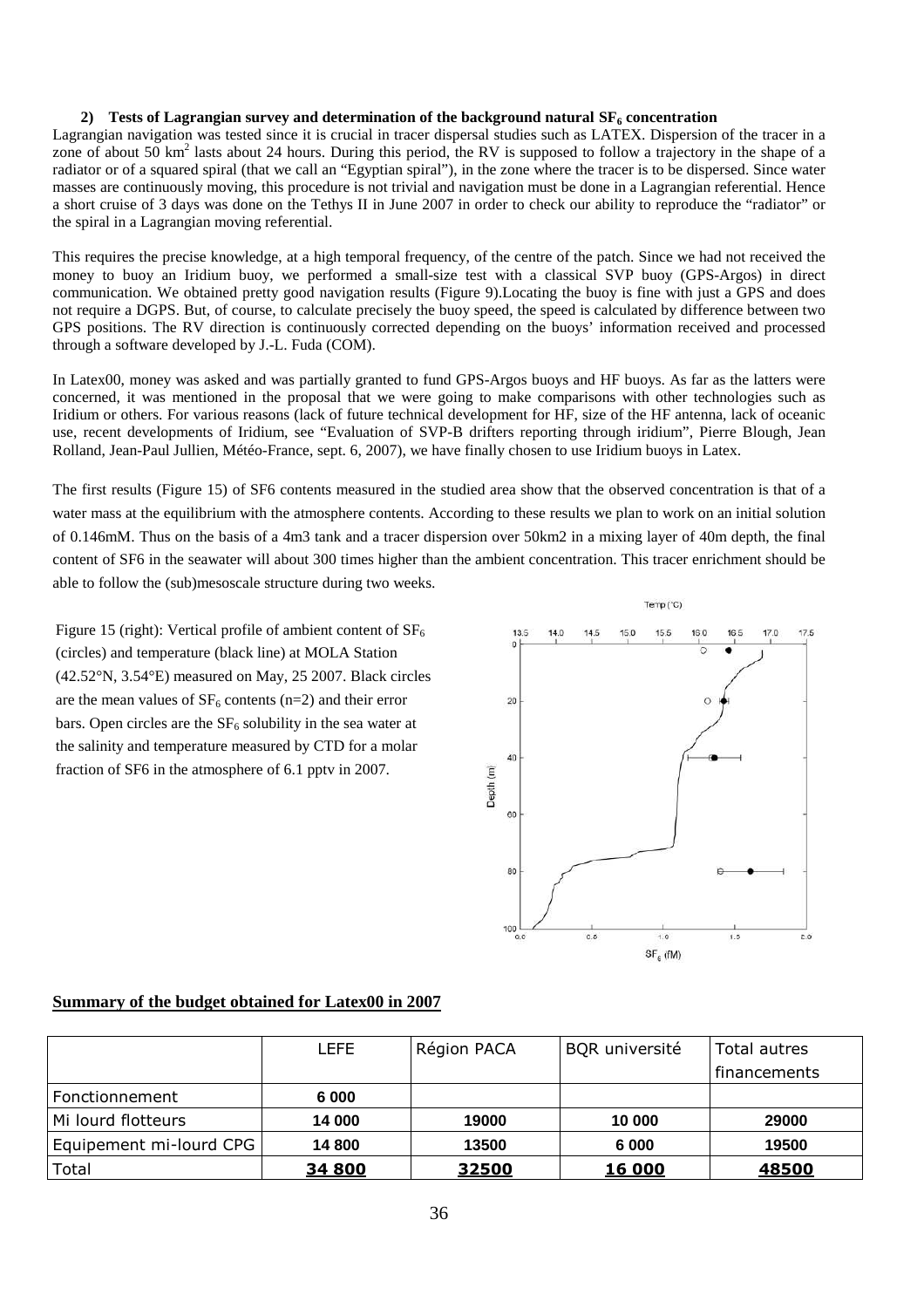### LEFE Annexe 5 **Demande du RV Téthys II en 2009**

Embarquants (6-7 maximum):

A. DOGLIOLI, J.-L. FUDA, Z. HU, A. PETRENKO (chef de mission) LOB-COM P. TESTOR, H. CLAUSTRE, X gliders LOCEAN - LOV

Port d'embarquement et de débarquement: Port-Vendres

Date : Jour J7 à Jour J23 (voir calendrier du Suroît en Annexe 2) soit 17 jours

Si la pression est forte sur le RV Téthys II en Septembre 2009, il serait envisageable de scinder la demande en deux plus petites périodes : J7 à J14 + J18 à J23 soit  $8 + 6 = 14$  jours

### Travaux scientifiques à effectuer

En septembre 2009, après que le RV Suroît ait effectué un quadrillage de la zone ouest du golfe du Lion, au nord de 42°30' et à l'est de 3°40', pour localiser la structure tourbillonnaire, les « Physiciens/Spécialistes des gliders» embarquerons à bord du Téthys II. Leur tâche principale sera de prendre le relais du Suroît pour sillonner la zone de façon à obtenir une couverture quasi permanente de la circulation de la zone d'étude (centrée sur la structure tourbillonnaire). Tous les 4 jours, le Téthys II ira effectuer un transect à travers le Courant Nord (J8, J12, J16, J20). Dès qu'une interaction de la structure avec le CN sera remarquée, le RV Téthys II se concentrera alors sur la ZIO. De plus, le RV Téthys II interviendra, si besoin est, au niveau de gliders.

La démarche expérimentale du projet LATEX a plusieurs volets, dont la plupart ont été détaillés dans la demande du Suroît. Sont présentés ici, très brièvement : l'aspect eulérien de l'étude, les transects effectués avec le Téthys II et les gliders.

### Mouillages eulériens

Pour obtenir des données eulériennes classiques de courant dans la zone, nous proposons de mettre à l'eau, des septembre 2008 (demande du Téthys II), trois ADCP mouillés sur des fonds de 60 à 600 m. Ces mouillages seront de configuration simple (Figure 16).

Les mouillages seront positionnés pour constituer un transect cross-shore au large de Cap Béar (Figure 6) et permettre d'évaluer l'intensité et la direction dominante du courant dans la zone clef d'échange avec le Courant Nord. Néanmoins l'activité halieutique étant très importante dans la zone, les positions exactes de mouillage seront choisies avec soin (bouées Nord ou Sud de la réserve, les «Ruines», plateforme MOLA...); et d'éventuelles solutions pour caréner nos ADCPs seront envisagés.

Ils seront relevés à la fin de la campagne LATEX de septembre 2009 à partir du Téthys II.



Figure 16 (à droite) Schéma du mouillage et photo de l'ADCP RDI Sentinel

### Transects ADCP



Les contributions des courants et oscillations d'inertie au champ de vitesse seront évaluées grâce à des trajets aller-retour effectués par le Tethys II (Figure 17). Cette démarche a été testée avec succès lors des campagnes Golts/Argol/Colargol effectuées à l'est du Golfe du Lion pour détecter les intrusions du Courant Nord sur le plateau (Gatti, thèse 2007).

Figure 17 : transects effectués par le RV Téthys II, par opposition aux trajectoires en « papillon » effectuées par le Suroît